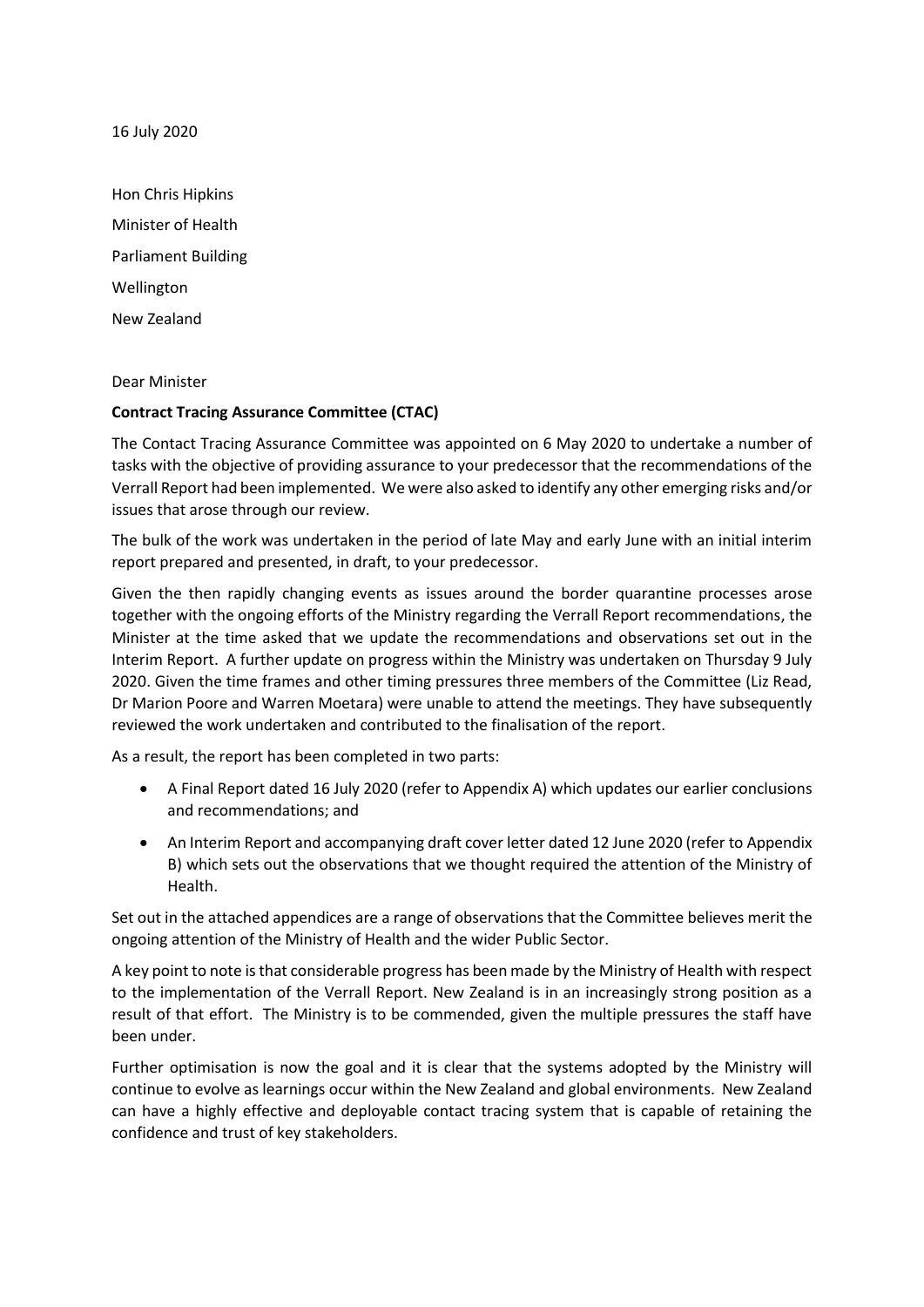The work undertaken by the Ministry to respond to and implement the Verrall Report has been largely completed. The foundations are in place and this represents a critical first step to support the preparedness to respond. Going forward, assurance and proof of the ability to deploy and respond will facilitate optimisation. This involves stress-testing and scenario planning of a range of probable outcomes. Once these have been completed, they will provide a high level of assurance to you as Minister as to the system's ability to be deployed and be successful.

A well-functioning, well-informed and integrated contact tracing process is a critical element of any response. This outcome will continue to be a core element of the ability to retain the confidence and trust of the general public and key stakeholders.

The contact tracing system is core to our level of preparedness. Its resourcing, leadership and ability to access high quality, accurate information with respect to the movements and contacts of individual members of the public is an ongoing challenge which must continue to be addressed.

In the view of the Committee there is an urgent need to focus on the following areas:

• **Scenario planning and stress-testing of the system** along with a full risk register are required. Having a newly designed and implemented system is encouraging but until it has been stressed-tested and amended/modified as required there are ongoing risks of failure. Scenario planning and stress-testing were recommended by the Allen + Clarke report and the Committee (through discussions) in May. The Ministry is planning to undertake this exercise in late July and again in August.

In keeping with the need for a whole of system approach to COVID-19, contact tracing capacity should be seen and framed within the context of the overall management of an outbreak, should one occur. As such, scenario planning will need to include an integrated approach to the use of the tools available – including clear leadership and role allocation, strategic testing, regional alert level changes, travel restrictions to and from the affected region/city and contact tracing.

Scenario planning, stress-testing and the development of a risk register as outlined above are normal within response-type systems such as Fire and Emergency, Bio-Security and Police operations. A response to a COVID-19 outbreak has many of the same characteristics.

• **Clarity of accountabilities and decision rights** within the three core interventions around border controls, testing and contact tracing require ongoing work. The operating environment is dynamic and the processes and associated accountabilities need to reflect that. Clarity on the command and control structure is critical. Recent events at the border have highlighted the need for clarity in this area.

Specifically with respect to an outbreak of COVID-19, it is important that the command and control structure and decision-making rights are transparent and understood by all those likely to be involved in a response. Management of a potentially fast-moving outbreak should be led by an appointed person with training in public health and outbreaks of infectious diseases who has the authority to act quickly using all the tools available, with the involvement and confidence of Cabinet and the Director-General of Health.

• **The role of technology to support contract tracing** is a fundamental enabler of a high quality and responsive system. Ongoing effort is required to simplify and make more useable the current App, together with clarifying the role of other technologies such as the Bluetooth Card and/or other improvements made by Google and Apple. Having readily accessible high-quality information is critical to success irrespective of its source. Making it easy for the public to record information is an ongoing task made more challenging by the lack of what many see as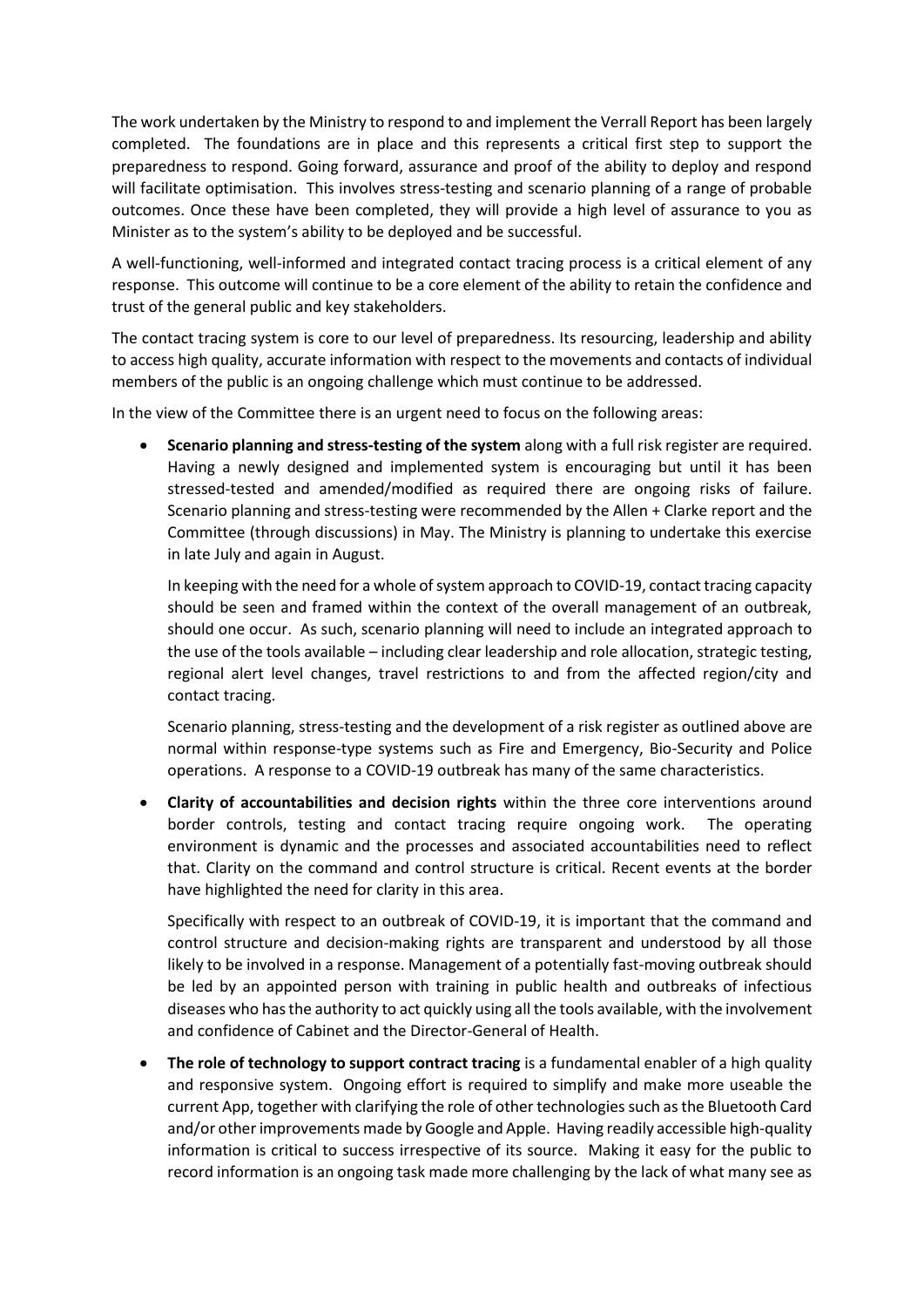a lack of an imminent threat. The complacency which is currently evident makes this a critical and ongoing issue.

- **Fit for purpose project structure** and response is a critical success factor. The recently adopted structural change for overall responsibility of the COVID-19 response within the Ministry is encouraging. It is critical that the project structure and those who work within it provide the connectivity, support and leadership to respond to any outbreak. It is a very significant challenge that will require ongoing effort and modification as and when circumstances change, especially as the response moves beyond the exclusive domain of the Ministry of Health.
- **A very active cross-Government approach** will be required to achieve success and to ensure that the Ministry can retain the confidence and understanding of others within the Government response. There would be merit in continuing to review where the response is best placed within the Public Sector to ensure the success of any response that arises.
- **A whole of system** view must continue to be taken within the adopted approach and strategy. The public health sector has historically suffered from fragmentation and at times, an unhealthy focus on institutional independence. The approach currently adopted by the Ministry, which the Committee supports, will challenge the historical operating model adopted within the sector. The associated cultural and operational challenges should not be under estimated.

The leadership role of the Ministry will be critical to an integrated and seamless approach to any response. While good progress has been made and an enviable position has been achieved to date, the system leadership approach adopted by the Ministry will need to continue and be focussed on overcoming any impediments to a system view and an end-toend approach.

We are available to discuss and/or elaborate on any of the issues raised in both the interim and final reports.

Yours faithfully

Sir Brian Roche KNZM

Chair on behalf of the Contact Tracing Assurance Committee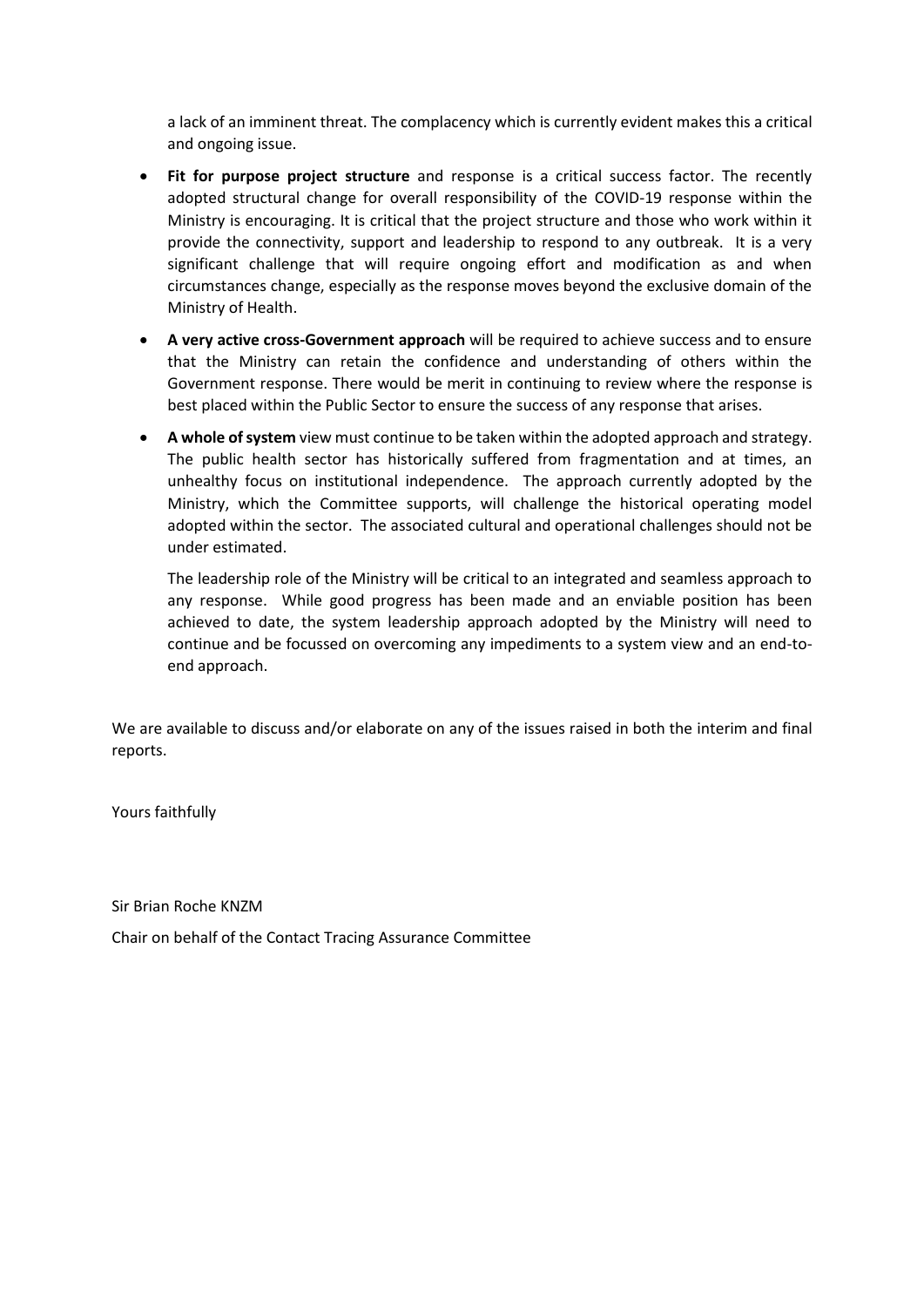# FINAL REPORT ON THE CONTACT TRACING **SYSTEM**

### CONTACT TRACING ASSURANCE COMMITTEE

Sir Brian Roche Warren Moetara Dr Marion Poore Liz Read Professor Philip Hill

16 JULY 2020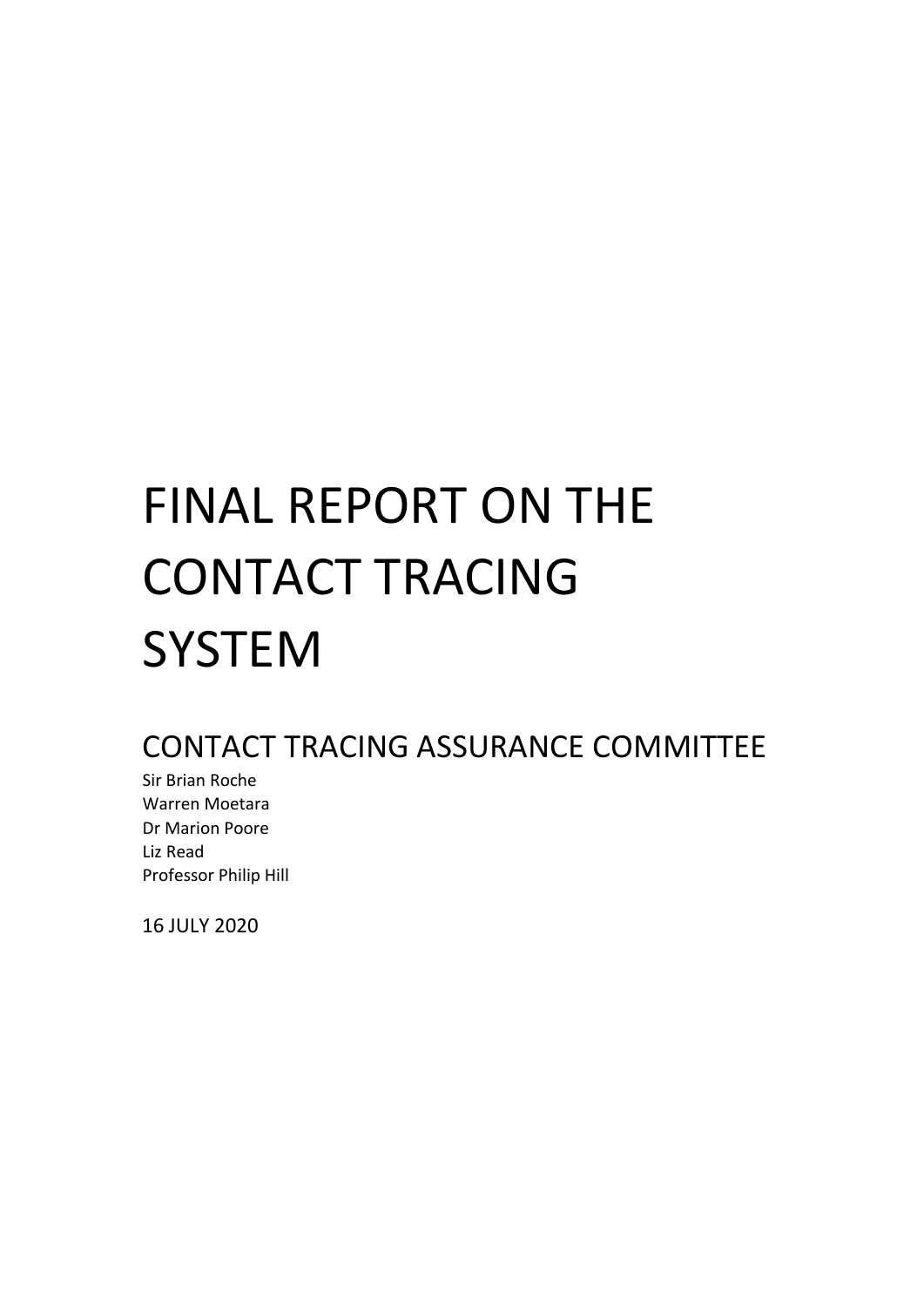# **Contents**

| 2.1 |                                                                                           |  |
|-----|-------------------------------------------------------------------------------------------|--|
| 2.2 |                                                                                           |  |
| 2.3 |                                                                                           |  |
| 2.4 | Updated Comments on the Main Recommendations of the Interim Report 12 June 2020  6        |  |
| 2.5 | Updated Comments on the Detailed Recommendations of the Interim Report 12 June 2020<br>10 |  |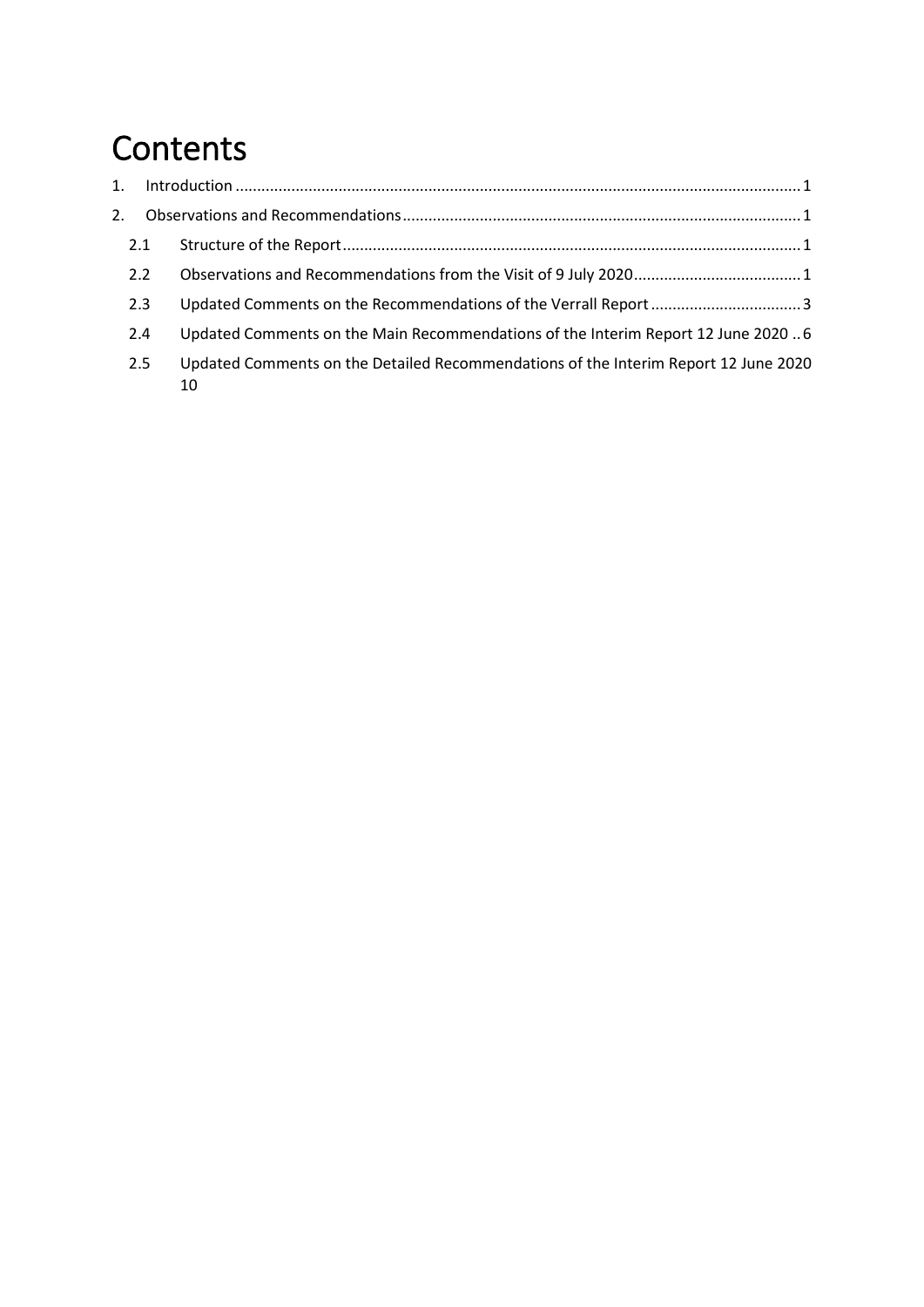# <span id="page-5-0"></span>1.Introduction

This report is presented as an update to the Interim Report on the Contact Tracing System (the Interim Report) of 12 June 2020.

The Interim Report recognised the progress that the Ministry of Health had made on the implementation of the Verrall Report. It further noted that while good progress had been made, there remained work to do to ensure that the system was strengthened and de-risked so as to be positioned to deliver rapid, effective contact tracing in the event of a sudden surge in cases.

Given the passage of time from the preparation of the Interim Report until its tabling to the Minister as well as the progress made in between by the Ministry of Health, the then Minister asked that the Committee provides an update to take account of further work undertaken by the Ministry and Public Health Units.

This work was undertaken on Thursday 9 July 2020 through a series of interviews, discussions and review of a range of materials/reports.

# <span id="page-5-1"></span>2.Observations and Recommendations

### <span id="page-5-2"></span>2.1 Structure of the Report

This report refers to a number of recommendations, including new recommendations and existing recommendations from both the Interim Report and the Verrall Report. Observations and recommendations are set out in the following manner:

- 1. Observations and recommendations from the visit of 9 July 2020: New observations and recommendations that arose from the Committee's visit to the Ministry on 9 July 2020 to understand what progress had been made by the Ministry and PHUs since the Interim Report had been written.
- 2. Updated comments on the recommendations of the Verrall Report: Commentary on progress to the recommendations made by Dr Verrall in her report.
- 3. Updated comments on the main recommendations of the Interim Report 12 June 2020: Commentary on progress to the main recommendations detailed in section 1.3 of the Interim Report.
- 4. Updated comments on the detailed recommendations of the Interim Report 12 June 2020: Commentary on progress to the detailed recommendations included in section 2.6 of the Interim Report.

### <span id="page-5-3"></span>2.2 Observations and Recommendations from the Visit of 9 July 2020

There are a number of areas where we consider further/ongoing effort will be required as issues emerge in the response to COVID-19. These observations and recommendations arose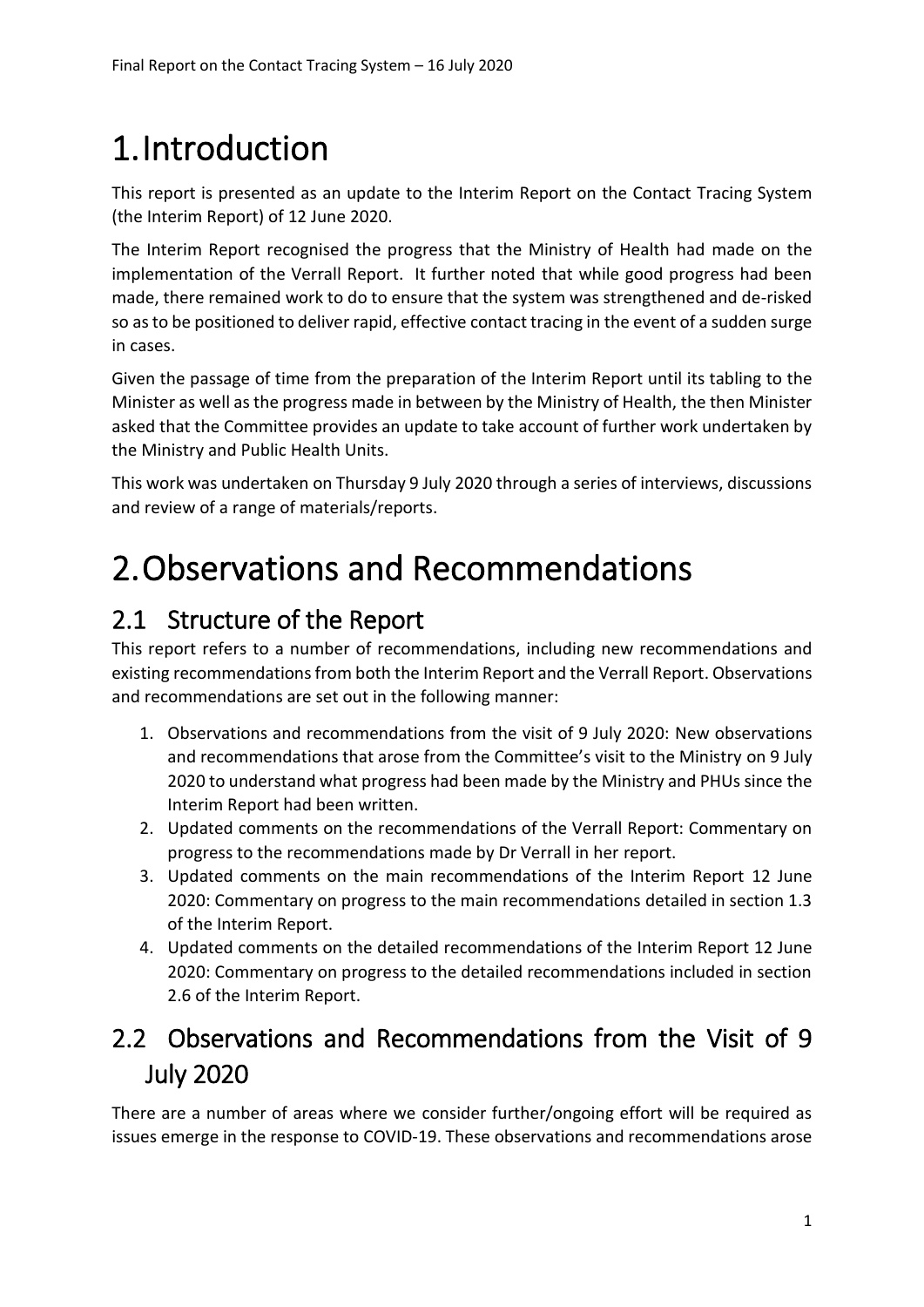from the visit to the Ministry of Health on 9 July 2020 and build on those from our earlier engagement with the Ministry of Health:

| #           | <b>Observation</b>                                                                                                                                                                                                                                                                                                                                                                                                                                                                                          | Recommendation                                                                                                                                                                                                                                                                                                                                                                                                                                                            |
|-------------|-------------------------------------------------------------------------------------------------------------------------------------------------------------------------------------------------------------------------------------------------------------------------------------------------------------------------------------------------------------------------------------------------------------------------------------------------------------------------------------------------------------|---------------------------------------------------------------------------------------------------------------------------------------------------------------------------------------------------------------------------------------------------------------------------------------------------------------------------------------------------------------------------------------------------------------------------------------------------------------------------|
| $\mathbf 1$ | The Ministry and the Public Health Units<br>have continued to optimise the national<br>capacity to conduct<br>rapid<br>case<br>investigation and contact management.<br>New Zealand is in an increasingly strong<br>position to protect its population from<br>COVID-19. This is important, as the<br>expectation should be 'when' rather<br>than 'if' there are cases that occur in the<br>community again. New Zealanders will<br>benefit from knowing that the systems<br>are in place to be successful. | There<br>would<br>be<br>merit<br>key<br>in<br>stakeholders and the wider public<br>having a clearer understanding of how<br>the system would be deployed and<br>what tools the Ministry and PHUs have<br>created to support such a response. The<br>ongoing messaging about what is<br>required of the general public with<br>information<br>their<br>respect<br>to<br>on<br>movements and contacts is also core to<br>supporting an effective contact tracing<br>system. |
| 2           | The Ministry has adopted a new project<br>operating structure to plan and deliver<br>on the COVID-19 response. A new<br>Deputy Chief Executive has been<br>appointed to the overall COVID-19<br>response portfolio, providing a clear<br>leader for the response. She has only<br>just started in the position and her role<br>is likely to have a significant public<br>profile.                                                                                                                           | The Committee recommends that if the<br>newly appointed lead is to be part of the<br>"public face" of the response there<br>would be value for them to begin<br>building a public profile so<br><b>New</b><br>Zealanders know who is in charge of the<br>COVID-19 response going forward.<br>The Committee recommends that it be<br>made clear, and the public are clear on,<br>who will lead a specific outbreak<br>response at the national level and be                |
|             |                                                                                                                                                                                                                                                                                                                                                                                                                                                                                                             | the<br>go-to<br>person<br>for<br>public<br>engagement. This person should work<br>in partnership with the PHU leadership<br>in the region/s affected. The leader at<br>national level should be trained in<br>public health and infectious disease<br>outbreaks and have authority, in<br>consultation with Cabinet and Ministry<br>leadership, to use the full range of tools<br>available as quickly as needed.                                                         |
| 3           | Ministry and PHU staff have had a very<br>heavy workload over the last few<br>months and it will be important that<br>staff workload is sustainable, including<br>strategic active oversight over their                                                                                                                                                                                                                                                                                                     | <b>The</b><br>Committee<br>recommends<br>that<br>Ministry and PHU staff workload and<br>staffing levels are actively managed to<br>maintain a strong, healthy and highly<br>motivated COVID-19 workforce.                                                                                                                                                                                                                                                                 |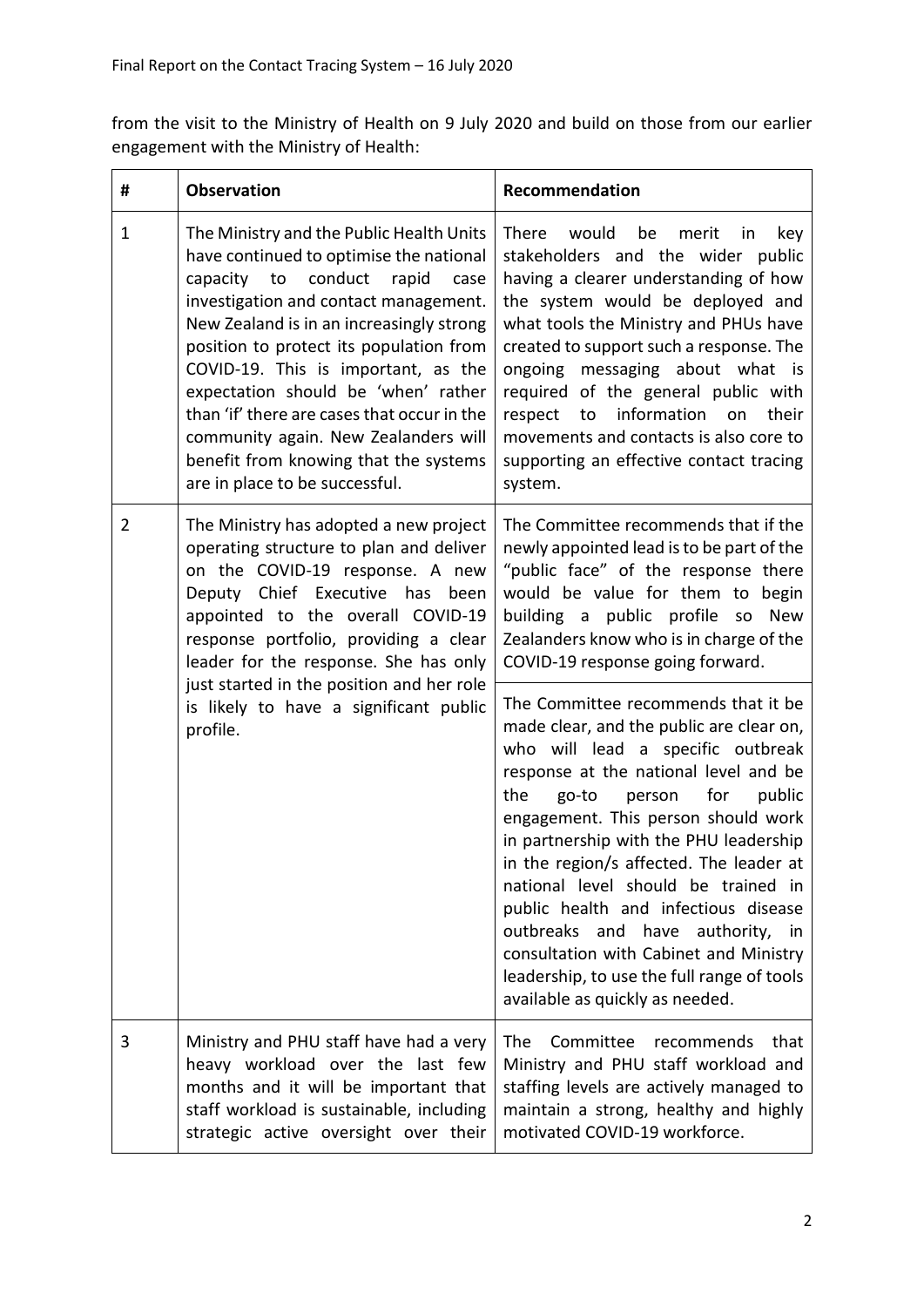|   | stress and energy levels and holidays to<br>maintain a fresh team.                                                                                                                                                                                                                               |                                                                                                                                                                                                                                                                                                                                                                                                                                                                                                                                                                                                                                                                                                                                                                                                                                                                                                                                                                                                                                                                                                                                                              |
|---|--------------------------------------------------------------------------------------------------------------------------------------------------------------------------------------------------------------------------------------------------------------------------------------------------|--------------------------------------------------------------------------------------------------------------------------------------------------------------------------------------------------------------------------------------------------------------------------------------------------------------------------------------------------------------------------------------------------------------------------------------------------------------------------------------------------------------------------------------------------------------------------------------------------------------------------------------------------------------------------------------------------------------------------------------------------------------------------------------------------------------------------------------------------------------------------------------------------------------------------------------------------------------------------------------------------------------------------------------------------------------------------------------------------------------------------------------------------------------|
| 4 | PHU staff have been involved, rightly, in<br>establishing<br>managed<br>isolation<br>facilities. In some places, we understand<br>that they continue to work in these<br>facilities. Many of these staff are<br>earmarked for case management and<br>contact tracing, while is therefore a risk. | The Committee recommends that the<br>risk to the contact tracing capacity of<br>PHU staff being involved in managed<br>isolation facilities be assessed and<br>addressed.                                                                                                                                                                                                                                                                                                                                                                                                                                                                                                                                                                                                                                                                                                                                                                                                                                                                                                                                                                                    |
| 5 | The system would be enhanced by<br>identification and establishment of full<br>planning documentation - included<br>amongst these documents should be a<br>full<br>living risk register, scenario<br>planning, and stress-testing the system.                                                    | The Committee recommends that three<br>key plans are an urgent priority and<br>should be finalised as soon as possible:<br>1.<br>Outbreak scenario planning with<br>specific scenarios identified at the<br>border and in the community, including<br>a holistic approach to outbreaks that<br>include plans for regional alert level<br>changes, travel restrictions, etc., and<br>the provisional triggers for decisions on<br>each<br>to<br>be<br>made.<br><b>The</b><br>key<br>responsibilities and decision<br>rights<br>together with who is allocated them<br>should be clear.<br>2.<br>Stress-testing. In addition to<br>individual component stress-<br>basic<br>testing, starting with a relatively small<br>'artificial outbreak' the whole system<br>should<br>be stress-tested.<br>response<br>Creating an artificial outbreak may<br>require expert input to optimise its<br>design. Public communication will need<br>to be a key component.<br>A full risk register containing risk<br>3.<br>identification and risk mitigation should<br>be brought together and subjected to<br>expert review across the range of<br>disciplines involved. |

### <span id="page-7-0"></span>2.3 Updated Comments on the Recommendations of the Verrall Report

On the basis of the interviews we undertook and the information we reviewed, all recommendations of the Verrall Report have been addressed and are now in place. Detailed comments for each recommendation are outlined below.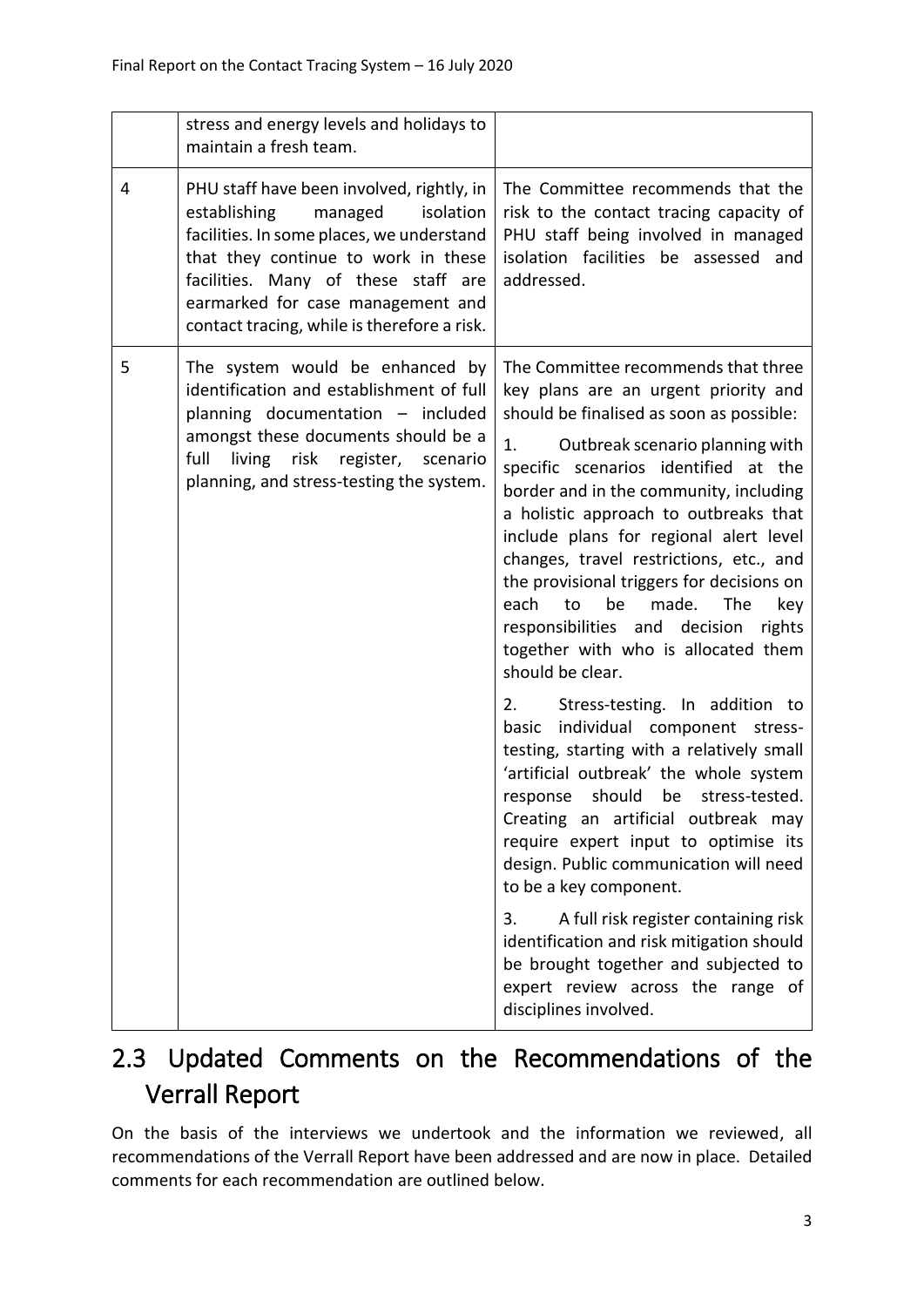| Rec#         | Recommendation                                                                                                                                                                                                                                                                                                                                                                                               | <b>Commentary on Progress to Date</b>                                                                                                                                                                                                                                                                                                                                                           |
|--------------|--------------------------------------------------------------------------------------------------------------------------------------------------------------------------------------------------------------------------------------------------------------------------------------------------------------------------------------------------------------------------------------------------------------|-------------------------------------------------------------------------------------------------------------------------------------------------------------------------------------------------------------------------------------------------------------------------------------------------------------------------------------------------------------------------------------------------|
| $\mathbf{1}$ | The Ministry of Health should expand<br>the capacity of Public Health Units to<br>isolate COVID-19 cases and trace their<br>contacts three to four-fold for as long as<br>COVID-19 remains a public health<br>threat. Some of this additional capacity<br>should include contact tracing teams<br>that can move from one PHU to another<br>according to need.                                                | The Ministry states that as of 14 July<br>2020 New Zealand had a capacity to<br>manage contact tracing for up to 289<br>cases/day, with the aim to have a Ready<br>Capacity of up to 350 cases/day by the<br>end of July. At that point PHUs will also<br>be expected to have robust plans for<br>Surge Capacity in place to enable them<br>to scale up to 500 cases/day within 3 to<br>4 days. |
|              |                                                                                                                                                                                                                                                                                                                                                                                                              | There is a plan for the Ministry to<br>provide extra capacity to manage up to<br>500 extra cases/day, to achieve a case<br>investigation Extended Capacity within<br>the system of up to 1,000 cases/day.<br>There is a current call capacity of 10,000<br>calls/day, with a plan to scale to 30,000<br>calls by the end of August.                                                             |
|              |                                                                                                                                                                                                                                                                                                                                                                                                              | The introduction of national standard<br>operating procedures across the PHUs,<br>supported by a common technology<br>platform further facilitate the ability to<br>move people and/or cases between the<br>PHUs and to the Ministry.                                                                                                                                                           |
| 2            | The Ministry of Health should develop a<br>COVID-19 outbreak preparedness plan<br>that includes how to rapidly scale case<br>identification and contact tracing and<br>regain control. The plan should specify<br>the<br>task-shifting<br>arrangements<br>between PHUs and NCCS $1$ and any<br>additional resource required to deal<br>with up to 1,000 cases per day while<br>maintaining high performance. | The Ministry has strengthened<br>its<br>outbreak preparedness (Preparedness<br>Plan), especially with respect to PHU<br>capacity targets and plans for task-<br>shifting and delegation of cases and<br>close contacts. The aspiration to surge<br>to tracing the contacts of<br>1,000<br>cases/day is in place.                                                                                |
| 3            | The Ministry of Health should develop a<br>system that monitors the case-isolation<br>and contact tracing process from end-<br>the<br>NCCS and<br>to-end<br>in<br>PHUs.                                                                                                                                                                                                                                      | The National Contact Tracing Solution<br>(NCTS) component of this process is<br>largely in place. A dashboard for the<br>indicators has<br>been developed to                                                                                                                                                                                                                                    |

<sup>&</sup>lt;sup>1</sup> The National Close Contact Service (NCCS) has been renamed National Investigation and Tracing Centre (NITC) since the writing of the Verrall Report.

1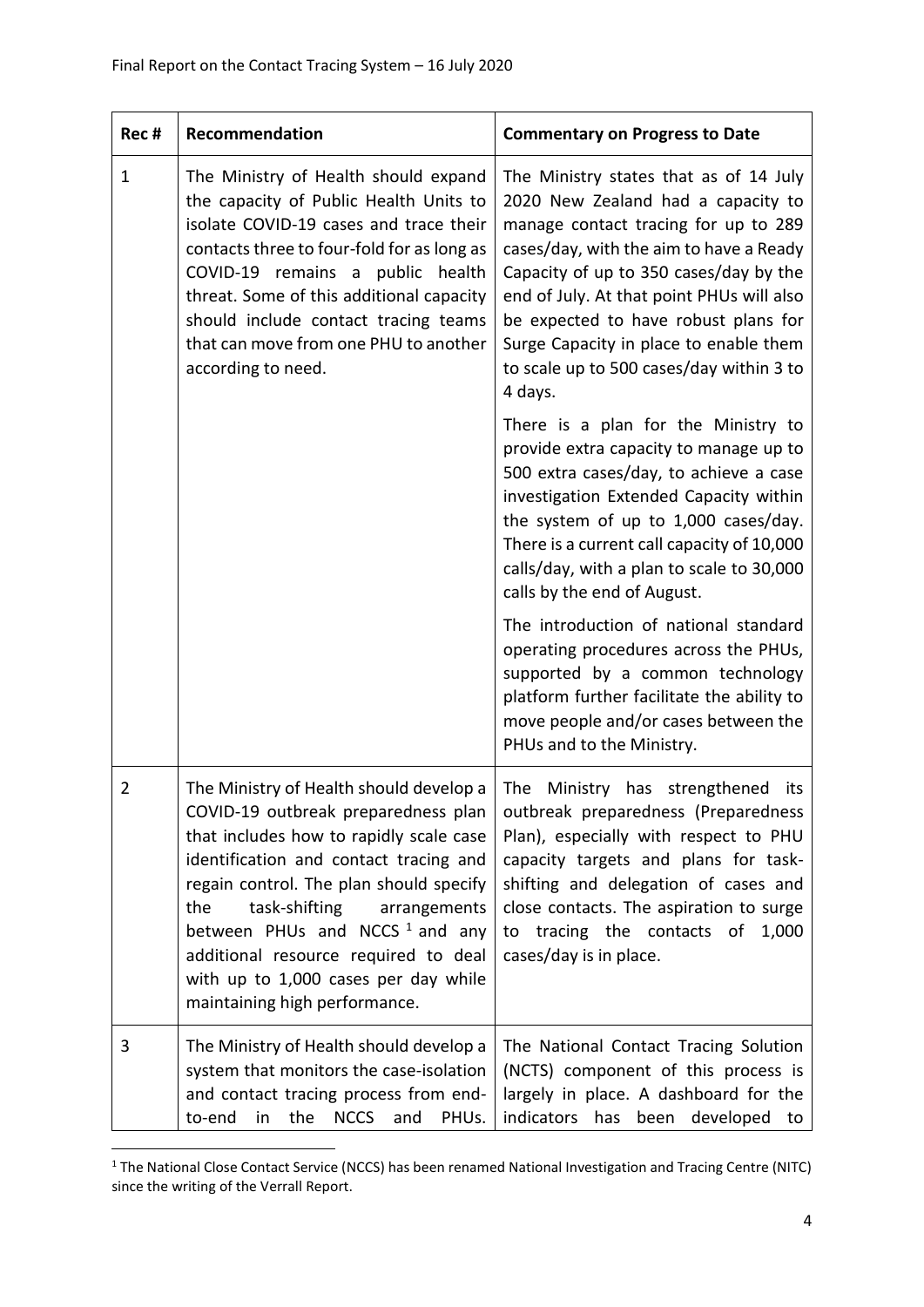|   | Recommended<br>performance<br>key<br>indicators are listed in the appendix (of<br>Dr Verrall's report). Of these 17<br>indicators, 3 are critical, 3 are urgent, 10<br>are high priority and 1 is moderate<br>priority. Ability to measure these<br>indicators in real-time<br>should<br>be<br>proven. [Dr Verrall has since discussed<br>an update of the original indicators with<br>the Ministry] | enable the Ministry, PHUs and other key<br>stakeholders to monitor and compare<br>performance. Three indicators have<br>prioritised<br>been<br>in<br>major<br>documentation: time to seeking a test,<br>time for a test result to be available and<br>time until contact traced and in<br>quarantine.                                     |
|---|------------------------------------------------------------------------------------------------------------------------------------------------------------------------------------------------------------------------------------------------------------------------------------------------------------------------------------------------------------------------------------------------------|-------------------------------------------------------------------------------------------------------------------------------------------------------------------------------------------------------------------------------------------------------------------------------------------------------------------------------------------|
| 4 | The NCCS and its providers must ensure<br>close contacts in home quarantine are<br>contacted every day to monitor for<br>adherence to isolation and to assess for<br>the development of symptoms.                                                                                                                                                                                                    | The Ministry reports that this policy has<br>been put in place as part of the<br>protocols. It may be useful for the<br>Minister to receive a report<br>on<br>compliance with the protocols.                                                                                                                                              |
| 5 | The NCCS and Medical Officers of<br>Health should collaborate to better<br>define referral protocols and triage<br>systems, especially with respect to<br>more complex or high-risk contacts.                                                                                                                                                                                                        | The Ministry reports that protocols and<br>triage systems have been standardised<br>nationally through a collaborative<br>approach with Medical Officers of<br>Health, Service Managers, other PHU<br>experts and Ministry staff.                                                                                                         |
| 6 | The Ministry of Health should give PHUs<br>access to the NCTS in order to retain<br>visibility of contacts traced by the NCCS.                                                                                                                                                                                                                                                                       | The Ministry and PHUs confirm that this<br>has been put in place, with the last PHU<br>on track to join by the end of July.                                                                                                                                                                                                               |
| 7 | The Ministry of Health should engage<br>with PHUs to determine if the NCTS<br>could be suitable, with modification, as<br>a single national contact information<br>system.                                                                                                                                                                                                                           | <b>The</b><br><b>NCTS</b><br>has<br>been<br>improved<br>considerably in collaboration with the<br>PHUS and is now in place as the system<br>COVID-19<br>choice<br>for<br>of<br>case<br>investigation and contact management<br>in 11 of 12 PHUs, with the $12th$ joining<br>shortly.                                                      |
| 8 | The Ministry of Health should rapidly<br>development<br>complete<br>of<br>smartphone app to assist contact<br>tracing and pilot it in New Zealand.<br>Evaluation of the app should include<br>assessing the proportion of contacts<br>identified by the app who develop<br>COVID-19, as well as other relevant                                                                                       | The smartphone app (NZ COVID Tracer<br>App) has been implemented but the<br>current usage and uptake remains<br>problematic. There is to be a further<br>planned release/update by the end of<br>July. There is capacity for it to evolve<br>further.<br>The potential for it and other potentially<br>linked-in systems has not yet been |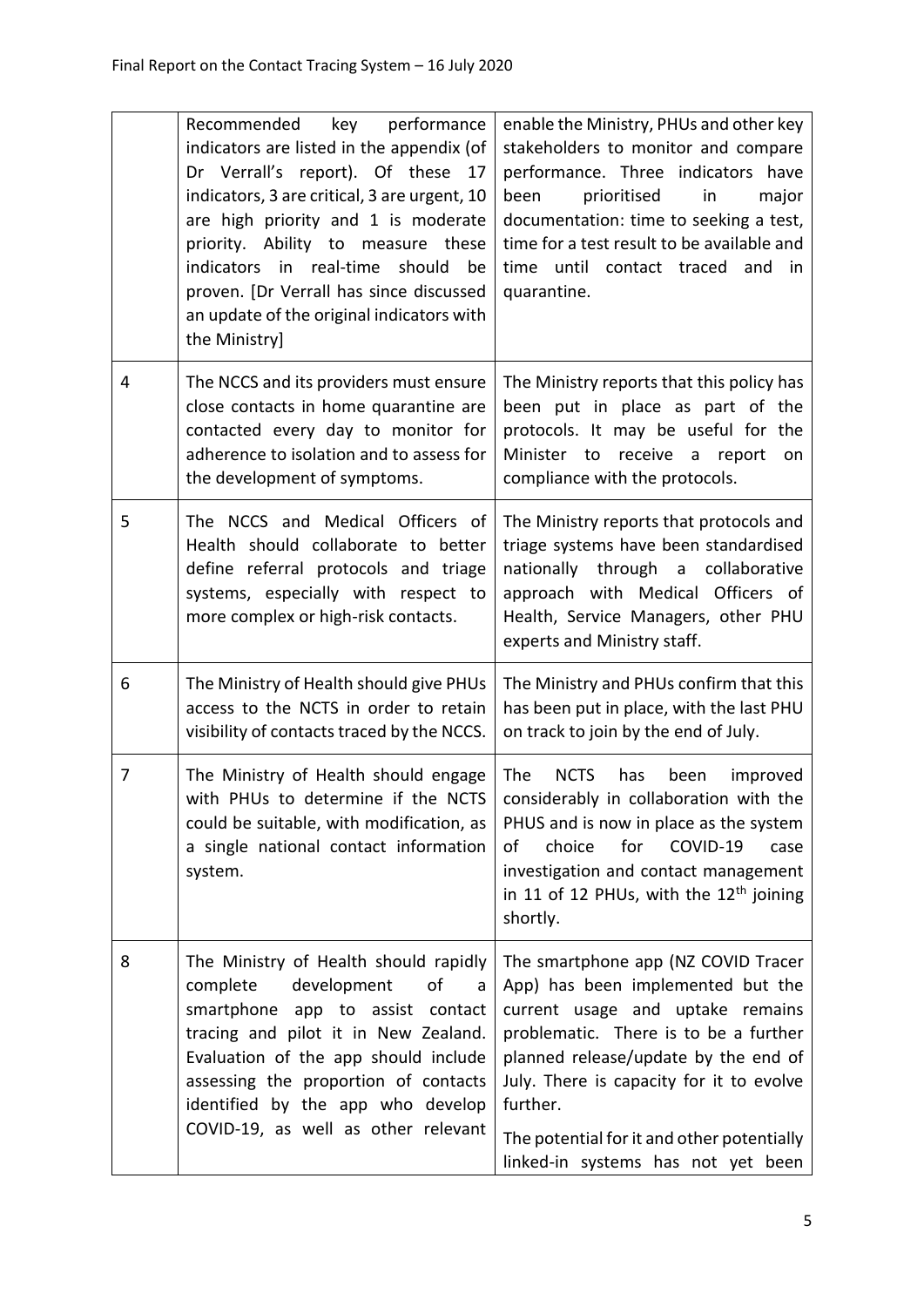### <span id="page-10-0"></span>2.4 Updated Comments on the Main Recommendations of the Interim Report 12 June 2020

The following table includes the main recommendations from the Interim Report of 12 June 2020, each supported by a comment on the progress to date.

| Rec # | Main Recommendations (Section 1.3<br><b>Interim Report)</b>                                                                                                                                                                                                                                                                                                                                                                                                     | <b>Commentary on Progress to Date</b>                                                                                                                                                                                                                                                                                                                                                                                                                                                              |
|-------|-----------------------------------------------------------------------------------------------------------------------------------------------------------------------------------------------------------------------------------------------------------------------------------------------------------------------------------------------------------------------------------------------------------------------------------------------------------------|----------------------------------------------------------------------------------------------------------------------------------------------------------------------------------------------------------------------------------------------------------------------------------------------------------------------------------------------------------------------------------------------------------------------------------------------------------------------------------------------------|
|       | Section 1.2 in the Interim Report stated<br>that "circumstances and timing have<br>changed as a result of the move to Alert<br>Level 1 and the response to the Verrall<br>Report should reflect that. It now<br>updated and<br>requires an<br>agreed<br>system-wide project plan<br>with<br>a a<br>delivery date established for a fully-<br>integrated response that has been<br>stress-tested."                                                               | The work undertaken by the Ministry<br>addressed<br>the<br>has<br>now<br>recommendations of the Verrall Report.<br>While recognising this as an important<br>milestone, until such time as the<br>scenario planning and stress testing<br>take place it is difficult to form a view as<br>to whether the system can be deployed<br>and operated as planned.                                                                                                                                        |
|       |                                                                                                                                                                                                                                                                                                                                                                                                                                                                 | The Ministry is now entering a new<br>phase with a focus on continuing to<br>build on and maintain the systems as<br>part of its overall readiness strategy,<br>informed by stress-testing the system<br>and modifying as required, based on<br>learnings.                                                                                                                                                                                                                                         |
| 1.3.1 | The Committee recommends that the<br>Ministry should take the role of system<br>leader more clearly and be more<br>assertive as to how the chain of<br>command works $-$ this is a sensitive<br>area but it cannot be avoided. The<br>balance should change to a national<br>view/perspective with a regional/local<br>flavour. The national coordination and<br>leadership should continue to respond<br>to the needs and views of the leaders of<br>the PHUs. | Changes have been made by the<br>Ministry around the COVID-19 response<br>project structure with a view to further<br>streamline its resources and system<br>leadership (the Ministry's COVID-19<br>Health System Response group). The<br>group covers the full span of clinical and<br>technical staff from within the Ministry.<br>The group is also responsible for liaising<br>with other Government agencies and<br>key stakeholders. The NCCS has been<br>renamed National Investigation and |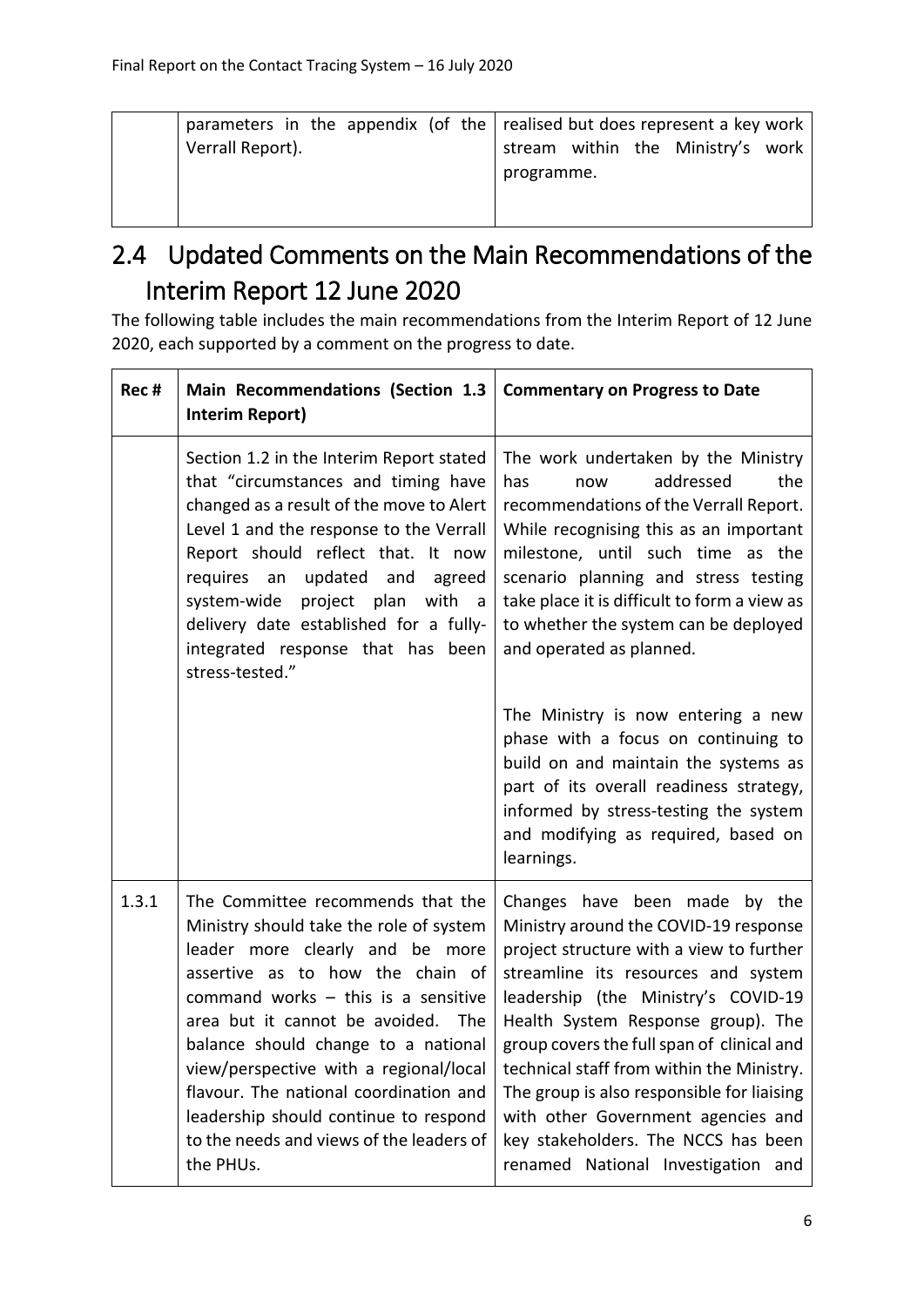|       |                                                                                                                                                                                                                                                                                                                                                                                                                                                                                                                                                 | Tracing Centre (NITC) and its aims and<br>responsibilities clarified.<br>While initial steps have been taken, the<br>revised structure has not yet been fully<br>tested. Ongoing attention will be<br>required to ensure that it can perform<br>and deliver to expectations within the<br>health sector, the whole of Government<br>and the wider community.                                                                                                                                                                             |
|-------|-------------------------------------------------------------------------------------------------------------------------------------------------------------------------------------------------------------------------------------------------------------------------------------------------------------------------------------------------------------------------------------------------------------------------------------------------------------------------------------------------------------------------------------------------|------------------------------------------------------------------------------------------------------------------------------------------------------------------------------------------------------------------------------------------------------------------------------------------------------------------------------------------------------------------------------------------------------------------------------------------------------------------------------------------------------------------------------------------|
| 1.3.1 | The Committee recommends that, as a<br>matter of priority, the surge capacity of<br>the system should be stress-tested.<br>Novel assessment approaches may be<br>needed in the context of zero case<br>numbers.                                                                                                                                                                                                                                                                                                                                 | The need for formal plans for scenario<br>planning and system stress-testing<br>remains urgent. On the Ministry's<br>response timeline a stress test is<br>planned for July and another one for<br>August. With the recent focus on<br>optimising border controls, these may<br>not have been able to be planned<br>and/or prioritised as would have been<br>expected. We note that scenario<br>planning was a key recommendation of<br>the Allen + Clarke report in early May.<br>See commentary to recommendation 5<br>in section 2.2. |
| 1.3.1 | The<br>Committee recommends that<br>continued effort and focus should be<br>given to the detailed preparedness<br>PHU <sub>s</sub> .                                                                                                                                                                                                                                                                                                                                                                                                            | <b>PHUs</b><br>have<br>clear<br>targets<br>and<br>requirements to update the Ministry as<br>to their capacity to conduct case<br>plans being developed by individual investigation and contact tracing for<br>their allocated target numbers.                                                                                                                                                                                                                                                                                            |
| 1.3.2 | The Committee recommends that the<br>Contact Tracing system more strongly<br>reflects the needs of Māori, Pasifika and<br>other vulnerable groups, including<br>those in rurally isolated areas. There is<br>more scope to employ and/or utilise<br>staff and<br>systems within<br>already<br>established Māori and Pasifika health<br>and social service providers where<br>these providers have existing links to<br>their communities. The system should<br>also identify and meet specific needs of<br>Māori and Pasifika (e.g. alternative | There is ongoing work being undertaken<br>Ministry's Māori<br>by the<br>Health<br>Directorate and Pacific Health team.<br>The ongoing work of the NITC in<br>implementing the Preparedness Plan is<br>supported by these teams to ensure<br>alignment to national strategies and<br>maximising relationships with local<br>providers, iwi and other key partners.<br>This needs to continue to have a priority<br>given the broader health issues faced by                                                                               |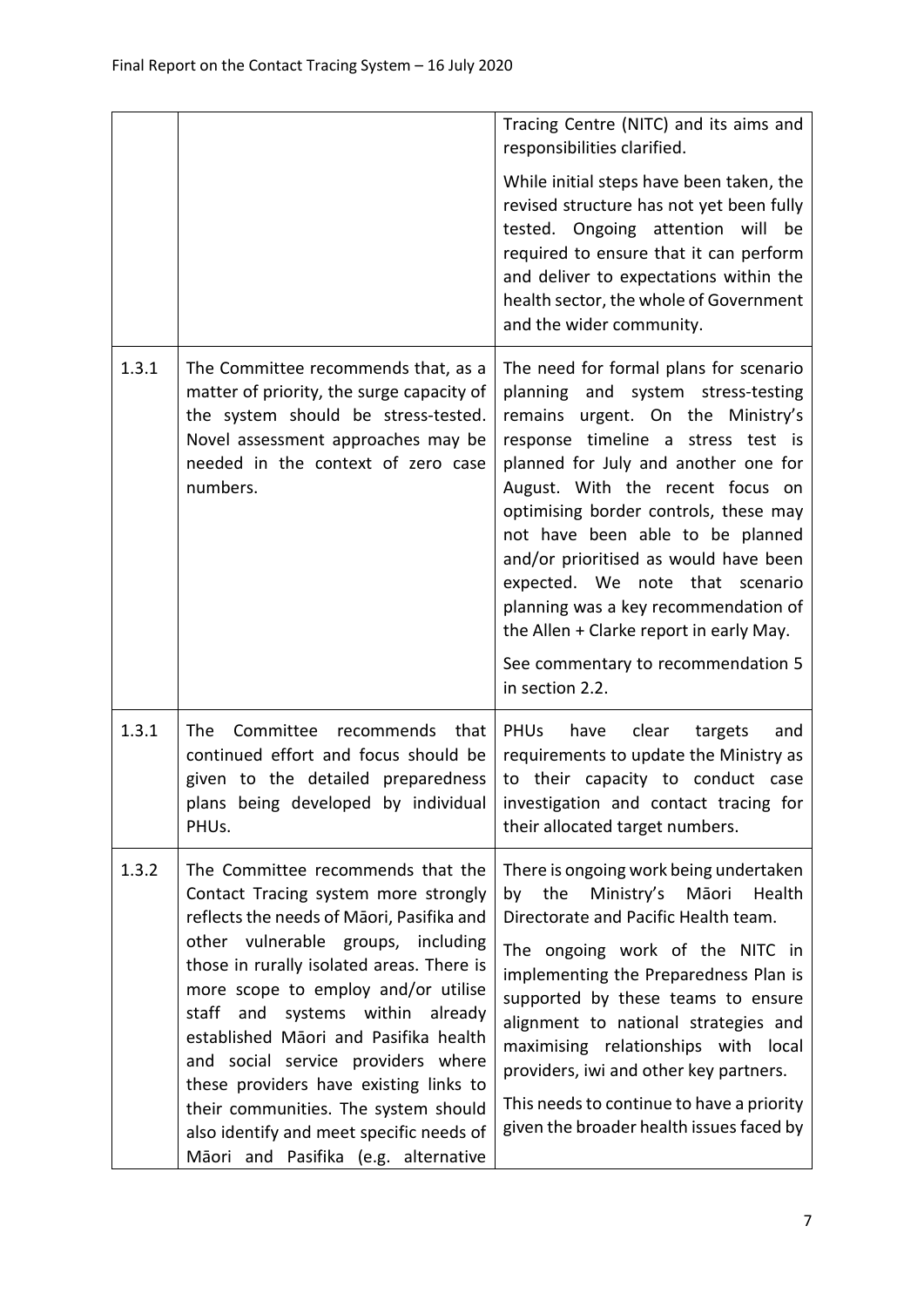|       | isolation<br>arrangements<br>more<br>or<br>language options).                                                                                                                                                                                                                                                                                                                                                                                                                              | these groups and the potential impact<br>any COVID-19 outbreak would have.                                                                                                                                                                                                                                                                                                                                                                                                                                                                      |
|-------|--------------------------------------------------------------------------------------------------------------------------------------------------------------------------------------------------------------------------------------------------------------------------------------------------------------------------------------------------------------------------------------------------------------------------------------------------------------------------------------------|-------------------------------------------------------------------------------------------------------------------------------------------------------------------------------------------------------------------------------------------------------------------------------------------------------------------------------------------------------------------------------------------------------------------------------------------------------------------------------------------------------------------------------------------------|
| 1.3.3 | The Committee recommends that the<br>Ministry should be instructed to clarify<br>and, if necessary, tag the funding<br>directly to PHUs so District Health<br>Boards (DHBs) are just a pass through.                                                                                                                                                                                                                                                                                       | The Ministry reports that this has been<br>actioned with immediate<br>resource<br>funding having been made available.<br>However, there remain<br>questions<br>around the longer-term sustainability of<br>baseline funding of PHUs to ensure they<br>can deliver the non-COVID-19 aspects<br>of their role. This remains part of<br>ongoing Government Budget processes.                                                                                                                                                                       |
| 1.3.4 | The Committee recommends that the<br>Ministry should mandate the use of<br>NCTS after testing it robustly. There<br>may be merit in having an opt-out<br>process for PHUs who do not wish to<br>join (e.g. they need to make a case as to<br>why they do not use it); however, the<br>ultimate decision rights should sit with<br>the Ministry.                                                                                                                                            | The Ministry has made impressive gains<br>on the NCTS functionality and on PHU<br>buy-in<br>nationally.<br>An<br>ongoing<br>optimisation process is continuing. The<br>system performed very well in relation<br>to contact tracing of the recent border<br>control breaches and is acting as a<br>valuable catalyst to ensure that all<br>participants can access the same case<br>records. This actively supports the<br>ability to redeploy resources across and<br>between PHUs and the Ministry.<br>It is a valuable case management tool. |
| 1.3.4 | The Committee recommends that the<br>Ministry should continue to develop the<br>NCTS to support other diseases that<br>have an impact nationally (e.g. measles,<br>whooping cough).                                                                                                                                                                                                                                                                                                        | This is not a current priority and should<br>be adopted as and when time permits.                                                                                                                                                                                                                                                                                                                                                                                                                                                               |
| 1.3.5 | The Committee recommends that the<br>information recording systems used for<br>contact tracing should be rationalised<br>and further clarified nationally, with<br>specific reference to the Bluetooth<br>technology under development (COVID<br>Card) by the Department of Internal<br>Affairs. The user/customer experience<br>should<br>enhanced<br>be<br>to<br>ensure<br>compliance and the availability of high<br>quality, accurate information for the<br>contract tracing process. | solution<br>card<br>An<br>app<br>or<br>or<br>a<br>combination<br>of<br>solutions<br>remains<br>problematic. It should be an urgent<br>priority for the Ministry and the All of<br>Government team to address this. This<br>should address possible blockages at all<br>levels across the Government. The goal<br>of achieving an adoption rate of 60-80%<br>of the population should remain, with a<br>focus on multiple tools if necessary to<br>achieve this.                                                                                 |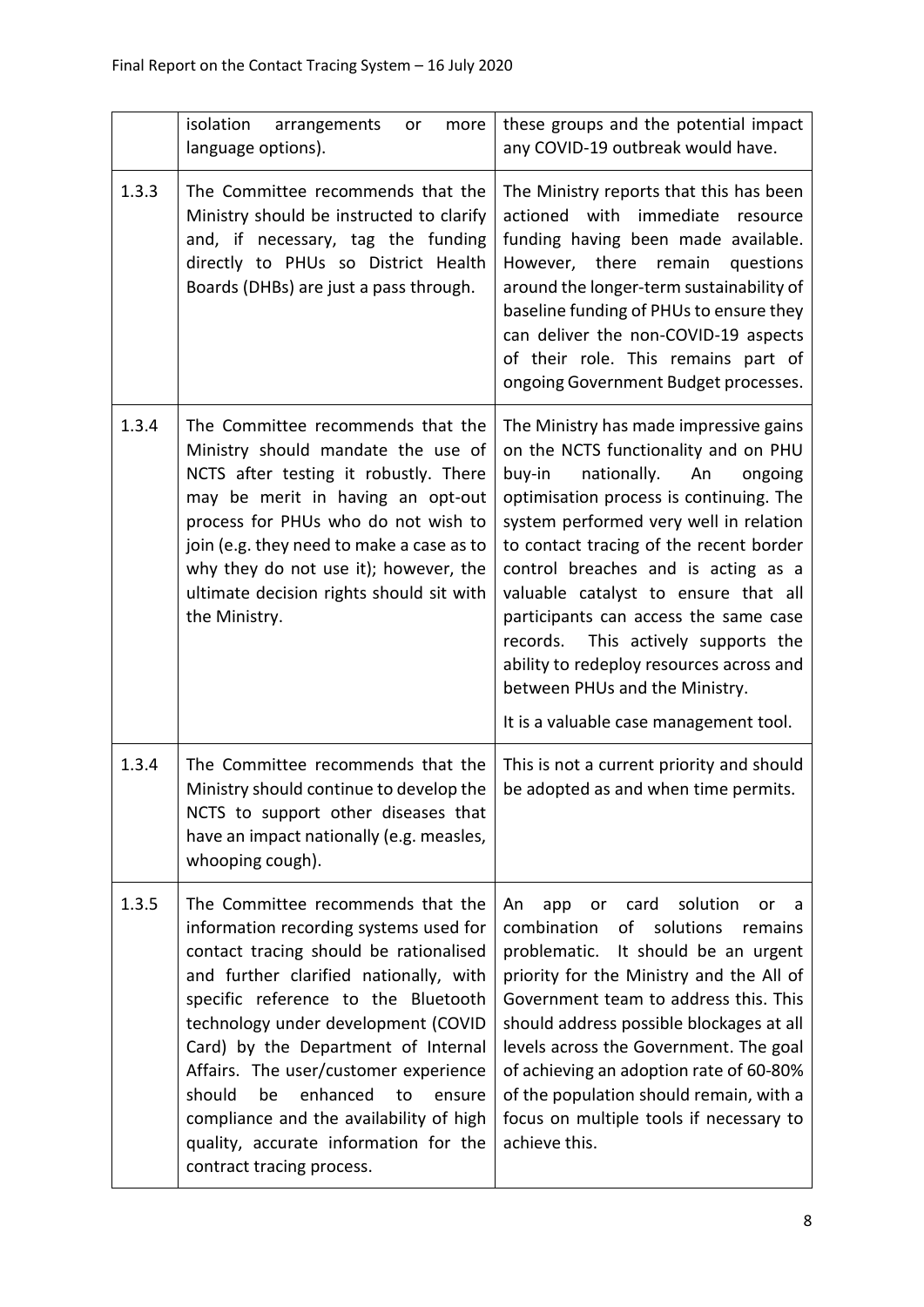|       |                                                                                                                                                                                                                                                                                                                                                                             | The ability to achieve ownership by the<br>general public of whatever tools are<br>mandated<br>will<br>require<br>ongoing<br>leadership and delivery.                                                                                                                                                                                                                                                                                                                                                                                                                                                                                                                                                                                                                             |
|-------|-----------------------------------------------------------------------------------------------------------------------------------------------------------------------------------------------------------------------------------------------------------------------------------------------------------------------------------------------------------------------------|-----------------------------------------------------------------------------------------------------------------------------------------------------------------------------------------------------------------------------------------------------------------------------------------------------------------------------------------------------------------------------------------------------------------------------------------------------------------------------------------------------------------------------------------------------------------------------------------------------------------------------------------------------------------------------------------------------------------------------------------------------------------------------------|
| 1.3.6 | The Committee recommends that the<br>Minister should actively explore more<br>options to strengthen and de-risk the<br>system through direct deployment of<br>resources to support the Ministry in the<br>implementation of the Verrall Report<br>recommendations.                                                                                                          | Further financial resources have been<br>provided to the Ministry for the COVID-<br>19 response, but there remains scope<br>for action on this recommendation.<br>The ability to deploy resources from<br>across the Government sector should<br>continue to be an active part of the<br>COVID-19 response.                                                                                                                                                                                                                                                                                                                                                                                                                                                                       |
| 1.3.7 | The Committee recommends that an<br>integrated view is taken<br>of the<br>relationship of contract tracing with<br>other interventions part of the COVID-<br>19 response and that the structure and<br>governance of the project reflects that.                                                                                                                             | This remains an urgent and ongoing<br>interdependencies<br>The<br>need.<br>are<br>important and need to be seen as a<br>system in themselves.<br>For example, the recent change to the<br>testing strategy in the community<br>towards clinician discretionary testing<br>of those without a travel link is<br>problematic in relation to standardised<br>surveillance and the ability to pick up an<br>outbreak in a reasonable time frame<br>consistently across the country. This has<br>significant implications for the contact<br>tracing strategy.<br>More sophisticated thinking may be<br>required to work out the best way to<br>test in the community outside of high-<br>risk groups, if ability to detect a<br>community outbreak reasonably early is<br>a priority. |
| 1.3.8 | The Committee recommends that the<br>should<br>adopt a<br>Minister<br>broader<br>perspective beyond the confines of the<br>Ministry of Health and that while the<br>project should remain in the Ministry<br>(supported by a mandated Whole of<br>Government governance group) in the<br>short term, a<br>review<br>should<br>be<br>undertaken within six to eight weeks to | This remains relevant and should be a<br>focus of monitoring of the restructuring<br>that has been done.                                                                                                                                                                                                                                                                                                                                                                                                                                                                                                                                                                                                                                                                          |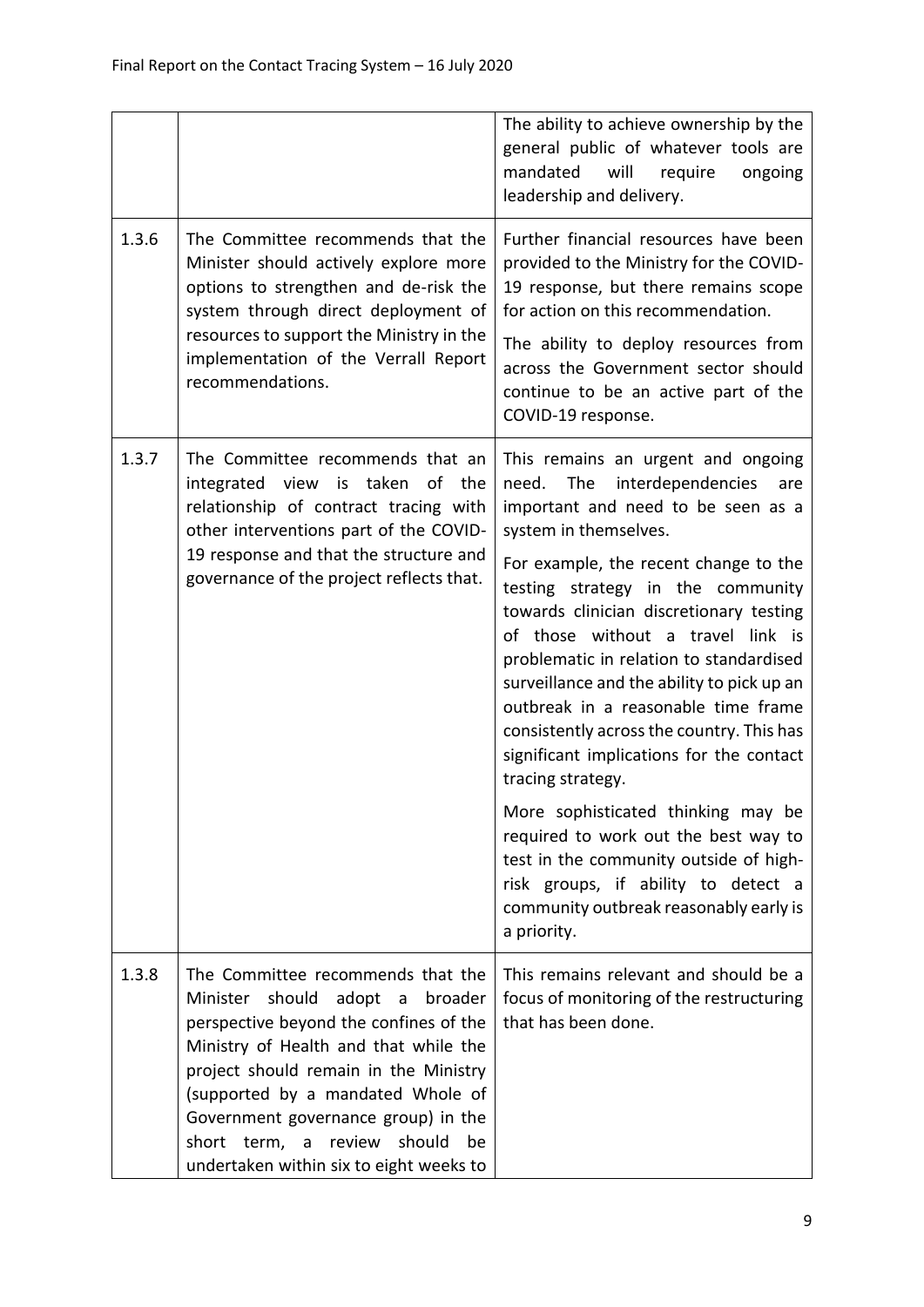| determine where it should        |  | be |
|----------------------------------|--|----|
| hosted/housed for the period the |  |    |
| COVID-19 risks remain.           |  |    |

### <span id="page-14-0"></span>2.5 Updated Comments on the Detailed Recommendations of the Interim Report 12 June 2020

The following table includes the detailed recommendations from the Interim Report of 12 June 2020, supported by either comments on progress to date or references to comments made in section 2.4 around main recommendations which cover these.

| Rec#  | <b>Detailed Recommendations (Section</b><br>2.6 Interim Report)                                                                                                                                                                                                                                                                                                                                                                                                                                                                                                                                                                                                                                        | <b>Commentary on Progress to Date</b>                                                                                                                                                                                                                                                                                                               |
|-------|--------------------------------------------------------------------------------------------------------------------------------------------------------------------------------------------------------------------------------------------------------------------------------------------------------------------------------------------------------------------------------------------------------------------------------------------------------------------------------------------------------------------------------------------------------------------------------------------------------------------------------------------------------------------------------------------------------|-----------------------------------------------------------------------------------------------------------------------------------------------------------------------------------------------------------------------------------------------------------------------------------------------------------------------------------------------------|
| 2.6.1 | As at today, while there is significant<br>activity underway, the system and<br>approach to be adopted for an agile,<br>responsive and well-informed Contact<br>Tracing system require further and<br>ongoing work.<br>Ongoing attention is required by the<br>Ministry, as the system leader, to<br>deliver on all aspects of the Verrall<br>Report and to ensure that the system as<br>envisaged is capable of deployment in a<br>seamless way.                                                                                                                                                                                                                                                      | Detailed commentary on progress and<br>of<br>each<br>of<br>completion<br>the<br>recommendations<br>included<br>the<br>in<br>Verrall Report has been provided in<br>section 2.3.<br>Good progress has been made by the<br>Ministry to position itself as the system<br>leader.                                                                       |
| 2.6.2 | The Committee considers that urgent<br>attention should be given to clarifying<br>the accountabilities and decision rights<br>across the health system nationally.<br>The system can ill afford confusion as to<br>who is in charge and who does what in<br>circumstance.<br>given<br>It<br>any<br>is<br>acknowledged this is a very sensitive<br>area, but it is one that must be<br>confronted and clarified.<br>That does not mean a takeover by the<br>Ministry of Health.<br>Rather, a more<br>specific understanding of how the<br>system harnesses the skills of the centre<br>and the distributed PHU network<br>recognising the criticality of local<br>knowledge. Both elements are critical | See commentary to recommendation<br>1.3.1 in section 2.4.<br>This has been and continues to be<br>addressed by the Ministry. One of the<br>key learnings from stress testing the<br>system through a series of agreed<br>would be to<br>determine<br>scenarios<br>whether<br>the<br>accountabilities<br>and<br>decision rights deliver as intended. |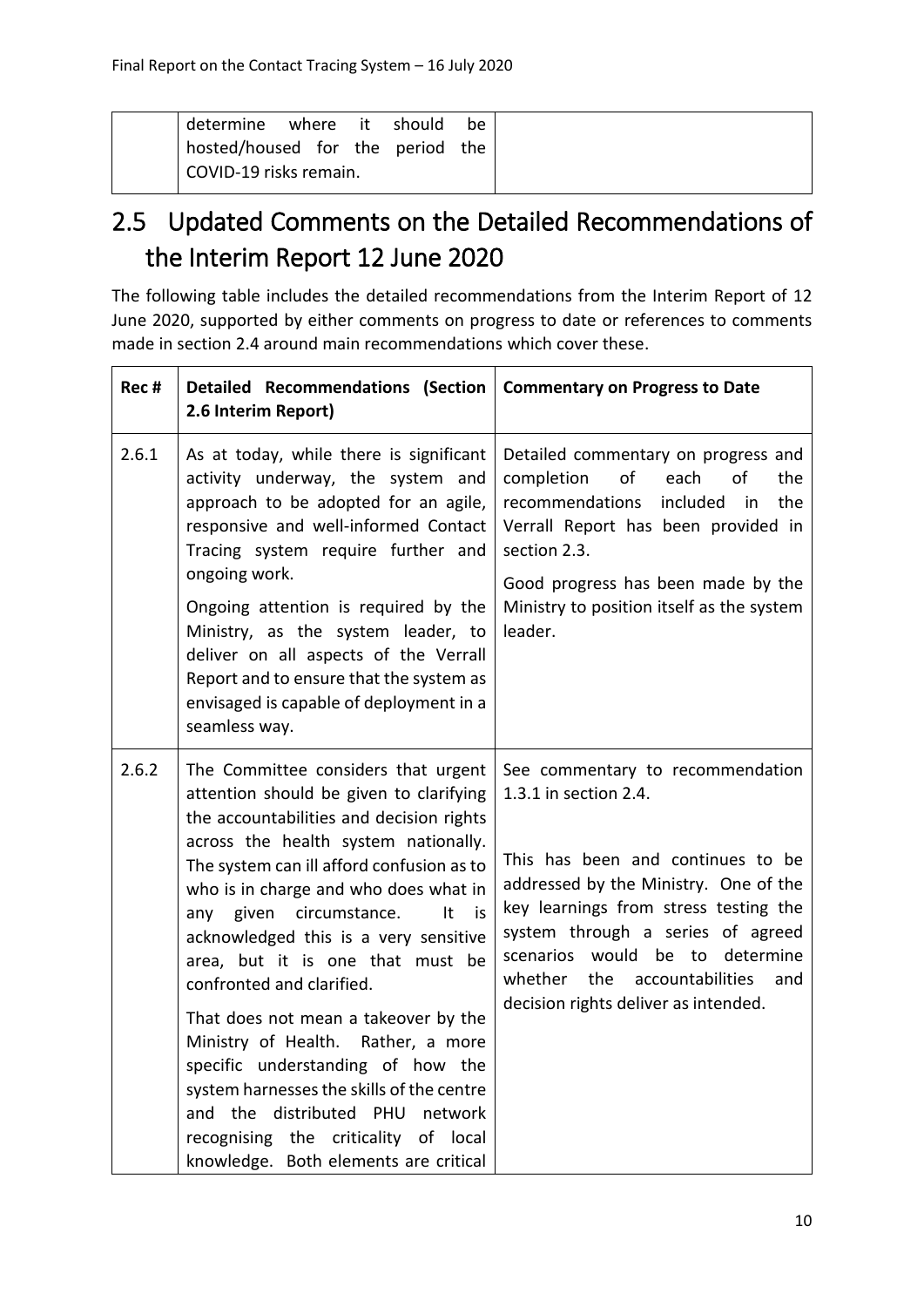|       | to a successful Contact Tracing system<br>and need to be addressed to strengthen<br>and de-risk the process.                                                                                                                                                                                                                                                                                                                                                                         |                                                                                                                                                                                                                                                                                                                                                                                 |
|-------|--------------------------------------------------------------------------------------------------------------------------------------------------------------------------------------------------------------------------------------------------------------------------------------------------------------------------------------------------------------------------------------------------------------------------------------------------------------------------------------|---------------------------------------------------------------------------------------------------------------------------------------------------------------------------------------------------------------------------------------------------------------------------------------------------------------------------------------------------------------------------------|
| 2.6.3 | Ongoing attention is required to ensure<br>the Contact Tracing system adopted is<br>reflective of the specific needs of Māori<br>and Pasifika. In particular, we think<br>there is considerable scope to employ<br>or utilise staff and systems within<br>already established Māori and Pasifika<br>health and social service organisations,<br>many of which have<br>specialised<br>knowledge, expertise and relationships<br>for<br>essential<br>their<br>engaging<br>communities. | See commentary to recommendation<br>1.3.2 in section 2.4.<br>Progress has been made with ongoing<br>attention required to ensure that the<br>system is responsive to the needs of<br>Māori and Pasifika.                                                                                                                                                                        |
| 2.6.4 | The Committee recommends further<br>work should be undertaken by the<br>Ministry to ensure there is clarity<br>around the funding for the PHUs<br>through the next 24 months. Certainty<br>and clarity would benefit all involved.<br>The Ministry should also actively pursue<br>the tagging of the money to PHUs<br>directly so that the DHBs become a pass<br>through<br>for administrative<br>and<br>accounting reasons.                                                         | See commentary to recommendation<br>1.3.3 in section 2.4.<br>This has been actioned with additional<br>resources for the COVID-19 response<br>having been made available.<br>The issues around an agreed level of<br>baseline funding to ensure that the<br>activities of the PHUs are sustainable on<br>an ongoing basis is part of the normal<br>Government Budget processes. |
| 2.6.5 | The Committee is of the view that<br>greater direction should be provided by<br>Ministry around the multiple<br>the<br>systems/platforms<br>technology<br>operating within the public health<br>arena. The justification for more than<br>one system should be robustly tested,<br>with<br>decision<br>taken<br>and<br>a<br>implementation<br>commenced.<br>A<br>timeline<br>should<br>for<br>be<br>agreed<br>implementation of a common system.                                     | See commentary to recommendation<br>1.3.4 in section 2.4.<br>This has been resolved successfully with<br>all PHUs using the common platform<br>with effect from end of July 2020.                                                                                                                                                                                               |
| 2.6.6 | The Committee considers that every<br>effort should be made to improve and<br>align the data sources upon which the                                                                                                                                                                                                                                                                                                                                                                  | See commentary to recommendation<br>1.3.5 in section 2.4.                                                                                                                                                                                                                                                                                                                       |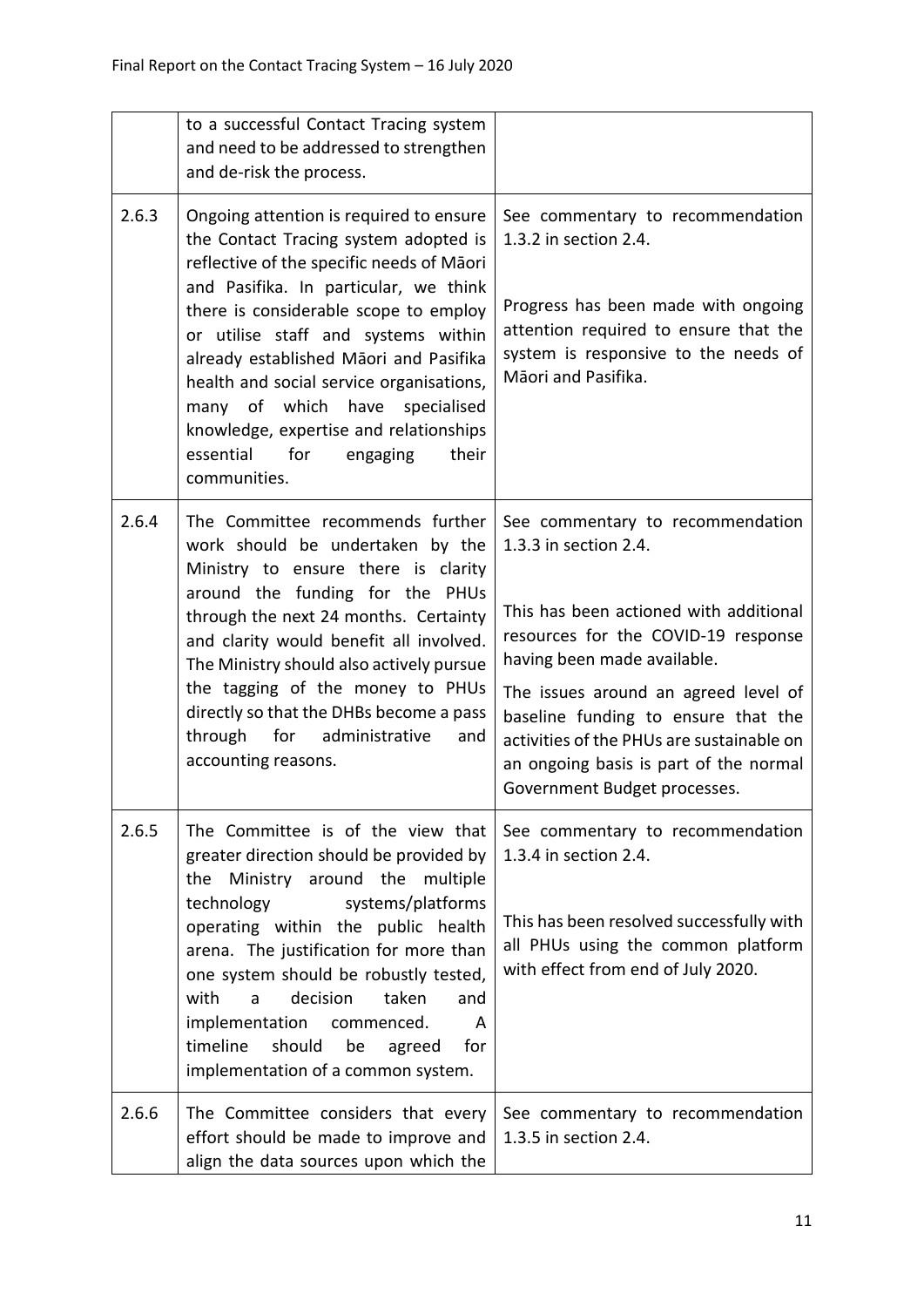|       | Contact Tracing system is based. Good-<br>quality information is a key determinant<br>of success of a high-quality Contact<br>Tracing system $-$ at present we are not<br>there yet, with multiple sources of<br>data/information, much of it manual.<br>There<br>continues<br>be<br>active<br>to<br>development across several areas<br>outside the Ministry (e.g. the Bluetooth<br>COVID Card) that need to be actively<br>incorporated into the future Contact<br>Tracing system.                                                                                                                                                                                                                                                        |                                                                                                                              |
|-------|---------------------------------------------------------------------------------------------------------------------------------------------------------------------------------------------------------------------------------------------------------------------------------------------------------------------------------------------------------------------------------------------------------------------------------------------------------------------------------------------------------------------------------------------------------------------------------------------------------------------------------------------------------------------------------------------------------------------------------------------|------------------------------------------------------------------------------------------------------------------------------|
| 2.6.7 | The Committee recommends that the<br>should<br>Ministry<br>both<br>lead<br>and<br>accelerate the exercise of establishing<br>standard operating procedures to be<br>adopted nationally across the health<br>system. Some form of standardisation<br>and/or normalisation is very important<br>both to understand what is going on<br>and where the emerging pressure<br>points are and to assist the easy transfer<br>of staff across PHUs as volume and need<br>requires $-$ the less variation across<br>PHUs, the lower the learning curve for<br>those involved. The new standard<br>operating procedures<br>should<br>be<br>developed in consultation with PHUs to<br>understand<br>and<br>incorporate<br>what<br>works on the ground. | This has been achieved by the Ministry.                                                                                      |
| 2.6.8 | The Committee recommends that the<br>Ministry, as the system leader, should<br>clarify the additional human resources<br>required<br>and<br>ensure<br>they<br>are<br>appropriately trained and capable of<br>being deployed at short notice should<br>the need arise. There would also be<br>great value in mandating someone to<br>have the accountability and decision<br>rights for the operation of the system.<br>Clarity should also be provided around<br>trigger points for moving between<br>levels and the measures and restrictions                                                                                                                                                                                              | See commentary to recommendation 5<br>in section 2.2.<br>There is an ongoing training programme<br>to meet this requirement. |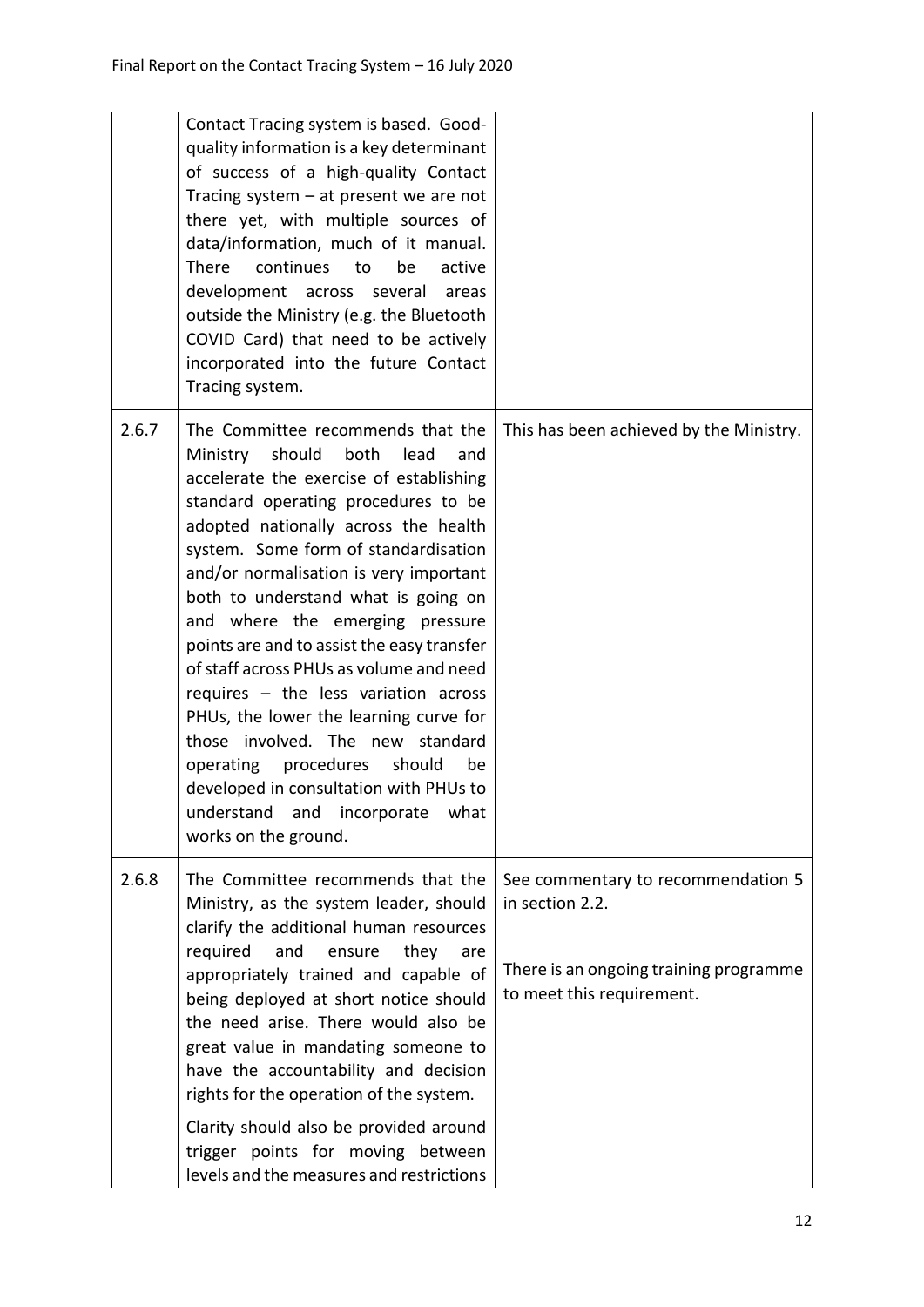|        | that would be applied in each level. As<br>soon as practicable, the systems and<br>procedures around the surge capacity<br>and capability should be stress-tested<br>to ensure they work. Stress-testing is a<br>fundamental element of success of any<br>system.                                                                                                                                                                                               |                                                                                                                                                                        |
|--------|-----------------------------------------------------------------------------------------------------------------------------------------------------------------------------------------------------------------------------------------------------------------------------------------------------------------------------------------------------------------------------------------------------------------------------------------------------------------|------------------------------------------------------------------------------------------------------------------------------------------------------------------------|
| 2.6.9  | The Committee recommends that the<br>changes to the Model of Care away<br>from the traditional model are fully<br>embedded across the system and it<br>continues to evolve. The process<br>inevitably has an element of clinical<br>input but that can be delivered in<br>different ways. A fit-for-purpose model<br>that meets the needs and diversity of<br>the patient group is required and is key<br>to success.                                           | The Ministry is actively changing the<br>model of care in response to the<br>dynamic nature of the COVID-19<br>response.                                               |
| 2.6.10 | The Committee recommends that the<br>Ministry should provide for greater<br>resilience within the system and have<br>identified<br>suitably<br>resources<br>and<br>for<br>trained<br>non-COVID-19<br>diseases/outbreaks that may need to be<br>responded to through the next 24<br>months (and potentially beyond). This<br>could be done through diversifying<br>some of the surge capacity identified in<br>earlier sections of the report.                   | This has been actioned and is part of the<br>planning adopted by the Ministry.                                                                                         |
| 2.6.11 | The<br>Committee<br>the<br>encourages<br>Ministry to look beyond the immediate<br>caseload and to take a worst-case<br>scenario and plan appropriately. A well-<br>functioning community and economy<br>needs a high-quality well-informed and<br>resourced Contact Tracing system as<br>both a disease control measure and an<br>plan. This can also be<br>insurance<br>extended to other<br>communicable<br>diseases such as the measles outbreak<br>in 2019. | See commentary to recommendation 5<br>in section 2.2.<br>This forms part of our recommendation<br>around the scenario planning<br>and<br>stress-testing of the system. |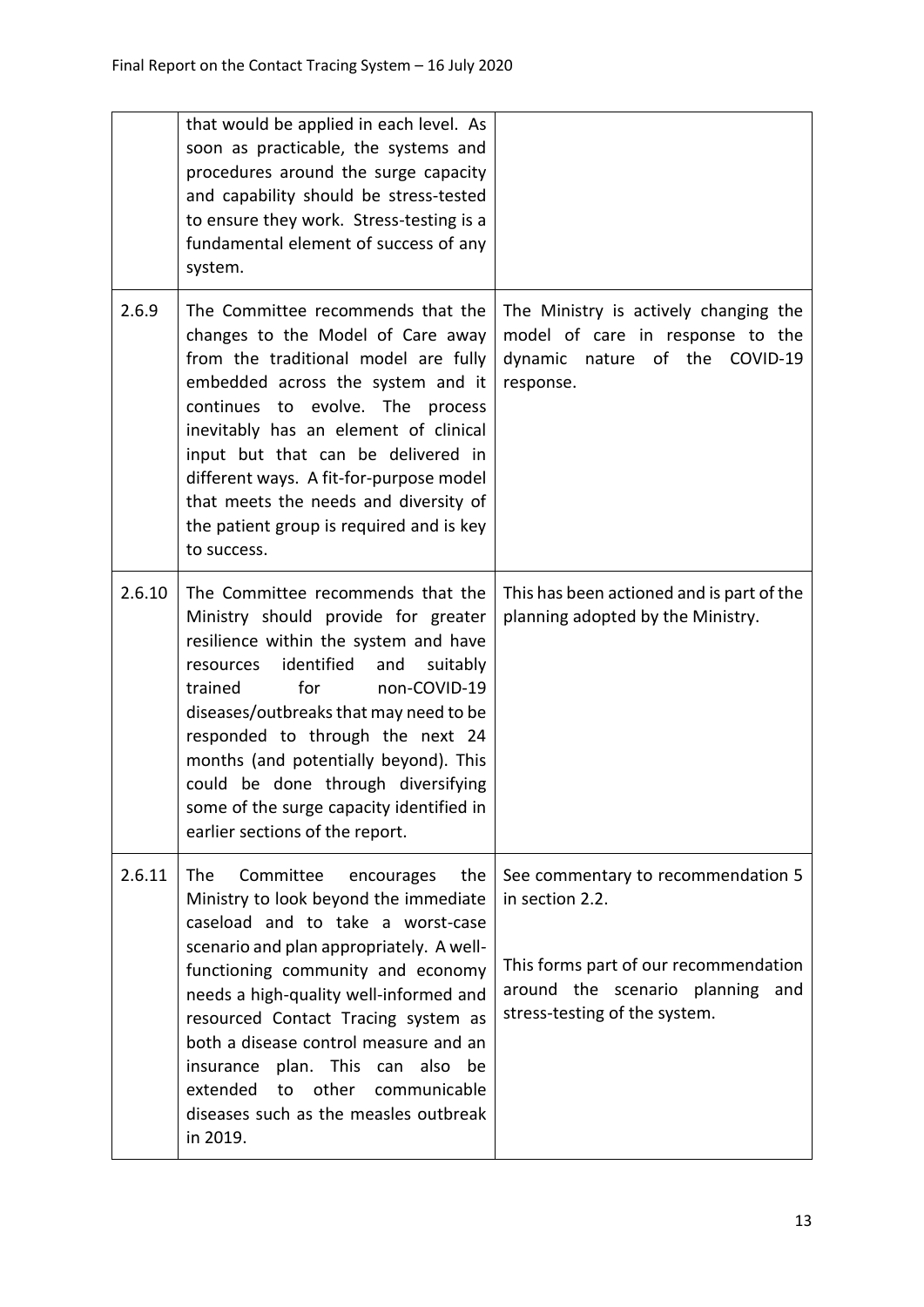| 2.6.12 | The Committee encourages a renewed<br>focus on the implementation of the<br>recommendations of the Verrall Report<br>while actively recognising that contact                                                                                                                                                                                                                                                                                                                           | See commentary to recommendation<br>1.3.8 in section 2.4.                                                                                                                                                                |
|--------|----------------------------------------------------------------------------------------------------------------------------------------------------------------------------------------------------------------------------------------------------------------------------------------------------------------------------------------------------------------------------------------------------------------------------------------------------------------------------------------|--------------------------------------------------------------------------------------------------------------------------------------------------------------------------------------------------------------------------|
|        | tracing is a key part of a response<br>ecosystem that includes strong border<br>controls and proactive testing. The<br>increasing Whole of Government<br>interest should be reflected in the<br>governance and operation of the<br>system moving forward to ensure that<br>the interdependencies are actively<br>understood and managed. Further<br>consideration is required as to<br>determining how the integrated<br>response will operate and where it will<br>be located/hosted. | Improvements have been made but<br>further ongoing work will be required to<br>ensure that the needs and priorities of<br>key stakeholders and the wider public<br>addressed<br>promptly<br>and<br>are<br>appropriately. |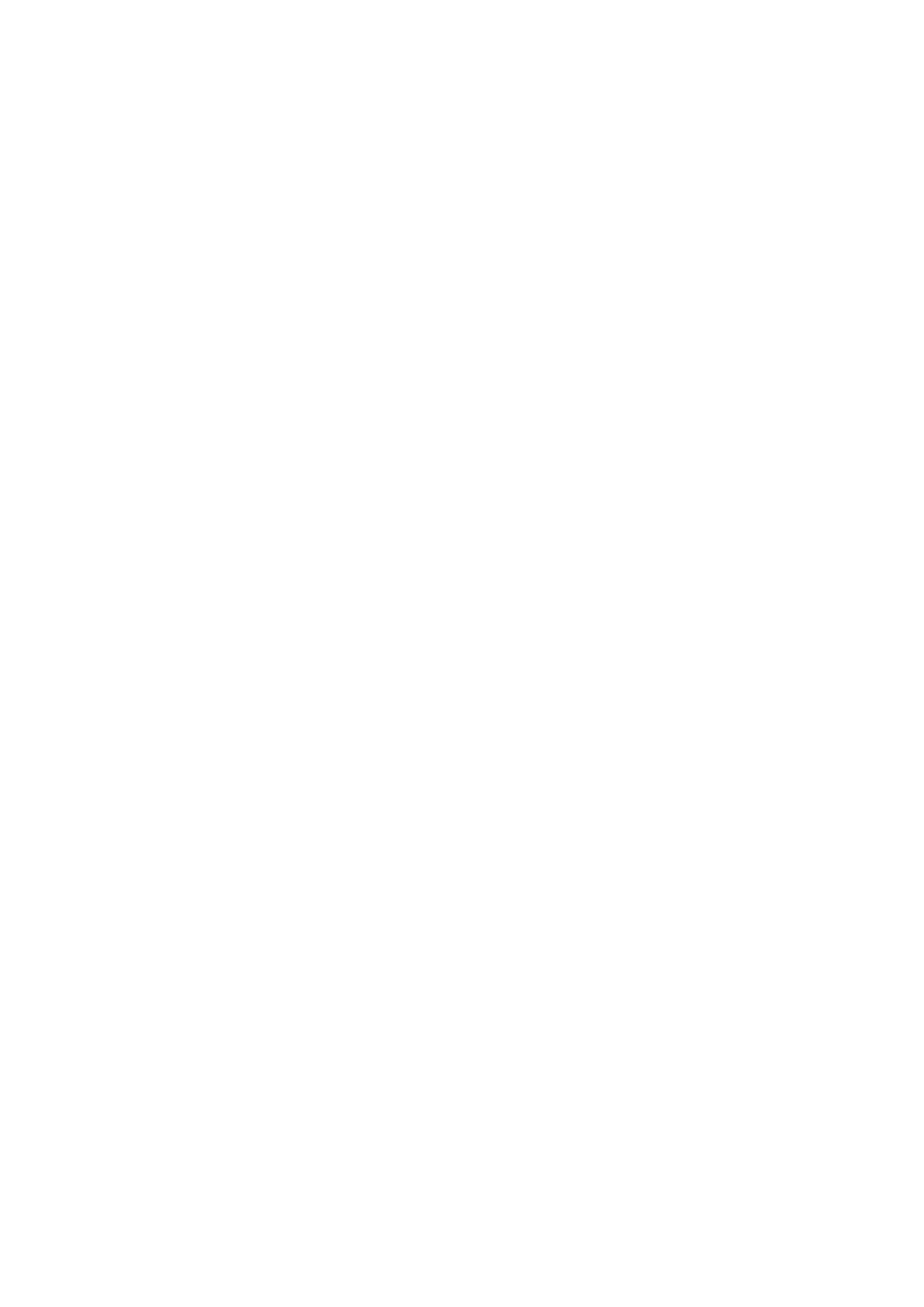12 June 2020

Hon David Clark Minister of Health Parliament Building Wellington New Zealand

Dear Minister

#### **Contact Tracing Assurance Committee (CTAC)**

Further to our Terms of Reference and our recent discussions we are pleased to attach a copy of our final report on the Contact Tracing process and the associated issues around the implementation of the Verrall Report.

The position New Zealand finds itself in with respect to the COVID-19 response is extraordinary. We are the envy of many and that in no small part is due to the commitment of a large number of people across the country and in particular the Ministry of Health and the Public Health Units. They deserve considerable credit.

The response is now in a process of transition from an immediate response to the crisis presented by the pandemic to one that is more systematised and reflective of an aligned resourced national response. Despite the shift to Level 1 it cannot be assumed that SARS-CoV-2 will not re-present itself at scale.

In this context, the report sets out a number of areas that require attention to enable you and the Government to have the assurance and confidence required as to the capability and capacity of the system to respond. We acknowledge that the Ministry is already actioning several recommendations the Committee makes in the report.

We are available to elaborate on any aspects of the report if you require it.

Yours faithfully

Sir Brian Roche KNZM

Chair on behalf of the Contact Tracing Assurance Committee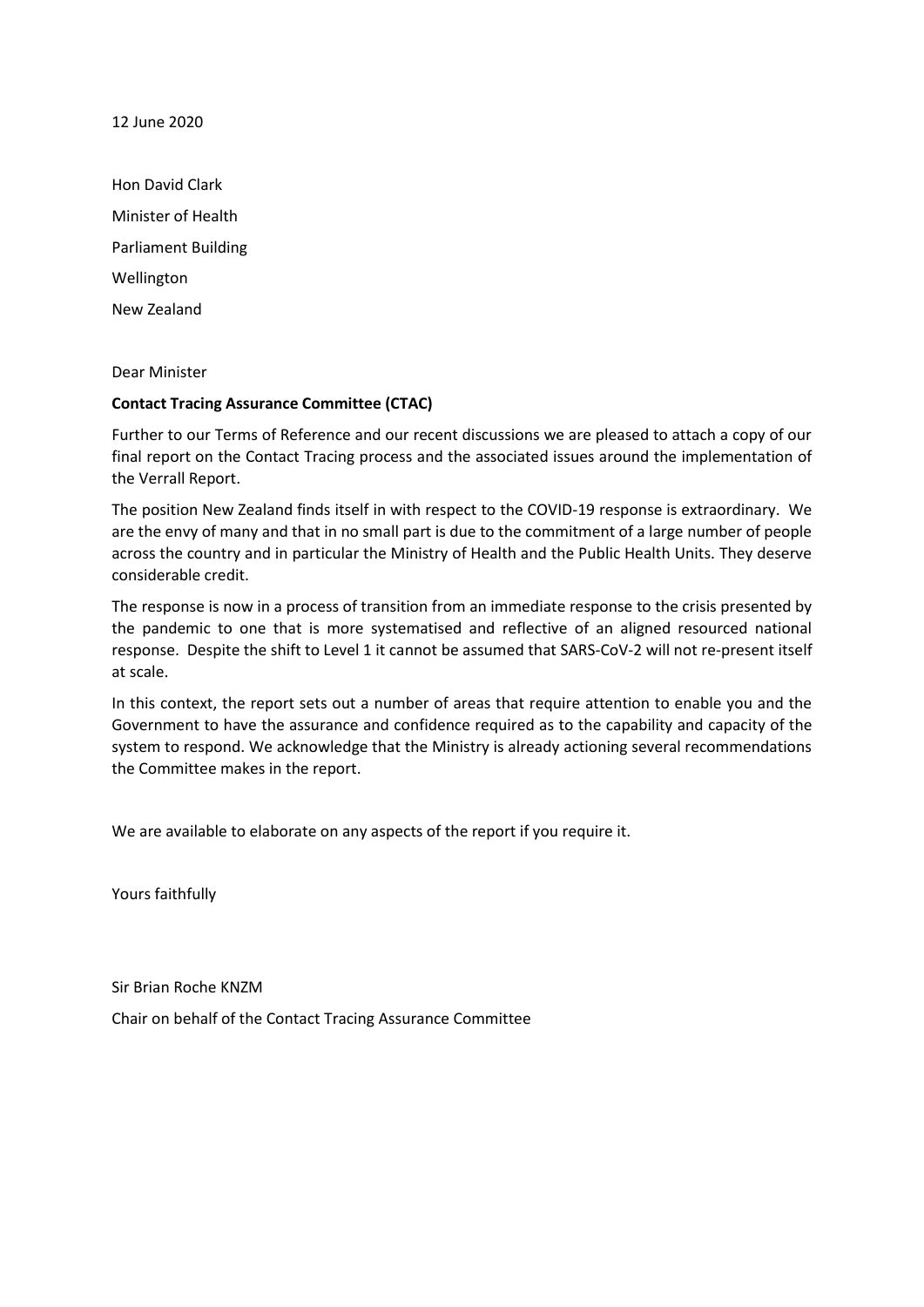# INTERIM REPORT ON THE CONTACT TRACING **SYSTEM**

### CONTACT TRACING ASSURANCE COMMITTEE

Sir Brian Roche Warren Moetara Dr Marion Poore Liz Read Professor Philip Hill

12 JUNE 2020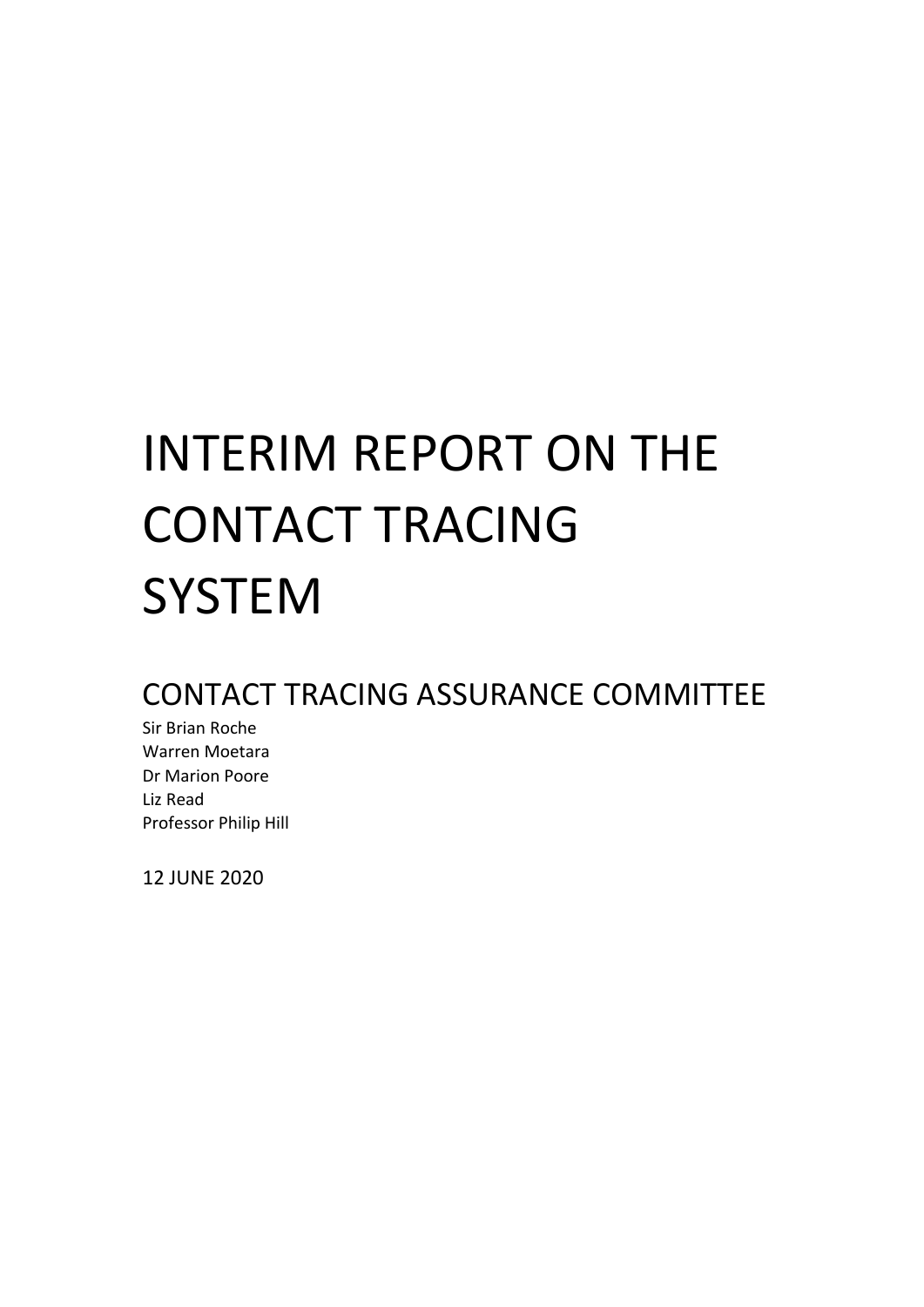# Contents

| 1. |     |        |                                                                   |  |
|----|-----|--------|-------------------------------------------------------------------|--|
|    | 1.1 |        |                                                                   |  |
|    | 1.2 |        |                                                                   |  |
|    | 1.3 |        |                                                                   |  |
|    |     | 1.3.1  |                                                                   |  |
|    |     | 1.3.2  |                                                                   |  |
|    |     | 1.3.3  |                                                                   |  |
|    |     | 1.3.4  |                                                                   |  |
|    |     | 1.3.5  |                                                                   |  |
|    |     | 1.3.6  |                                                                   |  |
|    |     | 1.3.7  |                                                                   |  |
|    |     | 1.3.8  |                                                                   |  |
| 2. |     |        |                                                                   |  |
|    | 2.1 |        |                                                                   |  |
|    | 2.2 |        |                                                                   |  |
|    | 2.3 |        |                                                                   |  |
|    | 2.4 |        |                                                                   |  |
|    | 2.5 |        |                                                                   |  |
|    | 2.6 |        |                                                                   |  |
|    |     | 2.6.1  |                                                                   |  |
|    |     | 2.6.2  |                                                                   |  |
|    |     | 2.6.3  |                                                                   |  |
|    |     | 2.6.4  |                                                                   |  |
|    |     | 2.6.5  |                                                                   |  |
|    |     | 2.6.6  | Information to Support and Inform the Contact Tracing Process  12 |  |
|    |     | 2.6.7  |                                                                   |  |
|    |     | 2.6.8  |                                                                   |  |
|    |     | 2.6.9  |                                                                   |  |
|    |     | 2.6.10 |                                                                   |  |
|    |     | 2.6.11 |                                                                   |  |
|    |     | 2.6.12 |                                                                   |  |
|    |     |        |                                                                   |  |
|    |     |        |                                                                   |  |
|    |     |        |                                                                   |  |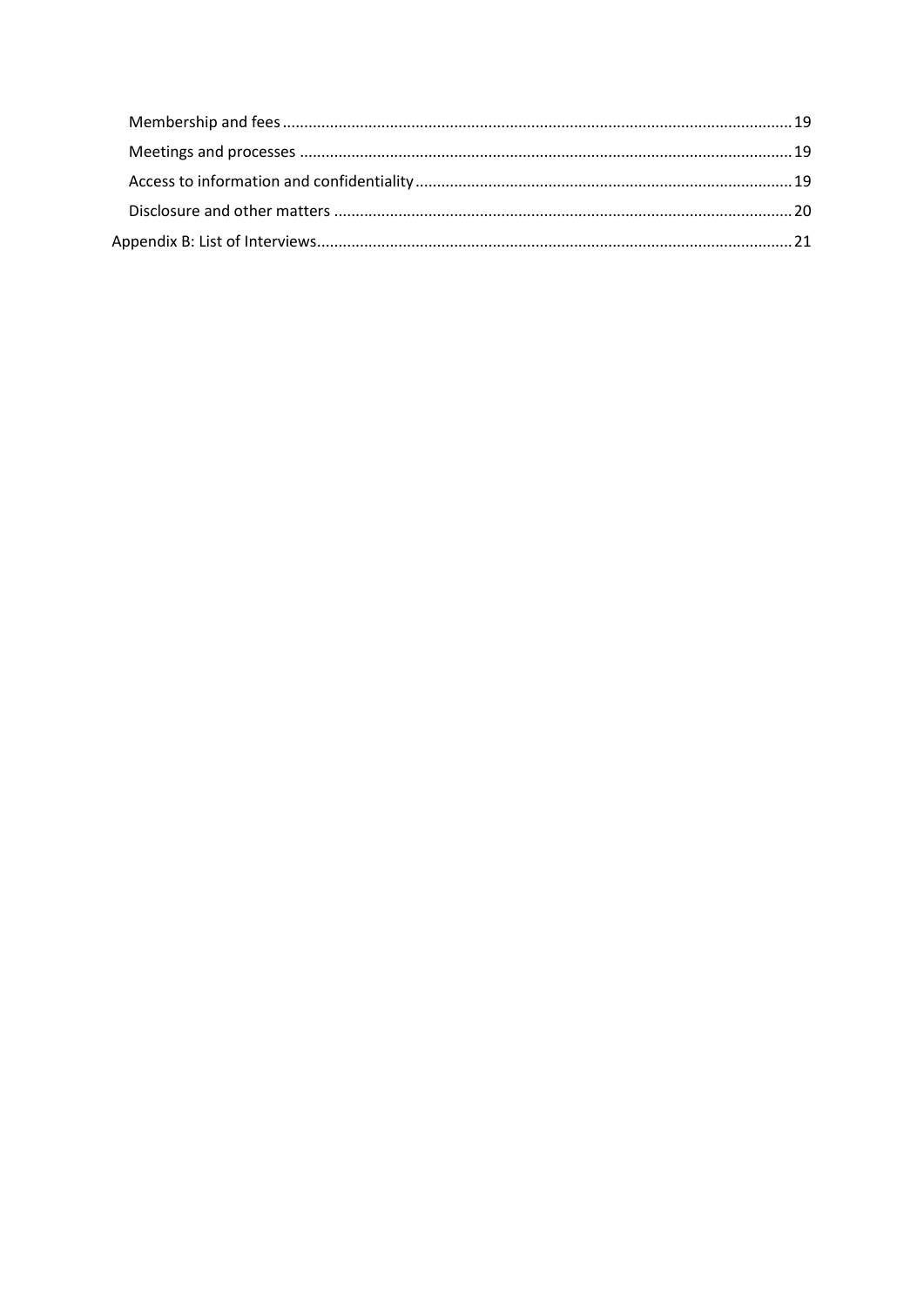## <span id="page-24-0"></span>1. Executive Summary

### <span id="page-24-1"></span>1.1 Overview

The Contact Tracing Assurance Committee (the Committee or CTAC) was appointed to provide assurance to the Minister of Health<sup>2</sup> as to the progress on the implementation of the recommendations in the report completed by Dr Verrall. This includes:

#### **Areas reviewed under the Contact Tracing Assurance Committee terms of High-level conclusions reference**

Any national changes required to strengthen national contact tracing, Health Units and arrangements with the rest of the health system.

Assurance that the National Contact Tracing Unit (NCTU) is well placed to deliver rapid, effective contact tracing.

Any other advice on emerging risks and issues within CTAC's remit.

including the organisation of Public (the response). The Ministry of Health (the The Committee considers that the semiautonomous nature of operation of the Public Health Units (PHUs) together with their historical underfunding are problematic with respect to optimising the COVID-19 response Ministry), as the leader of the health system, needs to exert a stronger mandate to ensure a seamless, aligned national approach. Greater clarity is required over accountabilities and decision rights.

> The Committee considers that, while a significant amount of work is underway to achieve the objective of rapid, effective contact tracing, further work is required. Very capable individuals within the current system could handle a moderate-sized outbreak; however, further work is required to strengthen and de-risk the system and position it to deliver rapid, effective contact tracing in the event of a sudden surge in cases.

> The Committee considers that the move to Alert Level 1 requires a coordinated cross-Government approach to the core elements of the response (border control, proactive testing and contact tracing). The issues are beyond those exclusively under the responsibility of the health system and the structure and approach of the response should reflect this.

**.** 

<sup>2</sup> The full terms of reference are attached as Appendix A.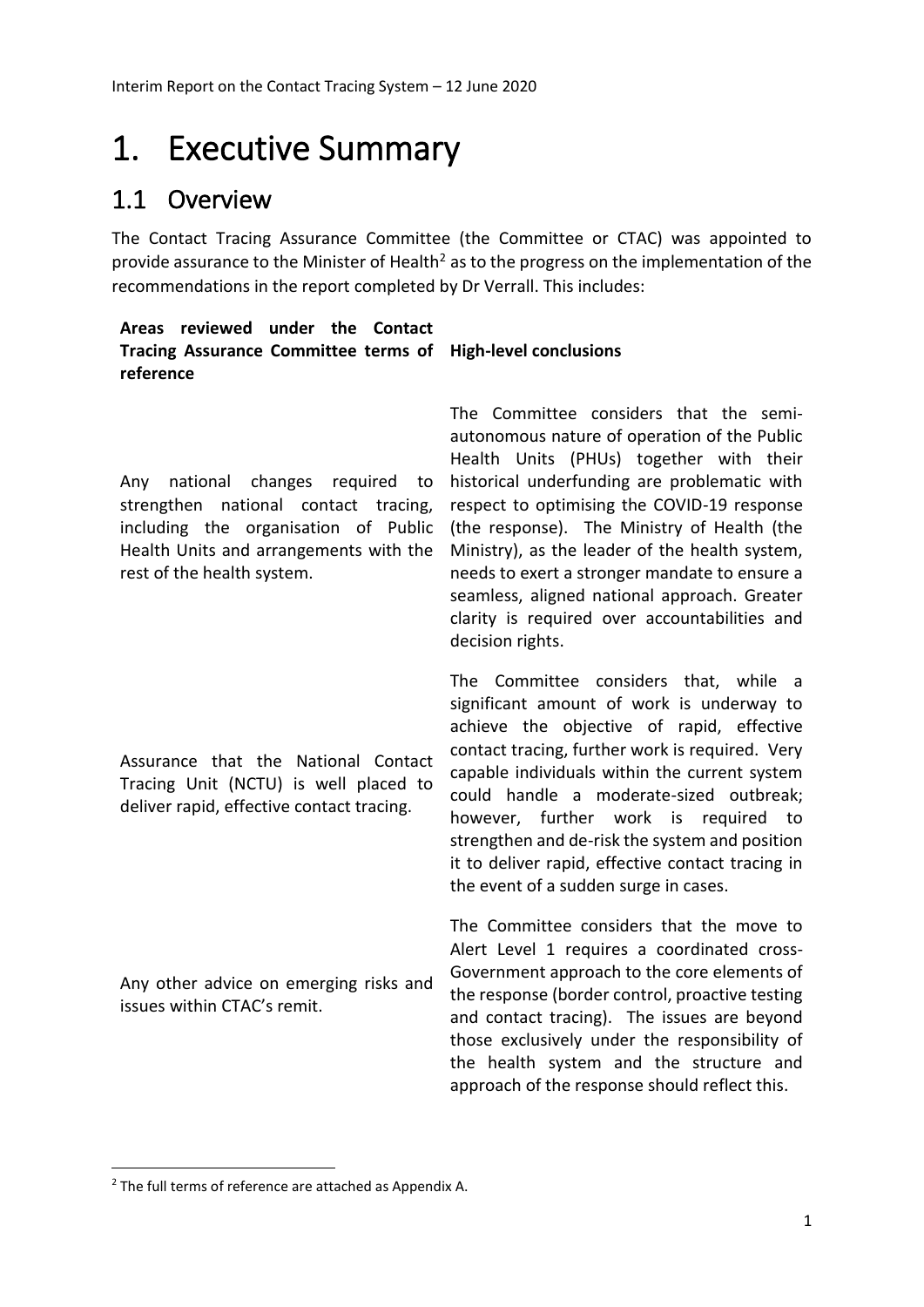### <span id="page-25-0"></span>1.2 High-Level Observations

Excellent results have been achieved to date with respect to the response to COVID-19. All those involved can take considerable satisfaction from what has been achieved. Despite the circumstances and irrespective of flaws (as experienced by all countries) people just made things work and good outcomes have been achieved. The ability to move to Alert Level 1 is testament to an effective response to date.

Considerable work has been undertaken to date by the Ministry of Health to implement the recommendations of the Verrall Report. Work is ongoing and the foundations of an effective Contact Tracing system are being implemented.

The circumstances for undertaking the work have changed as a result of the recent move to Alert Level 1. This factor, together with the inevitable and increasing pressure to expand the New Zealand "bubble" and allow foreign visitors, raises the risk profile of the response. With a severe global pandemic ongoing, the threat of new cases in New Zealand should not be underestimated. It is prudent and a good risk management practice to prepare appropriately.

It is crucial that New Zealand has a fully functioning and aligned set of interventions around strong borders, proactive testing and a well-informed and agile Contact Tracing system ("the ecosystem"). Contact tracing should not be seen as a standalone component of the response. In this context, it is important to strengthen and de-risk the individual components of the ecosystem by seeing them as a collective COVID-19 response.

While the Committee acknowledges the significant progress to date, our view is that the question now is increasingly about how New Zealand can have a fully-functioning society/community and economy, remaining confident that if the virus reappears the country will be able to respond in a way that safeguards the safety and wellbeing of human life without having to revert to Alert Level 3 or Alert Level 4 regionally or across the nation.

The response to the Verrall Report should be modified to reflect the broader perspectives now evident. Additional resources from across the Government and potentially beyond are needed to support and assist the Ministry in delivering the goal of the health system having immediate surge capacity to manage a situation with 350-500 cases per day and a pathway to cope with 1000 cases per day without reducing quality.

The circumstances and timing have changed as a result of the move to Alert Level 1 and the response to the Verrall Report should reflect that. It now requires an updated and agreed system-wide project plan with a delivery date established for a fully-integrated response that has been stress-tested.

### <span id="page-25-1"></span>1.3 Main Observations and Recommendations

### <span id="page-25-2"></span>1.3.1 Need for a System View

The COVID-19 pandemic has highlighted several flaws in the broader health system. The 12 Public Health Units work quite autonomously and are largely focused on their local communities/populations. The downside of this is a lack of clarity within the system as to accountabilities and decision rights. The lack of standard operating procedures (SOPs)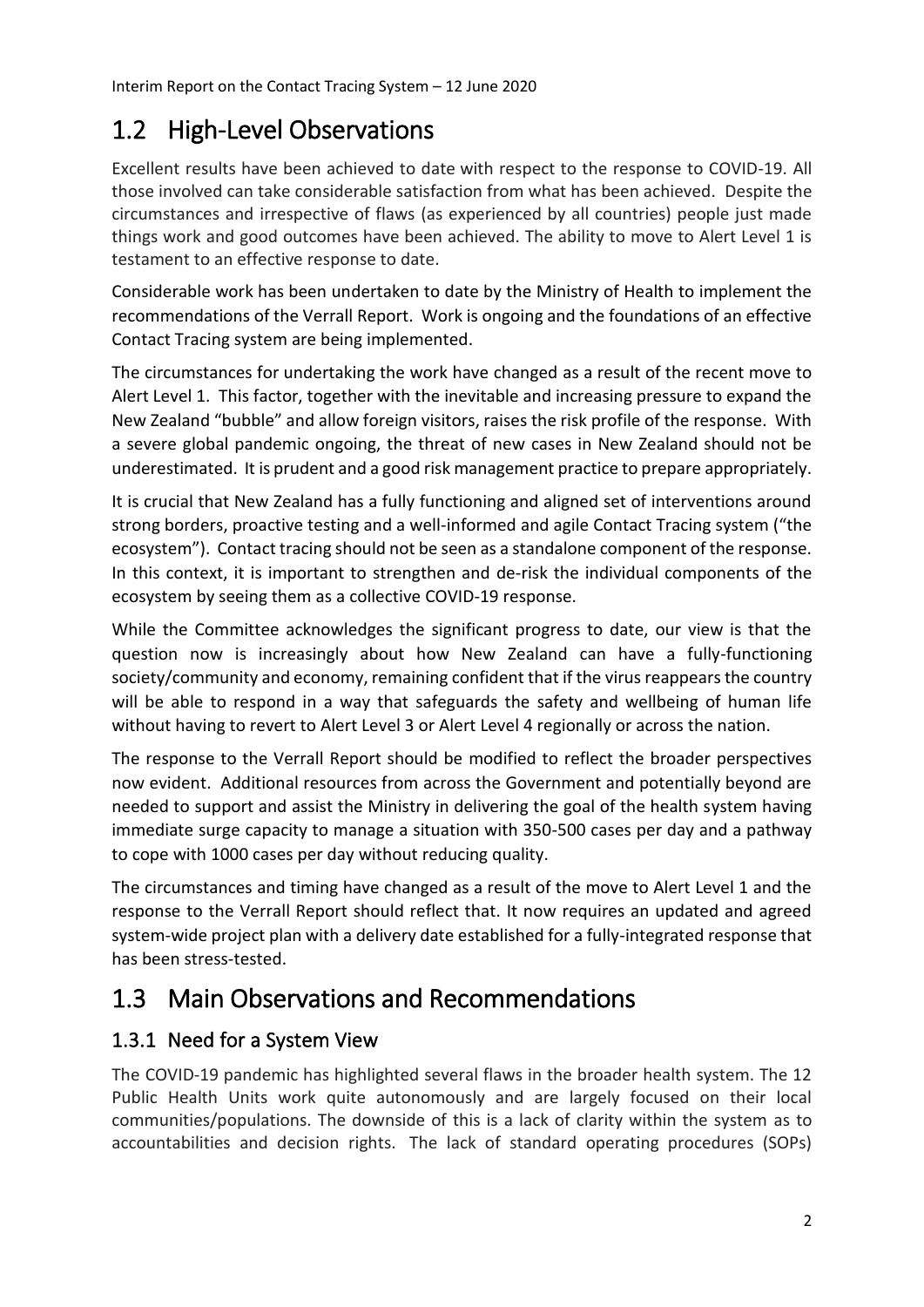developed at the national level during the height of the COVID-19 response, for example, involved a high amount of work for all PHUs and still presents a risk (albeit being worked on).

A national public health crisis requires a nationally-led response with strong coordination and leadership. Further work is needed to build upon the gains and strengthen the collaborative working arrangements that evolved between the Ministry and PHUs during the initial phase of the COVID-19 response. There is now an opportunity to prioritise the development of codesign processes and high-trust relationships.

• The Committee recommends that the Ministry should take the role of system leader more clearly and be more assertive as to how the chain of command works – this is a sensitive area but it cannot be avoided. The balance should change to a national view/perspective with a regional/local flavour. The national coordination and leadership should continue to respond to the needs and views of the leaders of the PHUs.

In addition, the system requires clarity as to accountability and trigger points for moving resources. Resources need to be identified and trained so they are ready to be deployed if the need arises. Similarly, resourcing needs to reflect the possibility of an outbreak of another infectious disease that would further stretch the system and the capacity of PHUs.

- The Committee recommends that, as a matter of priority, the surge capacity of the system should be stress-tested. Novel assessment approaches may be needed in the context of zero case numbers.
- The Committee recommends that continued effort and focus should be given to the detailed preparedness plans being developed by individual PHUs.

#### <span id="page-26-0"></span>1.3.2 Addressing Equity Issues

The challenges and consequences of an outbreak in Māori and/or Pasifika communities should not be underestimated.

• The Committee recommends that the Contact Tracing system more strongly reflects the needs of Māori, Pasifika and other vulnerable groups, including those in rurally isolated areas. There is more scope to employ and/or utilise staff and systems within already established Māori and Pasifika health and social service providers where these providers have existing links to their communities. The system should also identify and meet specific needs of Māori and Pasifika (e.g. alternative isolation arrangements or more language options).

#### <span id="page-26-1"></span>1.3.3 Funding of PHUs

Despite the funding uplift, there continues to be confusion within the system around funding levels of PHUs. In particular, short-term contracts limit the ability to undertake longer term, sustainable resource planning.

The Committee recommends that the Ministry should be instructed to clarify and, if necessary, tag the funding directly to PHUs so District Health Boards (DHBs) are just a pass through.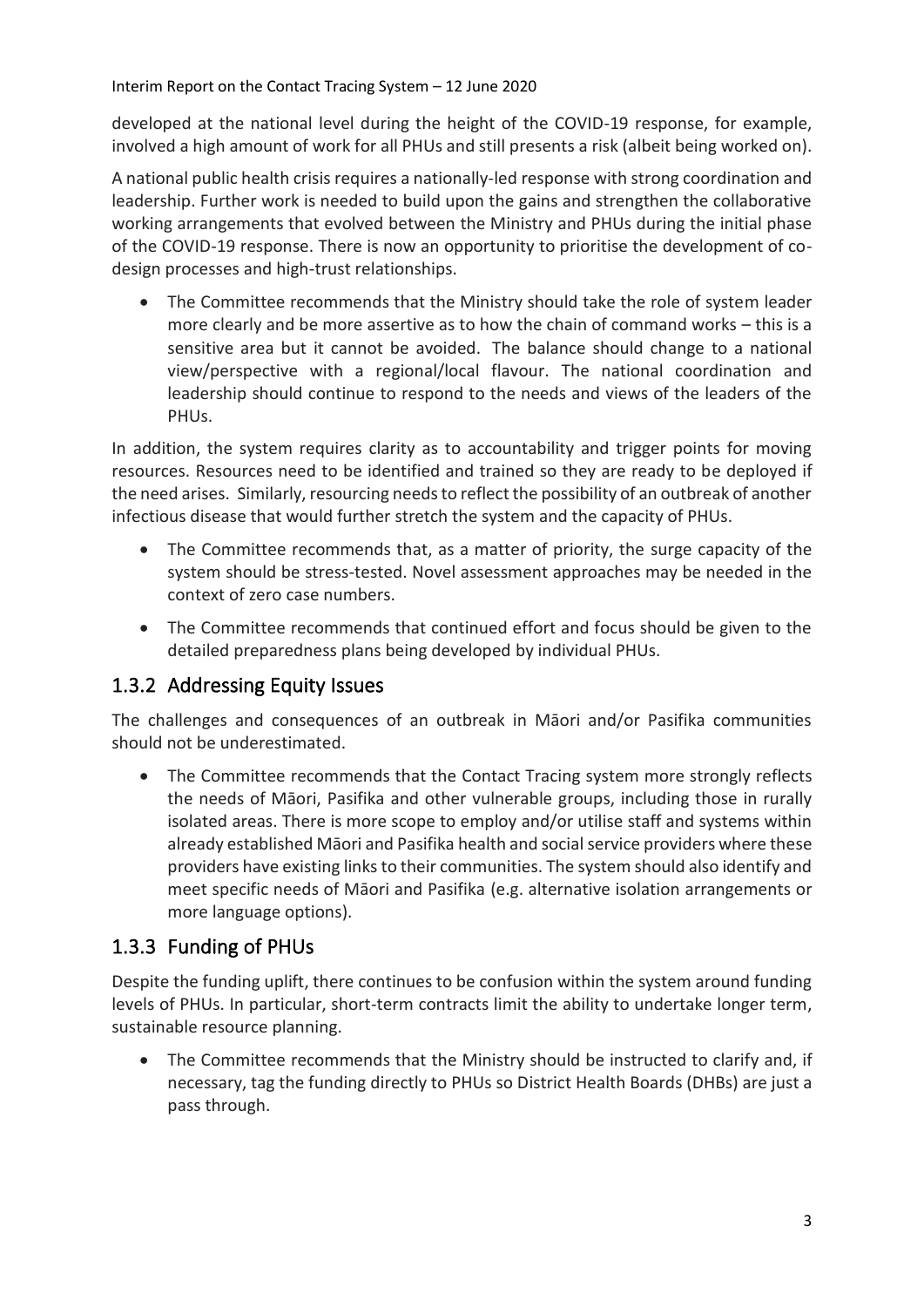### <span id="page-27-0"></span>1.3.4 Role of a National Technology Platform

A National Contact Tracing Solution (NCTS) was introduced to create a common platform for the PHUs and the National Close Contact Service (NCCS) to use. However, three PHUs are still using their pre-existing systems. There is limited proof of any of these systems' ability to report on performance indicators (referred to in the Verrall Report) in real time and accommodate surge-staff used to other systems.

- The Committee recommends that the Ministry should mandate the use of NCTS after testing it robustly. There may be merit in having an opt-out process for PHUs who do not wish to join (e.g. they need to make a case as to why they do not use it); however, the ultimate decision rights should sit with the Ministry.
- The Committee recommends that the Ministry should continue to develop the NCTS to support other diseases that have an impact nationally (e.g. measles, whooping cough).

#### <span id="page-27-1"></span>1.3.5 Information to Support and Inform the Contact Tracing Process

Effective contact tracing requires high-quality, timely and accessible information from individuals identified as close contacts. At present, there are multiple recording systems around the country (QR-based, apps, manual recording) with varying levels of uptake. A failure to streamline and clarify systems presents a risk to ongoing public support.

• The Committee recommends that the information recording systems used for contact tracing should be rationalised and further clarified nationally, with specific reference to the Bluetooth technology under development (COVID Card) by the Department of Internal Affairs. The user/customer experience should be enhanced to ensure compliance and the availability of high quality, accurate information for the contract tracing process.

#### <span id="page-27-2"></span>1.3.6 Implementing a Whole of Government Approach

The Ministry could make even more use of the skills of the wider public sector, and in particular from the uniform branch of the Government (Police and NZDF) and from those with a broader technology skillset and experience (e.g. the technology team from the Department of Internal Affairs), while these engagements should be efficient and enhance the speed at which a technology solution is found.

• The Committee recommends that the Minister should actively explore more options to strengthen and de-risk the system through direct deployment of resources to support the Ministry in the implementation of the Verrall Report recommendations.

### <span id="page-27-3"></span>1.3.7 Relationship of Contact Tracing

Contact tracing is a key element in a package of interventions which should be fully aligned and interdependent. The relationships between strong and effective border controls, proactive testing and contact tracing (the ecosystem) are critical for a seamless response to COVID-19.

With the move to Alert Level 1 the response has effectively moved to a new phase. This new phase necessarily takes a broader perspective than the purely public health dimensions of the response experienced to date.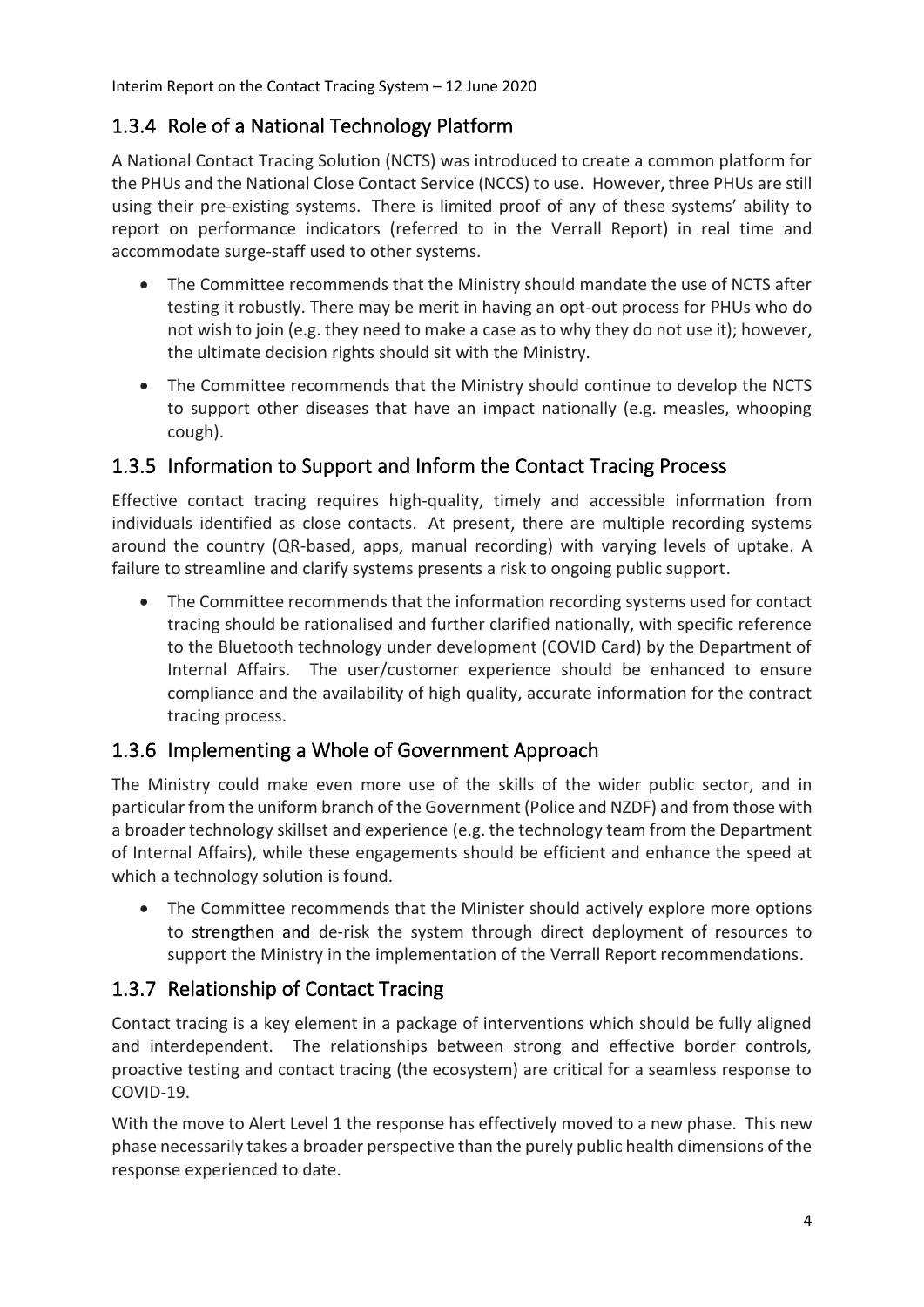In this context, contact tracing should not be seen as a standalone component. It is important that every effort is made to strengthen and de-risk the individual elements of the ecosystem by seeing them as a collective COVID-19 response.

• The Committee recommends that an integrated view is taken of the relationship of contract tracing with other interventions part of the COVID-19 response and that the structure and governance of the project reflects that.

#### <span id="page-28-0"></span>1.3.8 Project Structure of the COVID-19 Response

With the move to Alert Level 1 the COVID-19 response ecosystem has moved to a new phase. This provides an opportunity to revalidate the existing approach as well as refresh and potentially enhance the project structure as appropriate.

An 'operations unit' could be located within the Ministry of Health or within another entity such as the All of Government unit. Both options have a range of risks and rewards. Given the current work programme and the desirability of continuity, the Committee is of the view, albeit on balance, that it remains in the Ministry for the foreseeable future but with some form of advisory/governance group that secures the broader Government perspective. Progress should be reviewed within six to eight weeks and a formal determination made at that point as to the location of the unit. Irrespective of the final decision, there will be a need for a matrix-type approach to the issues both at a level of officials and of ministers. The interdependencies of information and the interests across the system and outside the Ministry must be recognised and proactively managed.

• The Committee recommends that the Minister should adopt a broader perspective beyond the confines of the Ministry of Health and that while the project should remain in the Ministry (supported by a mandated Whole of Government governance group) in the short term, a review should be undertaken within six to eight weeks to determine where it should be hosted/housed for the period the COVID-19 risks remain.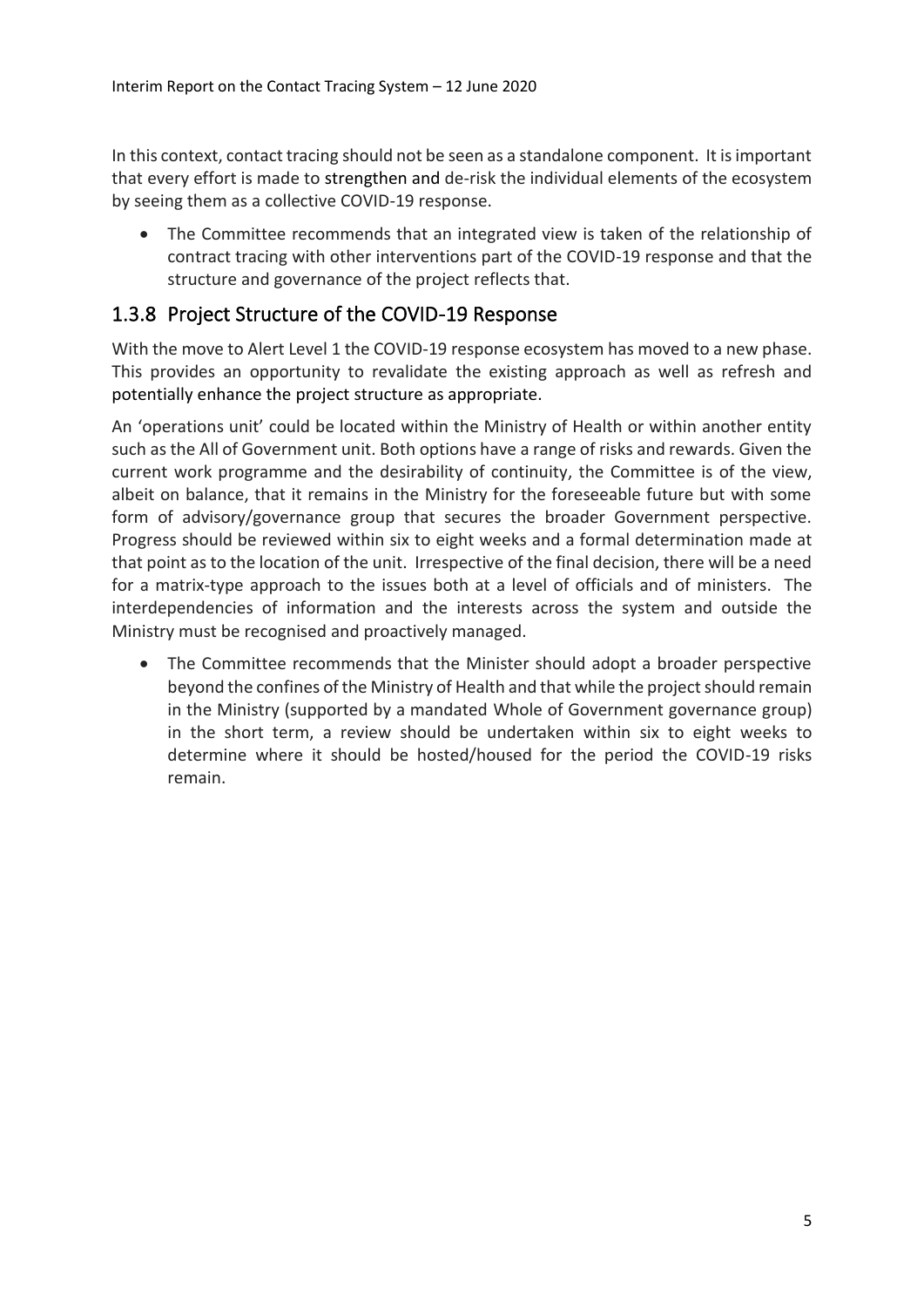# <span id="page-29-0"></span>2. Detailed Report

Set out below is the detailed report in support of the content presented in the executive summary.

### <span id="page-29-1"></span>2.1 Introduction

The Contact Tracing Assurance Committee was established under section 11 of the New Zealand Health and Disability Act 2000 to provide the Minister of Health with independent advice on the Ministry of Health's improvements to the Contact Tracing system recommended in Dr Verrall's report, including:

- any national changes required to strengthen national contact tracing, including the organisation of Public Health Units and arrangements with the rest of the health system;
- assurance that the NCTU is well placed to deliver rapid, effective contact tracing during its early implementation period;
- timely advice on emerging risks and issues within CTAC's remit.

The Committee was convened in the context of effective contact tracing being a critical part of the Government's COVID-19 elimination strategy.

At the peak of the pandemic when New Zealand moved to Alert Level 4, the existing Contact Tracing systems within the PHUs were insufficient to manage the surge. The new system adopted was required to be robust and fit for purpose across all Alert Levels. Contact tracing is seen as a vital part of our immediate fight against COVID-19. Effective contact tracing helps to prevent potential onward transmission and raise awareness about the disease and its symptoms and supports early detection of suspected cases. It is critical that New Zealand's approach to contact tracing can meet these demands, recognising that New Zealand will continue to see sporadic cases, outbreaks and potential clusters of COVID-19 over an extended period of time.

Appropriate oversight is required to ensure that the Government can be assured that new cases are quickly identified, isolated and recovered.

### <span id="page-29-2"></span>2.2 Approach

In undertaking its work, the Committee engaged with a wide number of people associated with the contact tracing process<sup>3</sup>. This included key personnel from the Ministry and the PHUs. In addition, other interested parties (including Dr Ayesha Verrall) were interviewed. Several papers were also provided by those interviewed to assist in the work of the Committee.

### <span id="page-29-3"></span>2.3 Background

**.** 

New Zealand reported its first COVID-19 case on 28 February 2020. From that time until 24 May it had just over 1500 confirmed and probable cases. There were 15 reported clusters,

<sup>3</sup> Details of those interviewed are attached as Appendix B.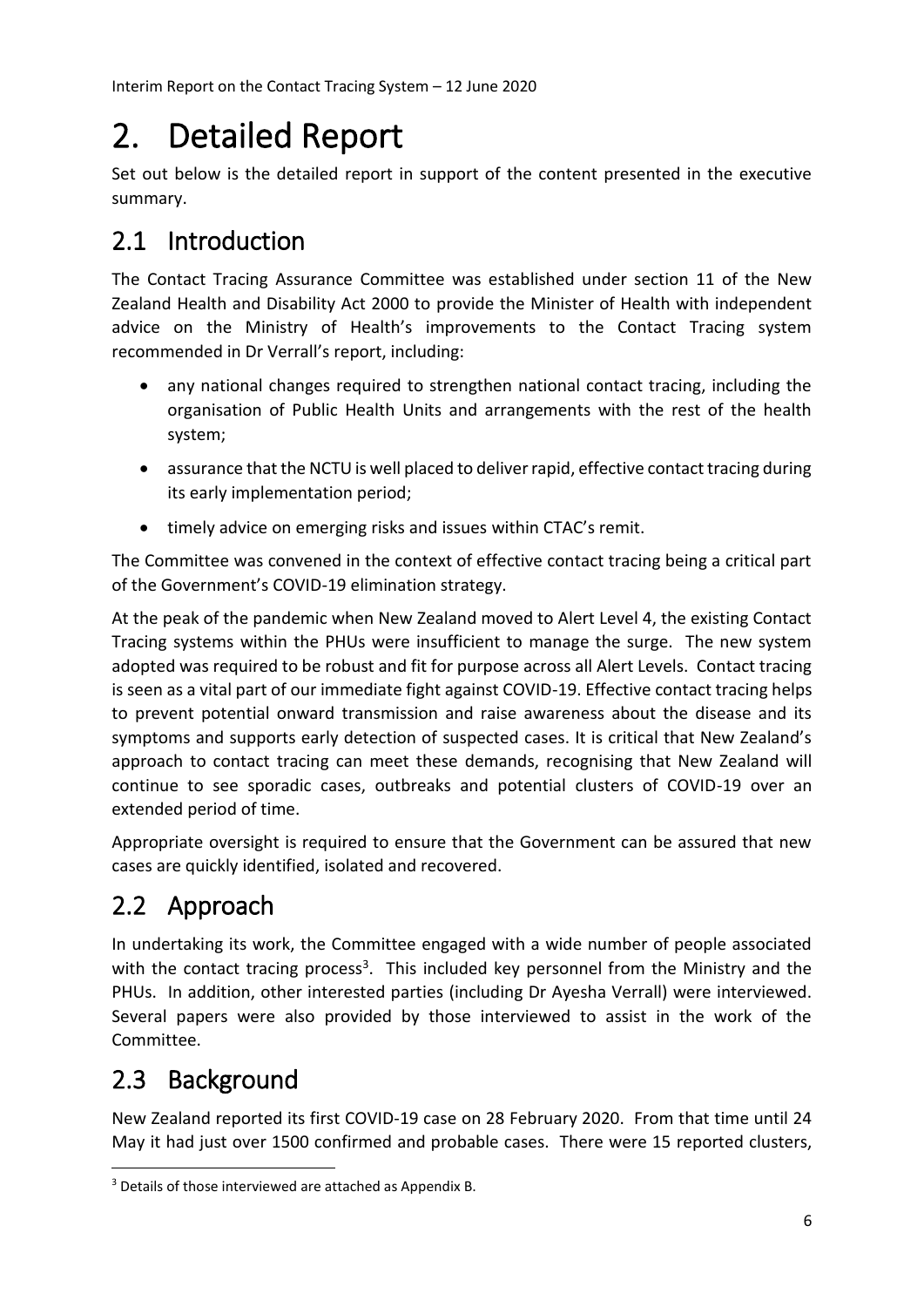with five clusters registering in excess of 50 cases each. During that period the country was effectively put into lockdown, with a consequential impact on the health system, the community and the broader economy.

The introduction of an event of this scale and complexity is unprecedented in modern times. Not since the Spanish flu a century ago has something of this nature affected the world to this magnitude.

The response to the crisis required an extraordinary effort by a wide range of people. Resources were deployed to respond to what was a very dynamic and dangerous situation. Previously established ways of working and operating models were amended in flight to meet the challenge presented. As a result, the position we find ourselves in today as a country is the envy of many.

The initial response has highlighted a number of learnings for everyone involved. Dr Verrall's report of April 2020 highlighted several factors relevant to the Contact Tracing system. This includes the primary factors limiting a response being the then resource limitations of the 12 PHUs and their inability to scale up their case management and contact tracing response. This has now, in part, been solved by the establishment of the National Close Contact Service on 24 March 2020 within the Ministry.

The recommendations from Dr Verrall's report included:

- The Ministry of Health should expand the capacity of Public Health Units to isolate COVID-19 cases and trace their contacts three to four-fold for as long as COVID-19 remains a public health threat. Some of this additional capacity should include contact tracing teams that can move from one PHU to another according to need.
- The Ministry of Health should develop a COVID-19 outbreak preparedness plan that includes how to rapidly scale case identification and contact tracing and regain control. The plan should specify the task-shifting arrangements between PHUs and NCCS and any additional resource required to deal with up to 1000 cases per day while maintaining high performance.
- The Ministry of Health should develop a system that monitors the case-isolation and Contact Tracing process from end-to-end in the NCCS and PHUs. Recommended key performance indicators are listed in the appendix (of Dr Verrall's report). Of these 17 indicators, 3 are critical, 3 are urgent, 10 are high priority and 1 is moderate priority. Ability to measure these indicators in real-time should be proven. [Dr Verrall has since discussed an update of the original indicators with the Ministry]
- The NCCS and its providers must ensure close contacts in home quarantine are contacted every day to monitor for adherence to isolation and to assess for the development of symptoms.
- The NCCS and Medical Officers of Health should collaborate to better define referral protocols and triage systems, especially with respect to more complex or high-risk contacts.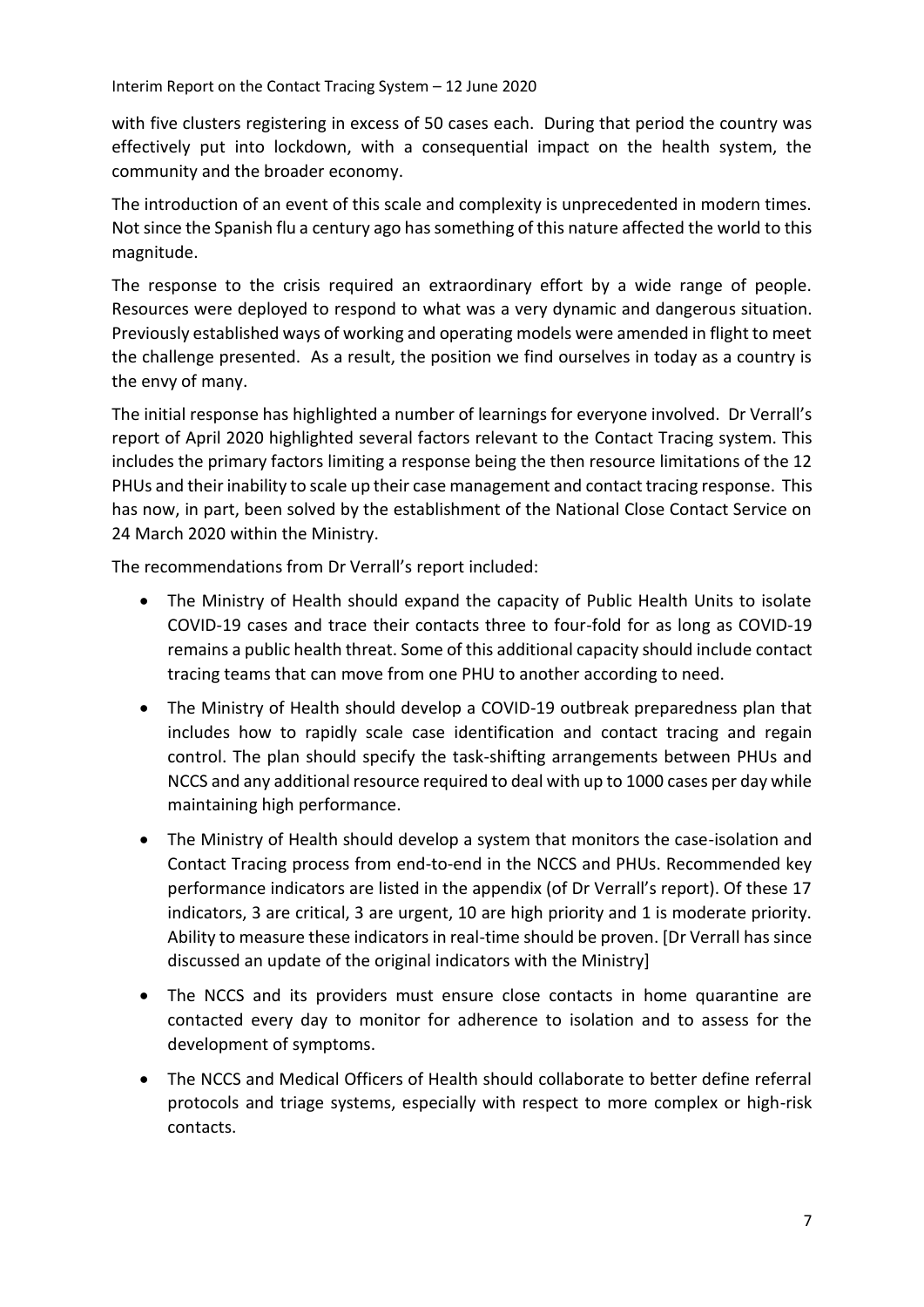- The Ministry of Health should give PHUs access to the NCTS in order to retain visibility of contacts traced by the NCCS.
- The Ministry of Health should engage with PHUs to determine if the NCTS could be suitable, with modification, as a single national contact information system.
- The Ministry of Health should rapidly complete development of a smartphone app to assist contact tracing and pilot it in New Zealand. Evaluation of the app should include assessing the proportion of contacts identified by the app who develop COVID-19, as well as other relevant parameters in the appendix (of the Verrall Report).

The Ministry of Health has now made progress against all recommendations. Dr Verrall has subsequently undertaken a further review of progress made by the Ministry and is comfortable with progress to date.

### <span id="page-31-0"></span>2.4 Role of Contact Tracing

Close contact tracing is the process of identifying individuals who have been in close contact with an individual with COVID-19 and communicating with them to provide direction to selfisolate and to monitor their wellbeing, including the development of symptoms.

Contact tracing forms part of a wider process which also includes case confirmation and investigation, case and close contact follow-up and other interrelated processes including assisted isolation and enforcement.

Contact tracing is a critical element in the country's elimination strategy in response to the pandemic. While critical, it must also be seen as part of a wider ecosystem of interventions to safeguard and respond to the issues as and when they arise.

In particular, a package of interventions is required to ensure an effective and manageable Contact Tracing system, namely:

- Strong and effective borders, including quarantining of new arrivals;
- Robust case detection and surveillance supported by a proactive and extensive testing regime;
- Quarantining and/or isolating of cases and close contacts;
- Strong community support of control measures, including physical distancing, good hygiene, staying home if sick and effective use of PPE when required.

All elements need to combine and inform one another to improve the probability of success in the fight against COVID-19.

The goal remains to ensure that when contact tracing is deployed, it has the best available resources and a fully-integrated information/data set to improve its speed and effectiveness.

### <span id="page-31-1"></span>2.5 Experience to Date

As introduced above, contact tracing had to be deployed in immediate response to an urgent and arguably overwhelming caseload. That required an extraordinary degree of effort and commitment from a wide range of people within the health system.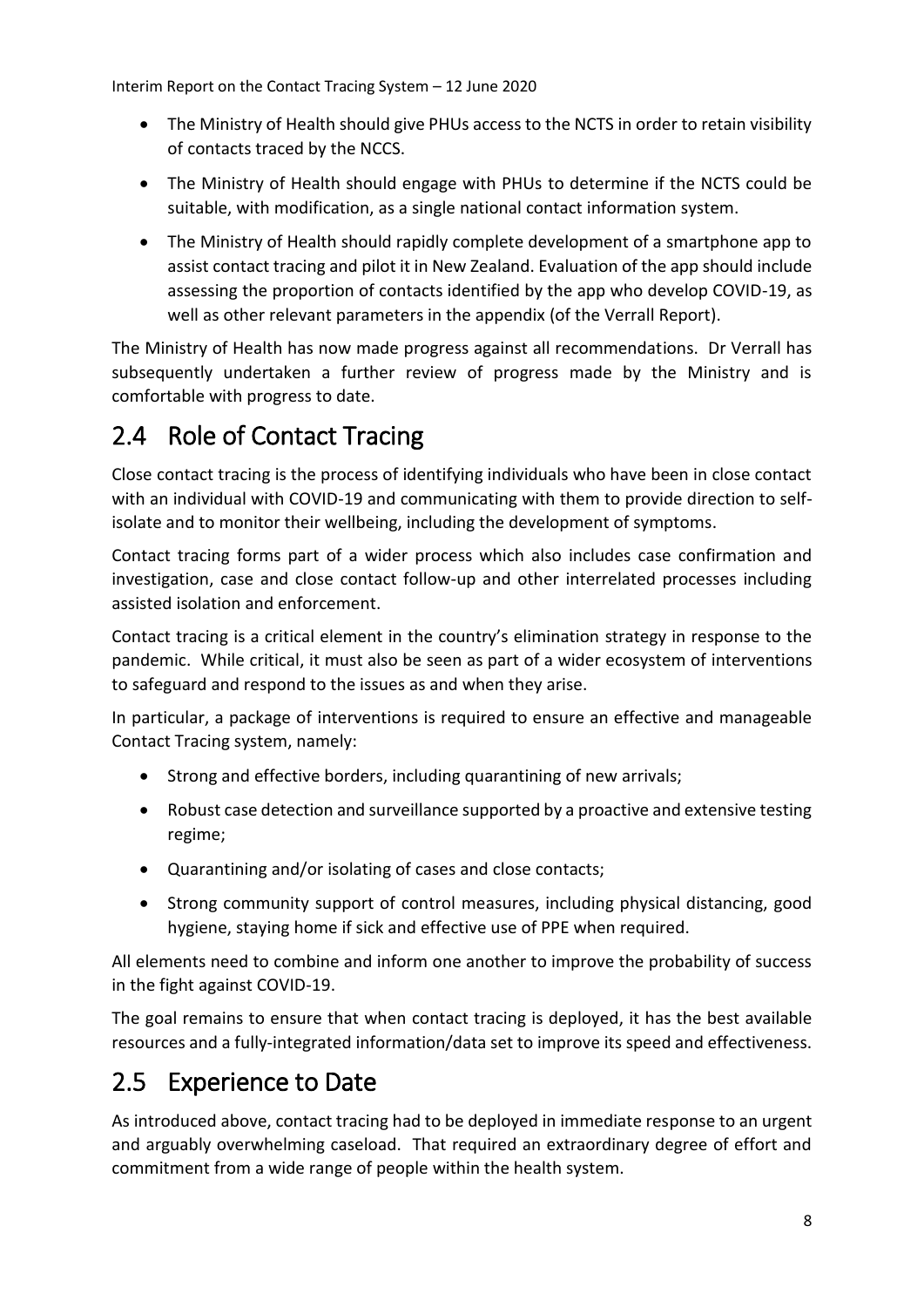In terms of scale and by way of example, the following table sets out the volume of close contacts processed by the PHUs between 6 April and 25 May 2020:



Figure 1: Breakdown of close contacts processed by PHU between 6 April and 25 May 2020.

The lockdown imposed under Alert Levels 4 and 3 led to a decrease in the number of cases and close contacts of each confirmed case. This allowed teams in the Contact Tracing system to take a stocktake of current ways of working and to develop plans to provide scalable and sustainable contact tracing services as the country relaxes restrictions.

As evidenced, there is a base of resources and experience to respond to further outbreaks of COVID-19.

### <span id="page-32-0"></span>2.6 Detailed Observations and Recommendations

Set out below are a series of observations that the Committee wishes to bring to your attention.

#### <span id="page-32-1"></span>2.6.1 Progress to Date

First and foremost, we would like to acknowledge what has been achieved to date. On any scale it is impressive and creates a valuable learning and foundation for the next phase. Despite the rapid learning curve and the crisis that unfolded in New Zealand, a response was deployed, and it was effective. No one can take anything from those involved – they deserve credit for what has been achieved.

They achieved despite the impediments around process and systems – workarounds were deployed to achieve the outcomes sought. People innovated and effectively stood up a response to manage COVID-19. This occurred through the efforts of individuals and their strengths of personality, experience and commitments as opposed to a well-prescribed set of procedures and systems – this is not meant to be a criticism but merely the reality of the situation people found themselves in.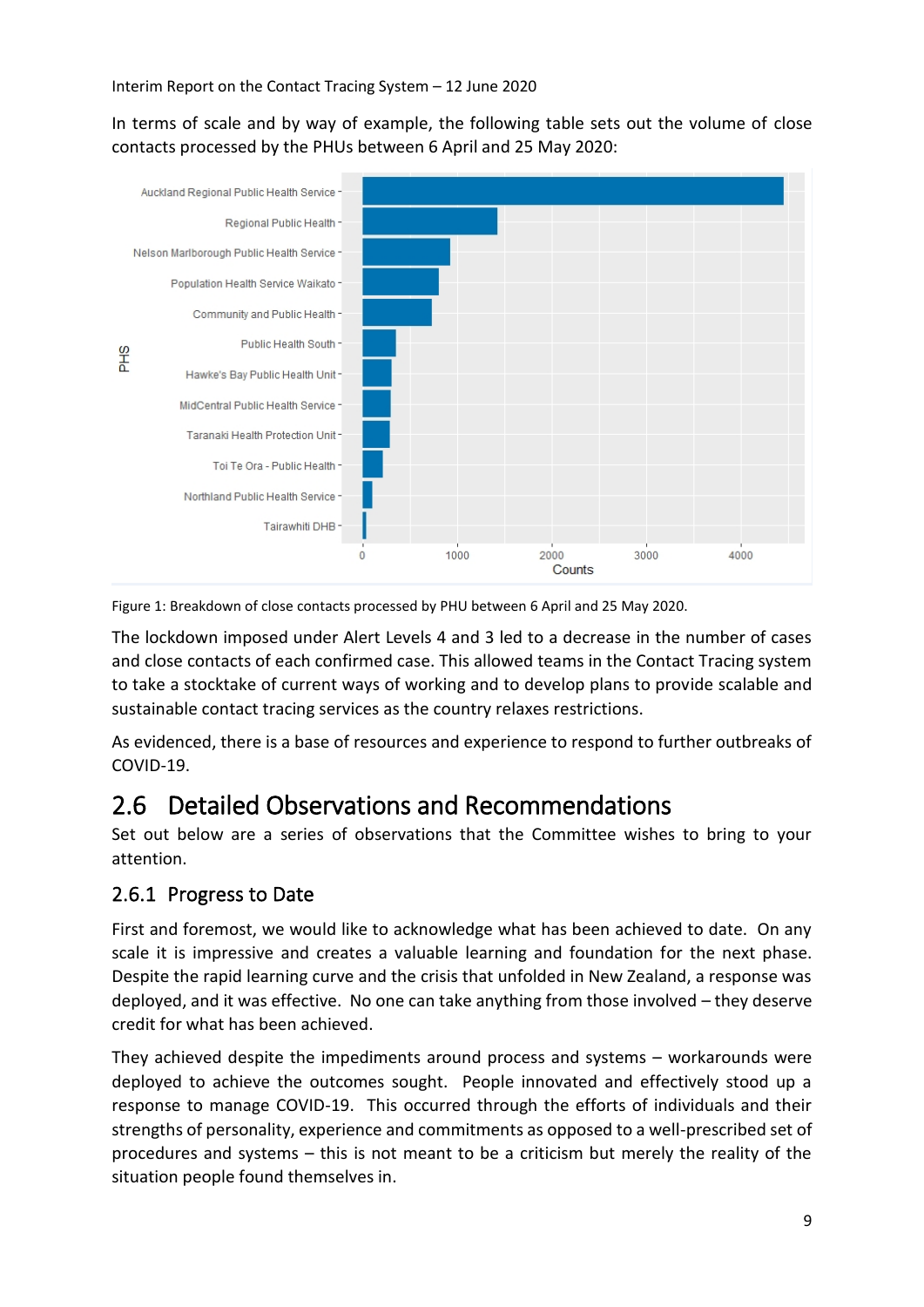New Zealand is not unique in that regard. All public health entities across the world have experienced the same situation.

As is inevitable through any such experience there are some valuable learnings. Those learnings have been identified (per Dr Verrall's report) and acted upon. The Ministry and PHUs are actively working their way through the improvements.

*As at today, while there is significant activity underway, the system and approach to be adopted for an agile, responsive and well-informed Contact Tracing system require further and ongoing work.*

*Ongoing attention is required by the Ministry, as the system leader, to deliver on all aspects of the Verrall Report and to ensure that the system as envisaged is capable of deployment in a seamless way.*

#### <span id="page-33-0"></span>2.6.2 Need for a System View

The COVID-19 response has highlighted a lack of clarity within the health system as to accountabilities and decision rights. PHUs normally operate within a defined geographic area with focus on the needs of their respective populations and coming together in networks (e.g. Public Health Clinical Network).

The 12 PHUs are services within DHBs but operate independently and receive funding directly through the annual budget. As PHUs are not legal entities in themselves, the Ministry has the possibility of being prescriptive about the work that PHUs do, including statutory responsibility. On the other hand, DHBs also maintain an interest in PHUs' work. In this situation there is a risk that PHUs are experiencing double-handing or a lack of clear governance.

Whilst the Public Health Clinical Network aims to provide leadership and strengthen PHUs' performance and sustainability, it is not a "hard-wired" network that directs PHUs operationally. Although there is no specific national system view, the personalities of those involved ensure a network does operate. This association has proved adequate under normal circumstances, but it was found wanting when pressure was placed on it during the response.

In addition to the lack of a clear national view, the position of public health in the national system has steadily declined in recent years. As a result, the PHUs have been placed under significant funding and resource constraints until the very recent circumstances of COVID-19.

Some argue their position and voice in the broader system had already been compromised prior to the current pandemic.

The relationship of the PHUs with the Ministry is unclear. The recent circumstances required the Ministry to step in and step up to ensure that the system operated as a national system (albeit with regional flavour/perspectives). This needs to be documented and promulgated across the system as a matter of urgency, reinforced with clear accountability and decision rights.

It is fundamental to the integrity and responsiveness of the system that there is a wellfunctioning, trust-based model operating between the Ministry and individual PHUs. The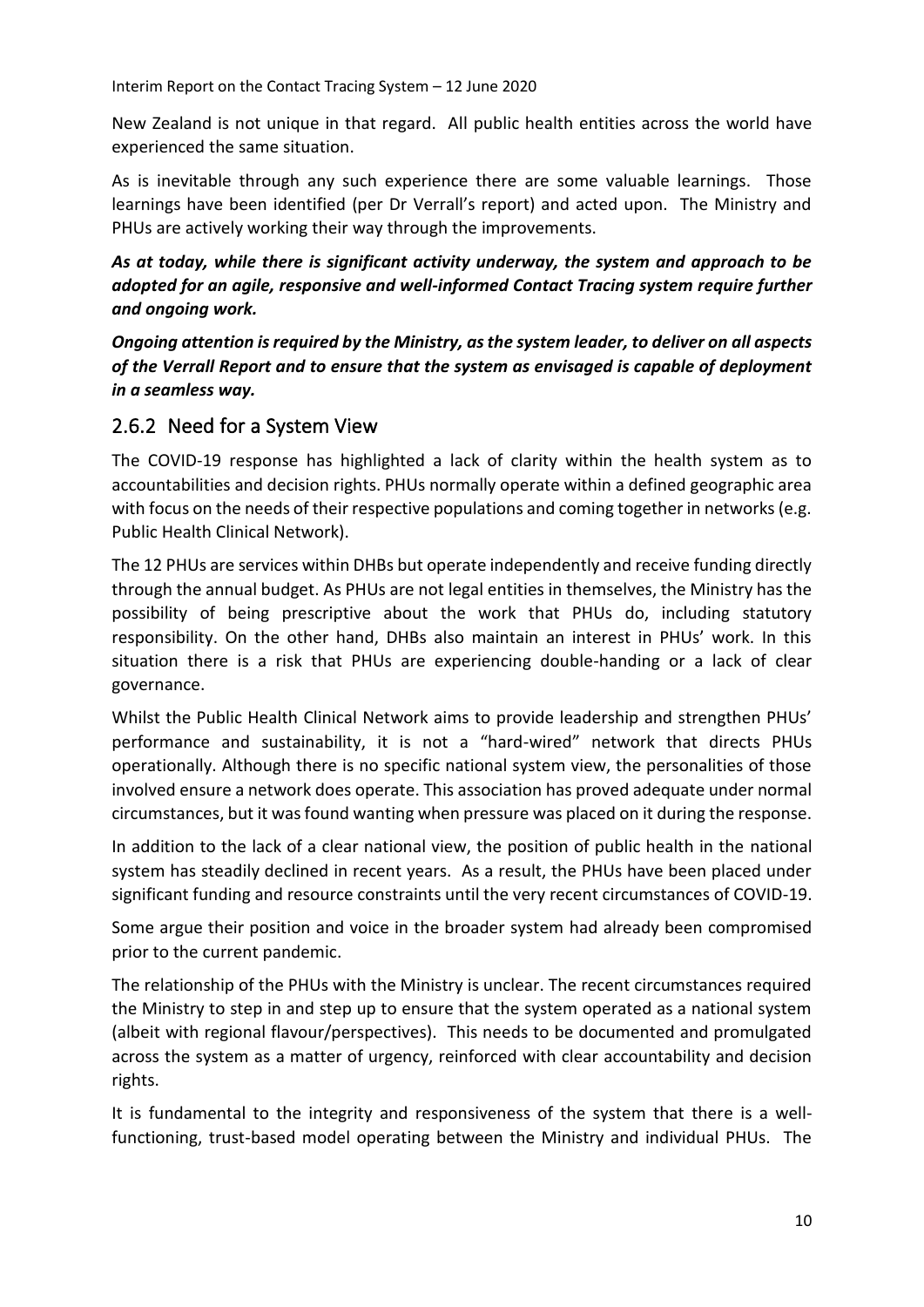system needs to be seamless and immune from any sense of the PHUs operating as individual and discrete business units.

*The Committee considers that urgent attention should be given to clarifying the accountabilities and decision rights across the health system nationally. The system can ill afford confusion as to who is in charge and who does what in any given circumstance. It is acknowledged this is a very sensitive area, but it is one that must be confronted and clarified.*

*That does not mean a takeover by the Ministry of Health. Rather, a more specific understanding of how the system harnesses the skills of the centre and the distributed PHU network recognising the criticality of local knowledge. Both elements are critical to a successful Contact Tracing system and need to be addressed to strengthen and de-risk the process.*

#### <span id="page-34-0"></span>2.6.3 Addressing Equity Issues

While statistics of past cases and outbreaks do not reflect it, the impacts of COVID-19 arguably fall disproportionality on different communities, particularly with respect to Māori and Pasifika, who are more adversely impacted by health system frailties and the inequitable distribution of the determinants of health. Isolation, the absence of supportive infrastructure enabling access to health and other services, and the impacts of poverty are constant challenges in many rural communities.

The Contact Tracing system needs to recognise these factors and position its processes and approach to ensure it follows the first rule of 'Do no harm', particularly for those most vulnerable and in greatest need.

The Committee is encouraged by the initiatives in place to recognise the demands of these groups. In the event of a further outbreak, it is critical that equity underpins the complete planning and implementation process. It is also crucial that essential elements such as culturally appropriate clinical support and follow-up (including language support) are fully encompassed in any response.

In addition, given the criticality of speed for successful contact tracing, the process should involve those players who already have knowledge and presence in the communities most at risk.

*Ongoing attention is required to ensure the Contact Tracing system adopted is reflective of the specific needs of Māori and Pasifika. In particular, we think there is considerable scope to employ or utilise staff and systems within already established Māori and Pasifika health and social service organisations, many of which have specialised knowledge, expertise and relationships essential for engaging their communities*.

#### <span id="page-34-1"></span>2.6.4 Funding of PHUs

As presented earlier, the role of public health and its associated funding has been lost in recent years. COVID-19 essentially put that to an end, bringing a very clear focus on public health. In addition, significant additional funding has been made available to the PHUs to ensure they are adequately and appropriately resourced.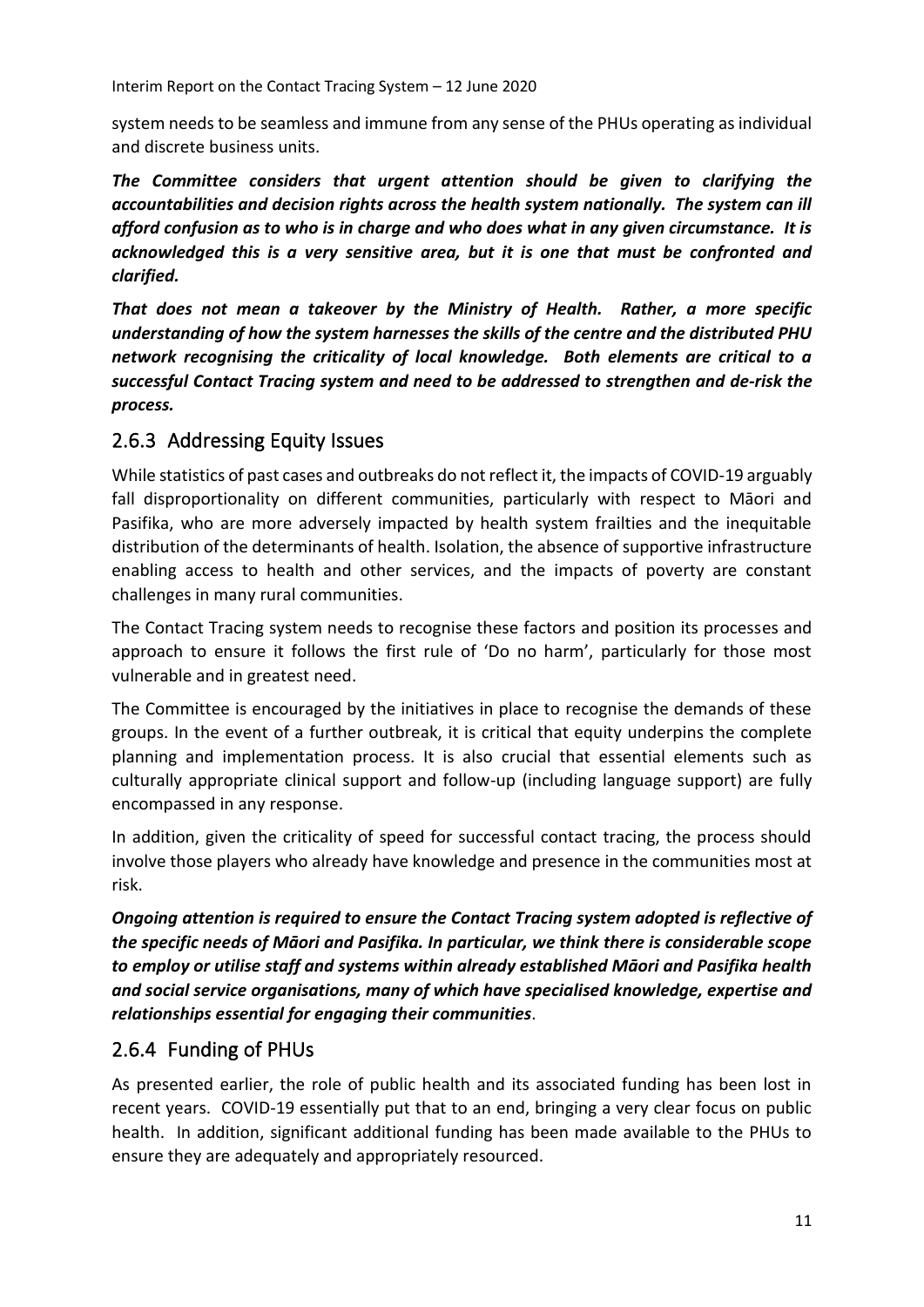Despite this new position, there is still an emerging concern from within the PHUs as to their ongoing funding, including the ability to offer more than short-term three to six-month contracts to staff. Irrespective of the actual merits or otherwise of such a position, any argument around such things can be a real distraction at this time. Despite the efforts of many to make resources available, there appears to be a climate of unwarranted uncertainty. Something seems to be getting lost in translation on this point.

*The Committee recommends further work should be undertaken by the Ministry to ensure there is clarity around the funding for the PHUs through the next 24 months. Certainty and clarity would benefit all involved. The Ministry should also actively pursue the tagging of the money to PHUs directly so that the DHBs become a pass through for administrative and accounting reasons.* 

#### <span id="page-35-0"></span>2.6.5 Role of a National Technology Platform

As in any system, technology has a key role to play. As identified in Dr Verrall's report, a technology solution, the National Contact Tracing Solution (NCTS), was developed through the initial response to the crisis for the use of PHUs and the NCCS. It is a platform that can be used across the system, thereby ensuring a common set of data and an improved ability to inform the case management activities that are undertaken. At present, a number of PHUs have their own system/platform so there is a need to manually transfer information from one participant to another. Recent rollout by two PHUs should provide data as to the adequacy/performance of the NCTS.

While able to be done, it does give rise to real issues around accuracy, efficiency and doublehandling. There is much to be said for a single source of truth (capture it once, use it many times). The system needs to reliably provide performance indicator data in real time.

The concept of a single platform is problematic given the history of individual PHUs essentially operating remotely from the Ministry. The merits of having multiple platforms within what is a relatively small system are questionable and should be addressed. Recognising that PHUs with well-developed systems need to see some tangible benefits to incentivise the move to the NCTS.

*The Committee is of the view that greater direction should be provided by the Ministry around the multiple technology systems/platforms operating within the public health arena. The justification for more than one system should be robustly tested, with a decision taken and implementation commenced. A timeline should be agreed for implementation of a common system.*

#### <span id="page-35-1"></span>2.6.6 Information to Support and Inform the Contact Tracing Process

The Contact Tracing system is very reliant upon having good and current information available to the contact tracers.

The initial response for contact tracing was fraught, with information captured manually and reliant on the recall of the individuals involved. While understandable at that point, it is not a sustainable position for the future.

Every effort needs to be made to get high-quality information captured through technological means that can be used in the event of a further outbreak. The accuracy of the information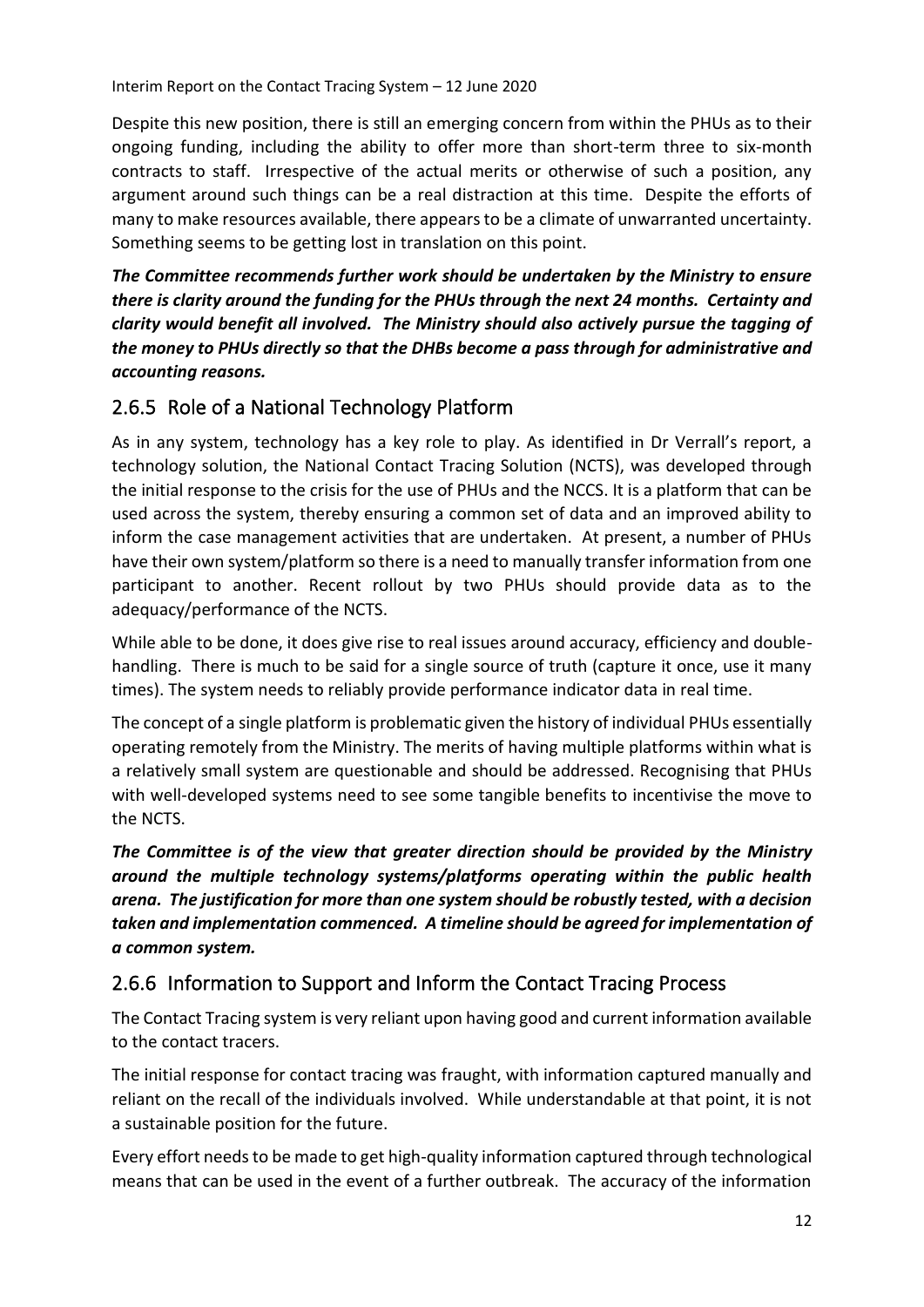provided is a critical determinant of the speed and quality of the contact tracing process. Limiting manual records and human recall depends on technology. It is noted that the Ministry has launched an app which is of limited utility, but with the potential for the addition of functionality over time. It is unclear how useful this app will prove to be. It is also unclear how optimal it can/will be without addressing the geolocation aspects and the inevitable privacy issues that arise. The Bluetooth technology system (COVID Card) that is under development and has already had some field-testing should be actively explored as a means to inform and support the Contact Tracing system.

There is further work required to improve the customer experience and usability of the information captured. It is critical to the quality and timelines of the response that information is available.

*The Committee considers that every effort should be made to improve and align the data sources upon which the Contact Tracing system is based. Good-quality information is a key determinant of success of a high-quality Contact Tracing system – at present we are not there yet, with multiple sources of data/information, much of it manual. There continues to be active development across several areas outside the Ministry (e.g. the Bluetooth COVID Card) that need to be actively incorporated into the future Contact Tracing system.*

#### <span id="page-36-0"></span>2.6.7 Need for National Standard Operating Procedures (SOPs)

As noted at an earlier point, the PHUs have been operating with a focus on their local communities. That is, in many respects, their strength and a very valuable attribute for a national Contact Tracing system.

The relative autonomy of the individual PHUs and their different sizes, population needs, and staff composition have inevitably resulted in each unit operating under its own set of procedures. That was understandable in a non-COVID-19 world.

It was, however, an impediment for the Ministry of Health when it was required to undertake monitoring and reporting of progress through the initial crisis. It also involved a high level of manual work and a requirement of more in-depth understanding of PHU systems and operating models. Good information is critical in any circumstance, but particularly when a system is under pressure. The need for information and some form of consistency is important to meet the legitimate needs of key stakeholders such as politicians, the media and the public. Being able to speak authoritatively as to what is going on at a particular point in time goes to the very heart of confidence and trust. The left hand needs to know what the right hand is doing.

Moving forward, standard processes would support easier induction and transferability of staff, and delegation of work for the system to work effectively at a national level and best practices to be adopted widely.

*The Committee recommends that the Ministry should both lead and accelerate the exercise of establishing standard operating procedures to be adopted nationally across the health system. Some form of standardisation and/or normalisation is very important both to understand what is going on and where the emerging pressure points are and to assist the easy transfer of staff across PHUs as volume and need requires – the less variation across PHUs, the lower the learning curve for those involved. The new standard operating*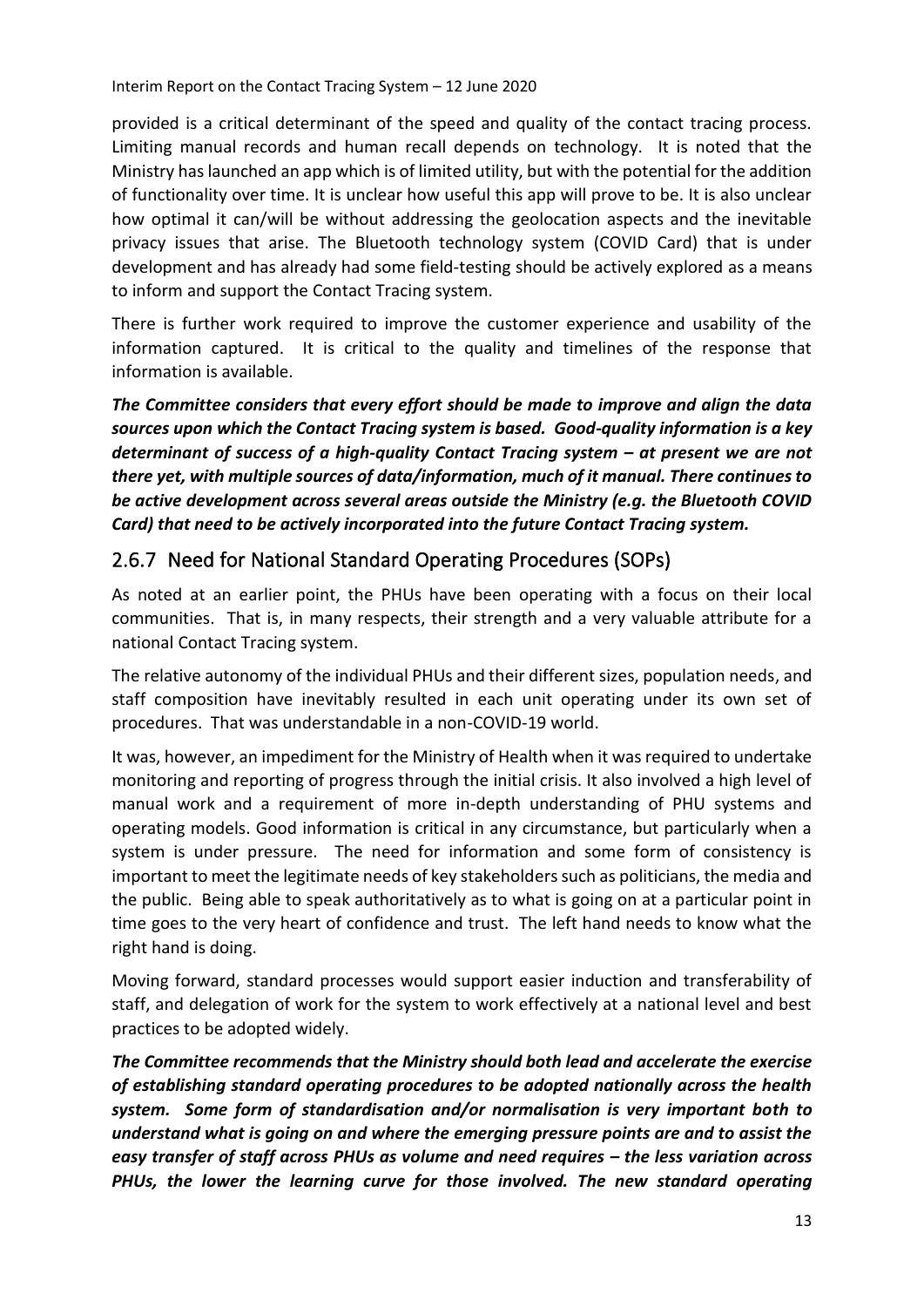#### *procedures should be developed in consultation with PHUs to understand and incorporate what works on the ground.*

#### <span id="page-37-0"></span>2.6.8 Model for Surge Capacity

Planning is underway as a result of the Verrall Report for the system to be capable of handling the contacts of up to 1000 cases a day, a target which we have had confirmed by the Minister. While surges may be in stages over three-four weeks in an evolving outbreak, our advice is that a large surge in capacity early on is better than playing catch-up.

It is unclear at this point how such a system would work, recognising the existing capacity limits of the PHUs and the NCCS. The working assumption is that no individual PHU would assume a workload of greater than 80% of its capacity. If it reached that point, cases would be referred elsewhere – either to another PHU or to the NCCS.

The deployment of additional resources needs to be clarified, alongside agreement as to who has the decision rights in such circumstances.

Similarly, someone needs to be accountable for identifying and deploying appropriately trained and skilled resources to meet the demands that emerge, including ongoing coordination and leadership during a response phase (e.g. Māori and Pasifika, as identified earlier). Those who may need to be deployed at short notice should have received adequate training beforehand.

The current process around developing the individual preparedness plans for each PHU is central and needs to continue. These plans need to clearly identify where the surge capacity is to be sourced from.

*The Committee recommends that the Ministry, as the system leader, should clarify the additional human resources required and ensure they are appropriately trained and capable of being deployed at short notice should the need arise. There would also be great value in mandating someone to have the accountability and decision rights for the operation of the system.* 

*Clarity should also be provided around trigger points for moving between levels and the measures and restrictions that would be applied in each level. As soon as practicable, the systems and procedures around the surge capacity and capability should be stress-tested to ensure they work. Stress-testing is a fundamental element of success of any system.*

#### <span id="page-37-1"></span>2.6.9 Need for a Model of Care

There is a clear need for a Model of Care for case management and contact tracing that is applied uniformly across the country. Case management and contact tracing are fundamental to controlling any outbreak of notifiable diseases and the process needs to be rapid, thorough and accurate. This process often involves both public health and primary care general practitioners (GPs). PHUs contact a case to provide advice, gain information for the purpose of protecting other individuals/whānau/community/population groups and monitor recovery from illness. GPs provide any clinical care. Communication between the two is needed.

Prior to the COVID-19 response, case management and contact tracing have been seen as something of a tick-box exercise.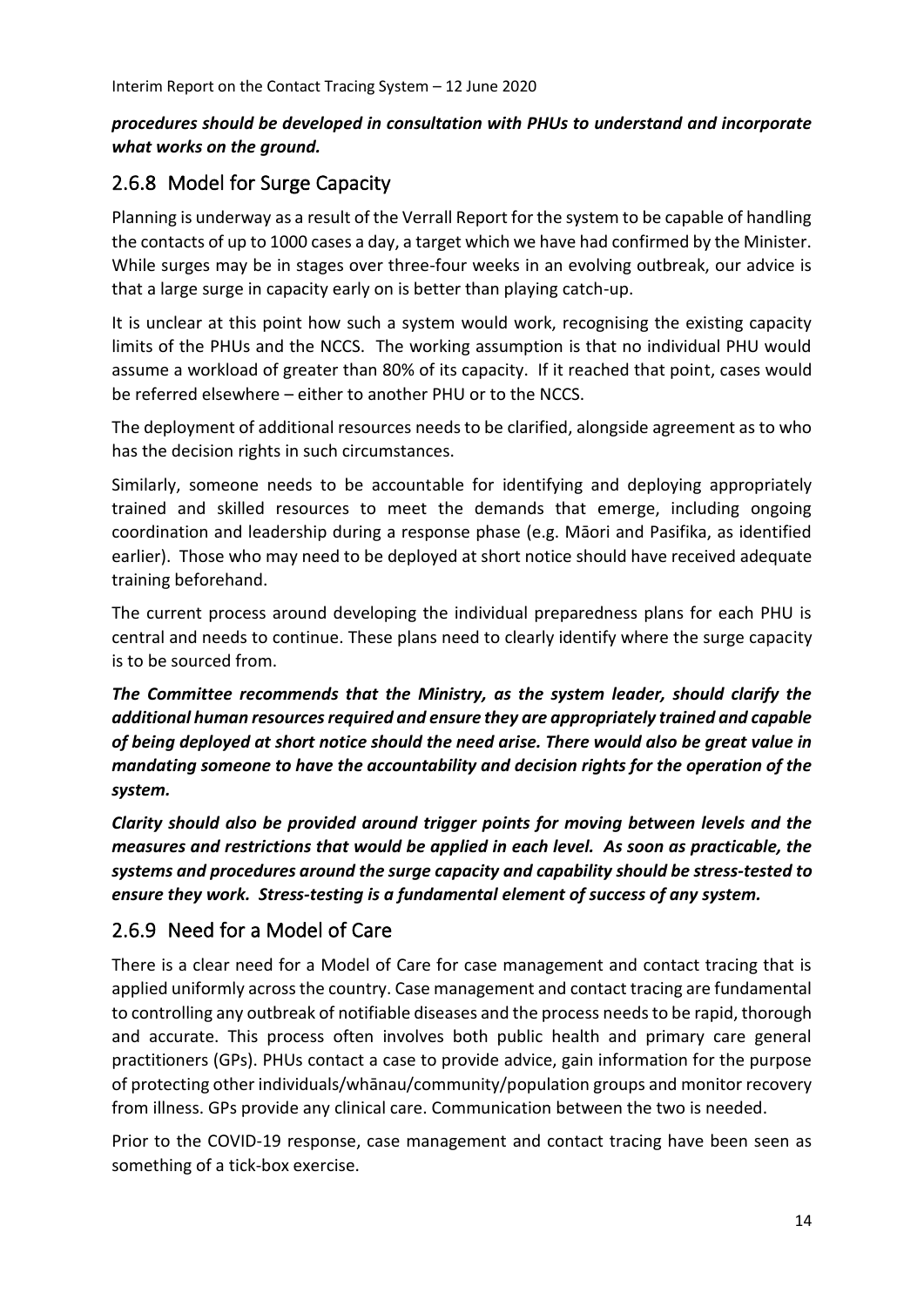The COVID-19 pandemic has forced recognition of the importance of other factors such as mandatory isolation and quarantine and the duty of care and continuity of care required.

Other issues more often associated with personal healthcare services such as privacy and confidentiality have also been highlighted.

A possible Model of Care could be a nurse-led or HPO-led process. Medical Officers of Health should be acting as consultants to guide those employed in the process and to deal with complexity. What is needed above all else is the appropriate clinical skills together with meticulous attention to detail, persistence, data management and ongoing professional development. That can, and has been, indicated by a number of people across a range of fields/areas of interest. Consideration should be given to certification of other options.

Once contact is made, core to the contact tracing process is the need for continuity of care – the same healthcare professional should have daily contact with cases and close contacts within families to:

- Enable clinical judgement about deterioration or complications duty of care;
- Build trust and offer empathy to case/family in a situation of uncertainty;
- Access wider support services such as welfare or language support;
- Provide certainty to cases around when the next call will occur (e.g. 10am the following day);
- Reduce confusion for case/family about what is going on.

Tailored solutions should be actively explored for defined groups such as the elderly, essential workers and ethnic groups such as Māori, Pasifika and Asian. For instance, identifying alternative isolation and quarantine measures outside of the family home. Innovation will be necessary to ensure ongoing success.

In addition, when another pandemic or a major outbreak (e.g. measles) occur in the future, this model will be put to use again. At some point, there should be a commitment to a 'surge response group' (e.g. community-based nurses or similar) working on other business as usual in public health in the meantime.

*The Committee recommends that the changes to the Model of Care away from the traditional model are fully embedded across the system and it continues to evolve. The process inevitably has an element of clinical input but that can be delivered in different ways. A fit-for-purpose model that meets the needs and diversity of the patient group is required and is key to success.* 

#### <span id="page-38-0"></span>2.6.10Impact on Business as Usual

The COVID-19 response is understandably taking priority in the PHUs and the Ministry of Health. Resource planning is being undertaken in the context of having the capacity to respond to 1000 cases a day (500 of these managed by PHUs). On any measure that will stretch the resources of the PHUs, which means that there is limited availability within the system to respond to any other public health crisis such as measles or drinking water. It also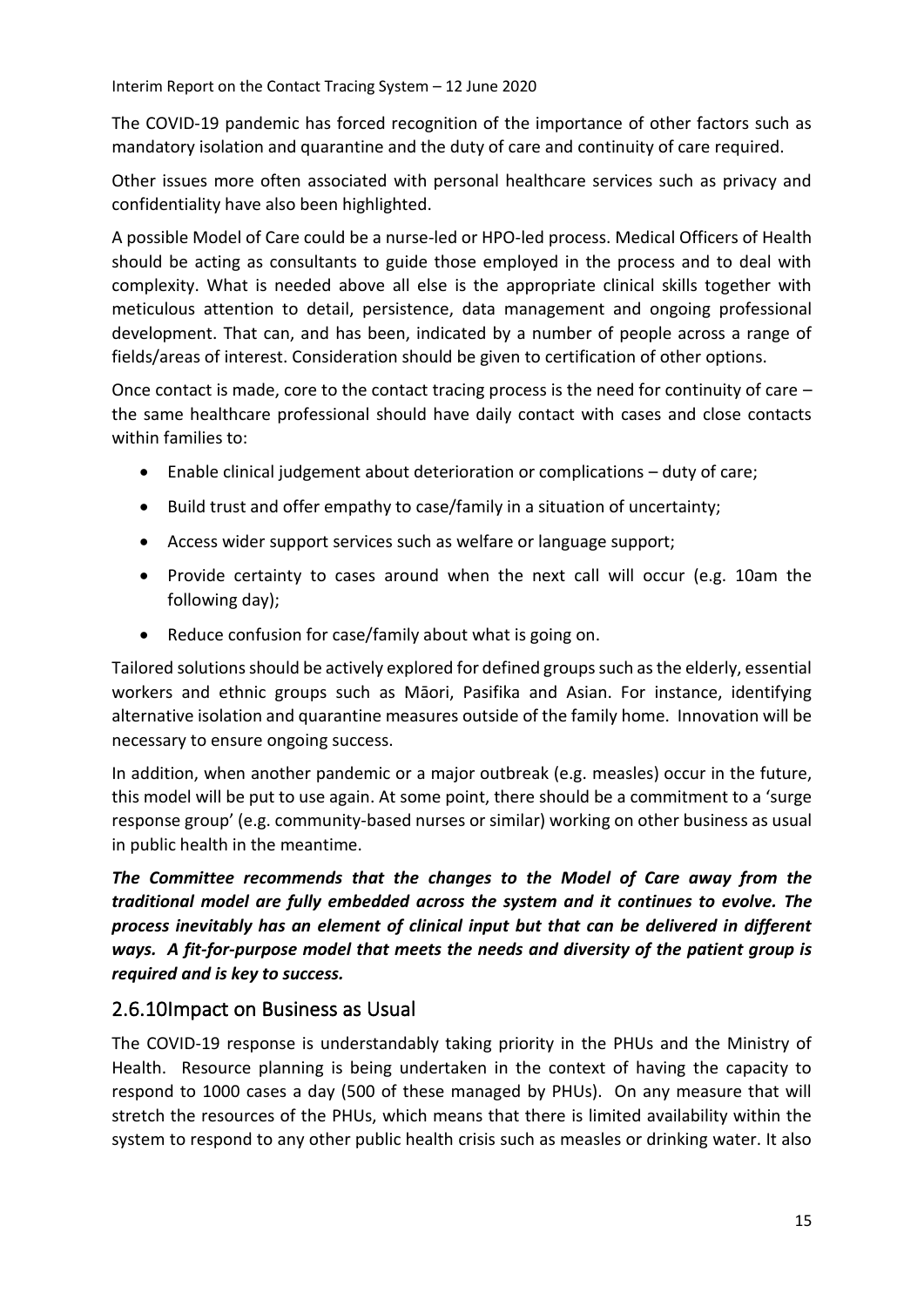means that as surge capacity is deployed, business as usual public health work (e.g. immunisation programmes) will pause.

*The Committee recommends that the Ministry should provide for greater resilience within the system and have resources identified and suitably trained for non-COVID-19 diseases/outbreaks that may need to be responded to through the next 24 months (and potentially beyond). This could be done through diversifying some of the surge capacity identified in earlier sections of the report.*

#### <span id="page-39-0"></span>2.6.11Requirements for Ongoing Diligence

The results achieved to date within New Zealand with respect to COVID-19 are very encouraging.

The move to Alert Level 1 permits a greater movement of people, with larger gatherings of people allowed. Whilst welcome, it does bring with it some risks to the community and the economy.

There is significant conjecture about the inevitability of a second wave of COVID-19, especially once quarantine and self-isolation requirements upon arrival are relaxed before a vaccine is found. As the community returns to a position of greater freedoms and pressure continues to relax border controls, it is possible that the virus re-emerges.

A rapid, high-quality, fully-informed and resourced Contact Tracing system is a key safeguard against widespread outbreaks. From a risk management perspective, it is prudent to continue the development and resourcing of a significant response capacity.

*The Committee encourages the Ministry to look beyond the immediate caseload and to take a worst-case scenario and plan appropriately. A well-functioning community and economy needs a high-quality well-informed and resourced Contact Tracing system as both a disease control measure and an insurance plan. This can also be extended to other communicable diseases such as the measles outbreak in 2019.* 

#### <span id="page-39-1"></span>2.6.12Project Structure of the COVID-19 Response

As the initial response to COVID-19 comes to the end of its first phase it is important that the project broadens to reflect what is an ever-increasing cross-Government focus. While the health aspect will always be important, it is increasingly clear that seeing contract tracing as part of a system which also involves controls at the border and an active testing capacity is also crucial. These three elements (the ecosystem) represent the package of interventions that safeguard the country from having to revert to Alert Level 3 or Alert Level 4 scenarios nationally or regionally.

In this context, it is very much the vehicle that supports the freedom of movement within the economy and the broader community. Until such time as there is a vaccine or another intervention that limits the spread and impact of COVID-19, there will be a need for a system that can be deployed quickly to locate and isolate close contacts of infected people. This system ensures a response to safeguard the safety and wellbeing of human lives.

Given the increasing change in emphasis around Whole of Government, the change in the risk profile as a result of the move to Alert Level 1 earlier than anticipated, and the need to ensure that the Ministry is able to increasingly focus on its ongoing core business, there is merit in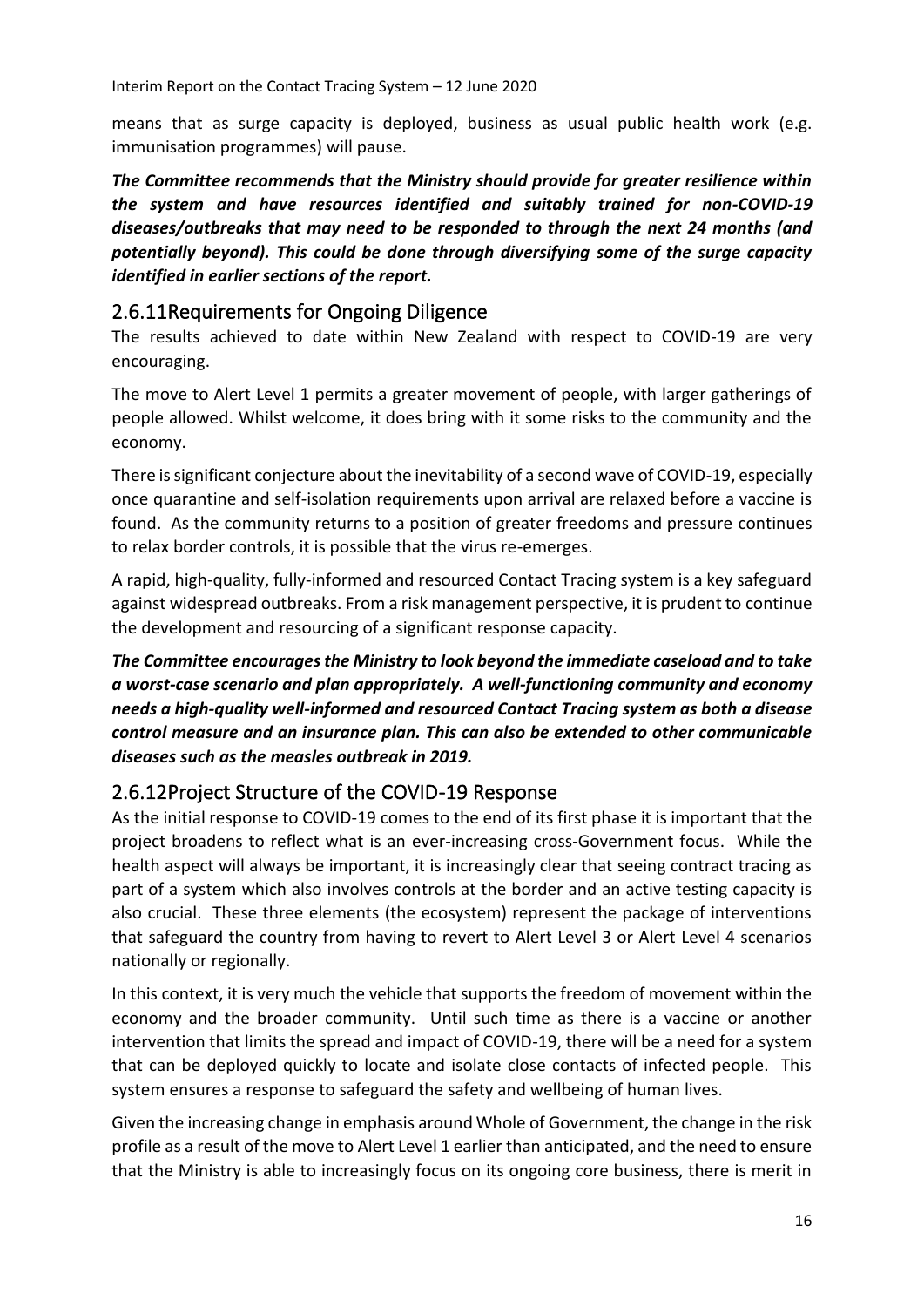considering a change in the project structure and location. This consideration should reflect the availability of resources from across the wider Government to support and accelerate the implementation of the recommendations of the Verrall Report.

There are a number of options around the positioning and leadership of the Contact Tracing system and its associated ecosystem. The main options are either retaining it within the Ministry or shifting it to the Whole of Government unit within the Department of Prime Minister and Cabinet (DPMC).

The immediate priority is to complete the implementation of the recommendations from the Verrall Report and stress test it to ensure that it is capable of delivering on the 1000 cases a day "target". Making a structural change at this point potentially compromises this priority and gives rise to avoidable uncertainty and distraction. This would suggest retaining the project within the Ministry in the short term but giving consideration to the introduction of a mandated Whole of Government governance group to support and inform the Ministry in its current task.

Once the Verrall Report recommendations are implemented, an assessment should be made within six to eight weeks as to where the integrated COVID-19 response unit should be hosted/located.

*The Committee encourages a renewed focus on the implementation of the recommendations of the Verrall Report while actively recognising that contact tracing is a key part of a response ecosystem that includes strong border controls and proactive testing. The increasing Whole of Government interest should be reflected in the governance and operation of the system moving forward to ensure that the interdependencies are actively understood and managed. Further consideration is required as to determining how the integrated response will operate and where it will be located/hosted.*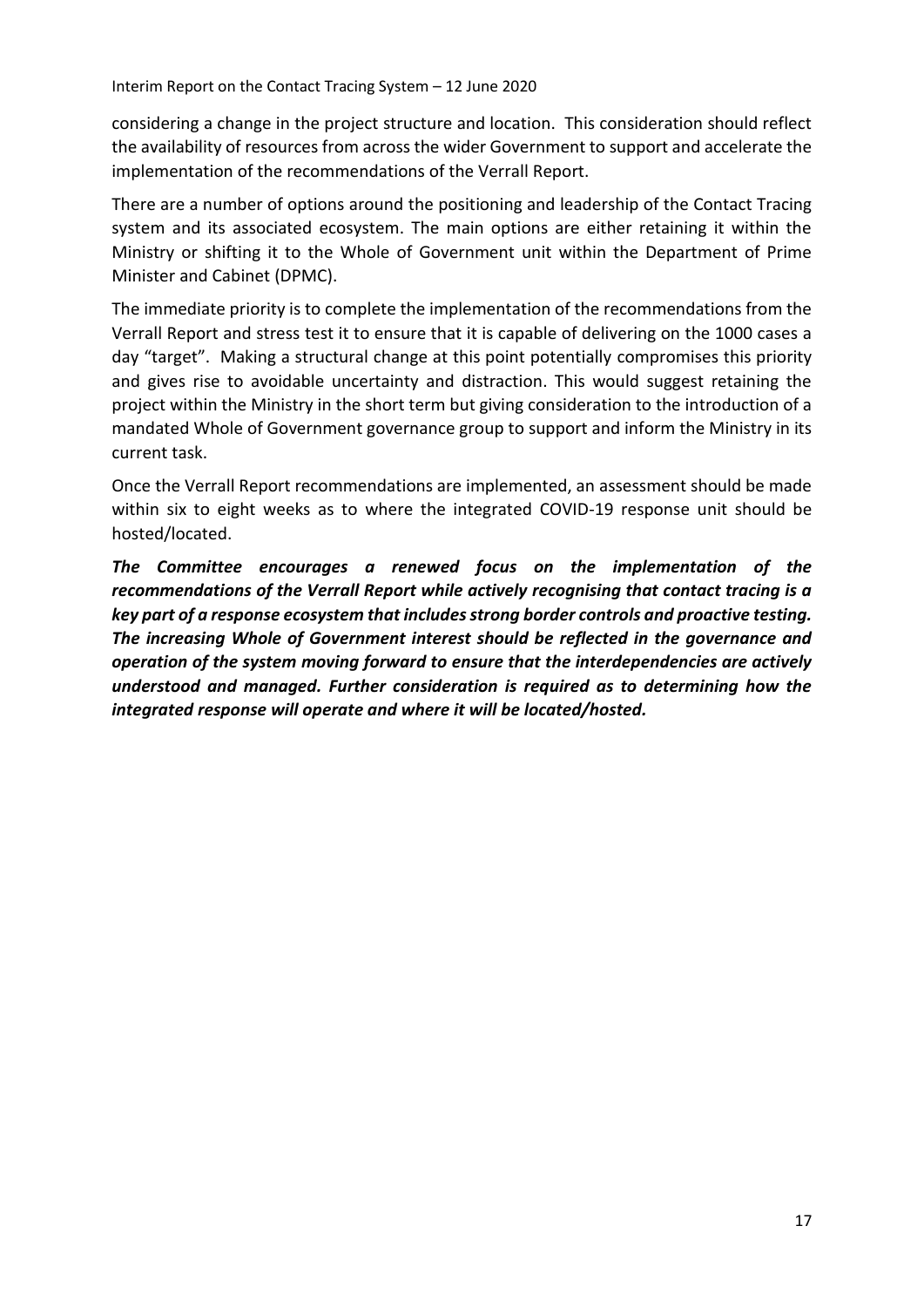# <span id="page-41-0"></span>Appendix A: Contact Tracing Assurance Committee's Terms of Reference

### <span id="page-41-1"></span>Background and context

- Significant progress on breaking the chain of transmission of COVID-19 means that New Zealand will move from Alert Level 4 to Alert Level 3 on 28 April 2020. While this is a positive step in the fight against COVID-19, relaxation of controls under Level 3 poses a significant risk while there is still a chance of residual community transmission.
- Elimination of COVID-19 does not mean that there will be no further COVID-19 cases in New Zealand. We will continue to see sporadic cases, outbreaks and potential clusters of COVID-19 over time. When cases appear they must be stamped out quickly and effectively to prevent onward transmission.
- Contact tracing is a vital part of our immediate fight against COVID-19. Effective contact tracing helps to prevent potential onward transmission, raise awareness about the disease and its symptoms and supports early detection of suspected cases. It is critical that New Zealand's approach to contact tracing can meet these demands.
- The Ministry of Health established the National Close Contact Service (NCCS) at pace to provide a streamlined national approach to contact tracing, supplementing the high capability but low capacity tracing model operated by the 12 individual Public Health Units (PHUs).
- To support scaling up to meet Alert Level 3 requirements, the Ministry commissioned Dr Ayesha Verrall to undertake a rapid review of New Zealand's contact tracing capability. Dr Verrall's report made eight key recommendations to strengthen contact tracing across four broad themes. The Ministry is now working to implement them under urgency as part of delivering a streamlined National Contact Tracing Unit.

### <span id="page-41-2"></span>Purpose and scope

- Effective contact tracing is a critical part of the Government's COVID-19 elimination strategy and must be robust and fit for purpose across all Alert Levels. Appropriate oversight is required to ensure that the Government can be assured that new cases are quickly identified, isolated and eliminated.
- The Contact Tracing Assurance Committee (CTAC) is therefore established under section 11 of the New Zealand Health and Disability Act 2000 to provide the Minister of Health with independent advice on the Ministry's improvements to the contact tracing system recommended in Dr Verrall's report, including:
	- o any national changes required to strengthen national contact tracing, including the organisation of public health units and arrangements with the rest of the health system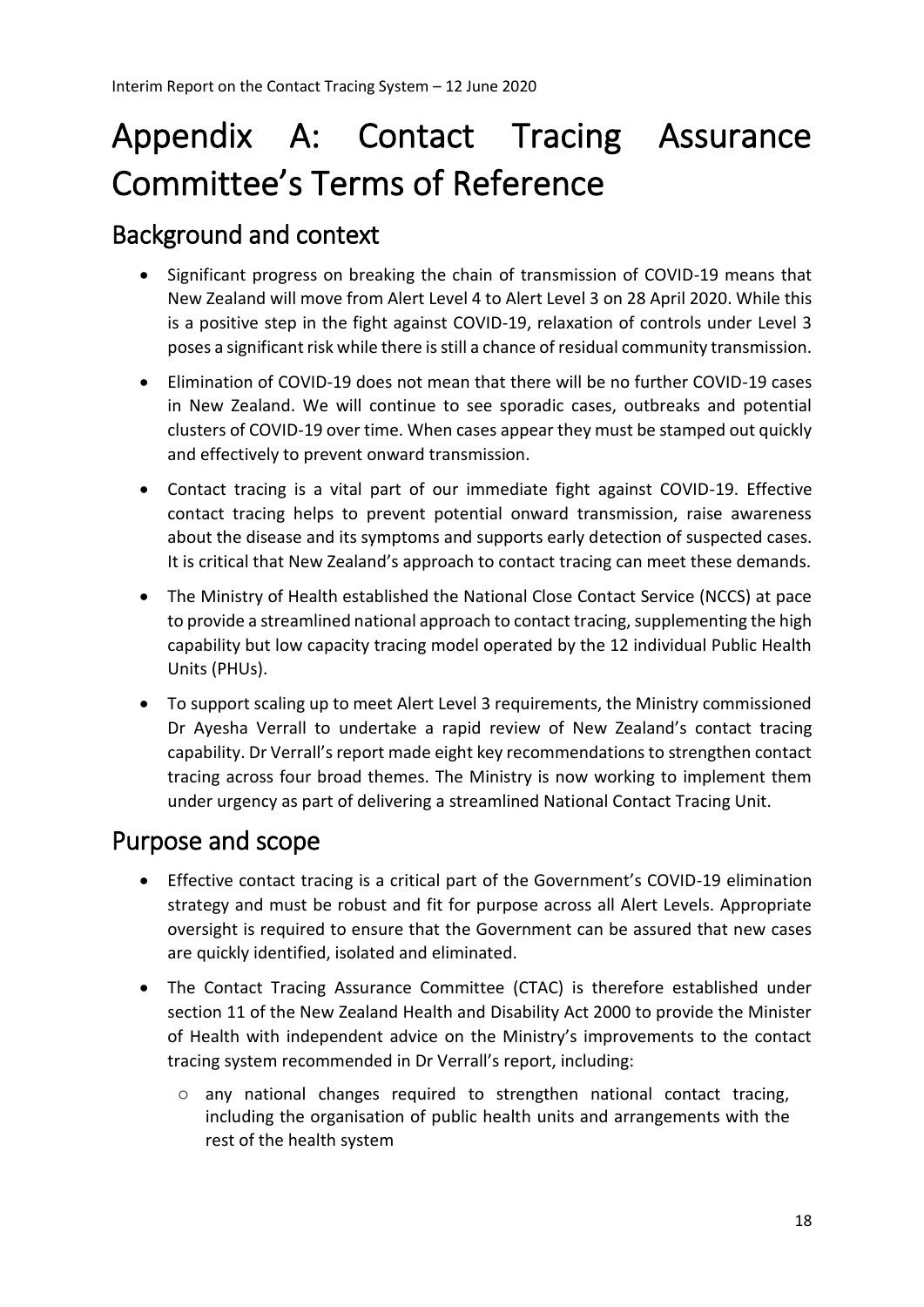- o assurance that the NCTU is well placed to deliver rapid, effective contact tracing during its early implementation period
- o timely advice on emerging risks and issues within CTAC's remit.
- Section 11 committees are independent; report directly to the Minister of Health; and are solely accountable to him.
- CTAC is an advisory group and does not have a role in overseeing ongoing delivery or performance of contact tracing functions. This accountability will be through the Director-General reporting to the Minister of Health via normal reporting channels.
- It may be appropriate to expand CTAC's terms of reference after contact tracing improvements have been made to examine any system issues which have become apparent as part of the pandemic response.

### <span id="page-42-0"></span>Membership and fees

- CTAC will comprise a Chair and four members with expertise in public health and Māori / Pacific health perspectives.
- Fees for the Chair and members will be set according to the Cabinet Fees Framework and outlined in a letter of appointment.
- All costs associated with CTAC will be met through existing Ministry baselines.

### <span id="page-42-1"></span>Meetings and processes

- CTAC will meet regularly on dates determined by the Chair. Initially CTAC will be required to meet more frequently. Meeting frequency will be determined by the Chair.
- Extraordinary meetings may be called by the Chair (or directed by the Minister) if urgent matters arise.
- CTAC will operate in good faith and on a 'no surprises' basis.
- CTAC meetings will initially be held virtually to align with physical distancing requirements. The Chair is responsible for setting meeting agendas, leading meetings and ensuring that the business of the day is heard.
- The Ministry will provide administrative support to CTAC including:
	- o setting up virtual meetings
	- o providing any analytical support
	- o collating and distributing papers
	- o recording minutes and actions as required.

### <span id="page-42-2"></span>Access to information and confidentiality

• Discussion within meetings will remain confidential and minutes will not be circulated outside the Ministry without the agreement of the Chair.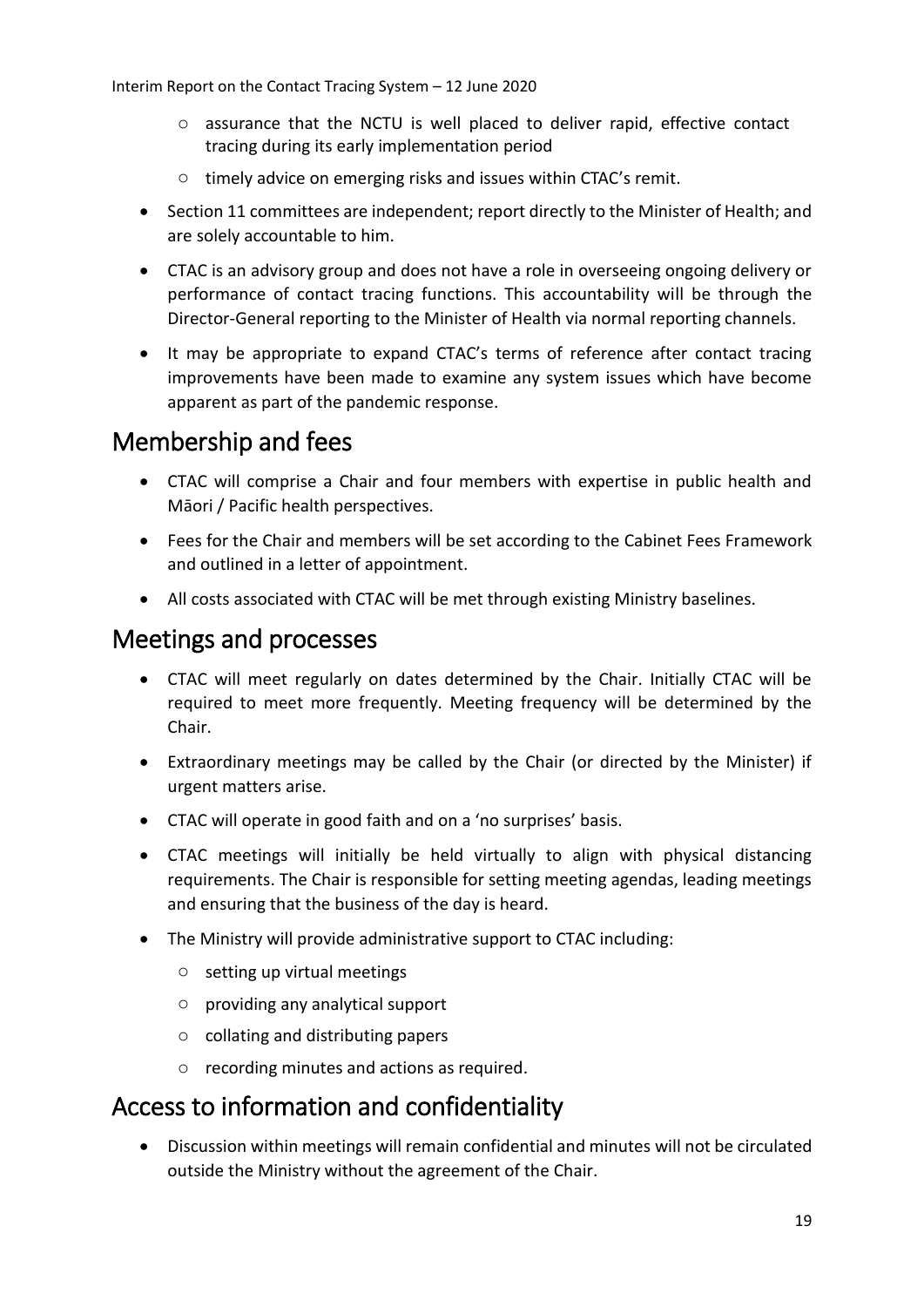- CTAC can request access to any information held by the Ministry and other relevant health system agencies (e.g. PHUs and DHBs) provided the information is within scope of this terms of reference. Any such requests for information will be made to the Director-General of Health or his agent and will be responded to promptly.
- All information received, considered and generated by CTAC is subject to the Official Information Act 1982. Responses to any such requests will be collated by the Ministry on behalf of CTAC for the Chair's approval.

### <span id="page-43-0"></span>Disclosure and other matters

• All CTAC members must declare any actual, possible or perceived conflicts of interest. The Ministry's administrative support function will keep and maintain a register of any such declarations.